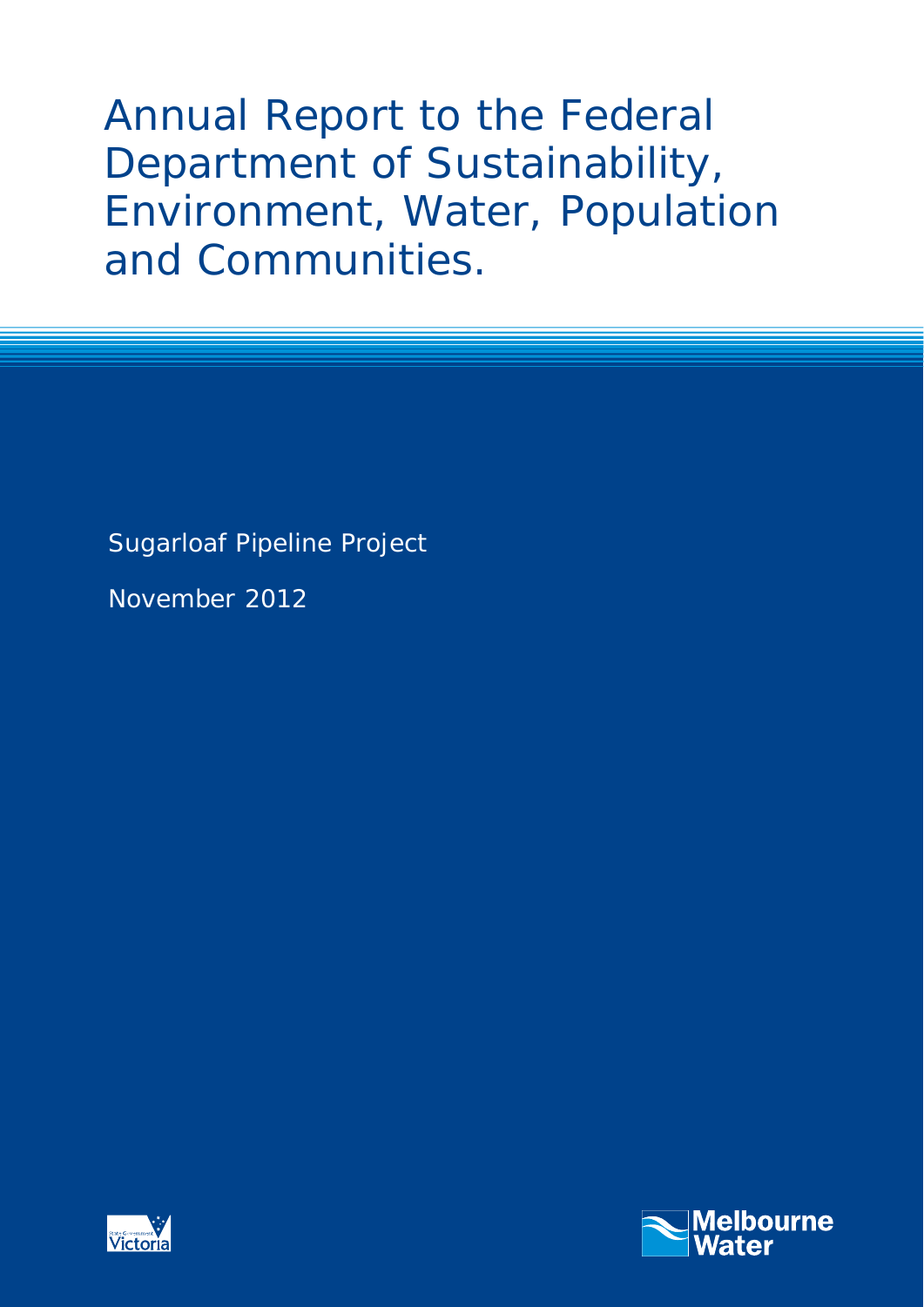Melbourne Water is owned by the Victorian Government. We manage Melbourne's water supply catchments, remove and treat most of Melbourne's sewage, and manage rivers and creeks and major drainage systems throughout the Port Phillip and Westernport region.

#### © Melbourne Water Corporation 2012

This work is copyright. Apart from any use permitted under the Copyright Act 1968, parts of this publication may be reproduced as long as due acknowledgement is given to Melbourne Water Corporation and the author.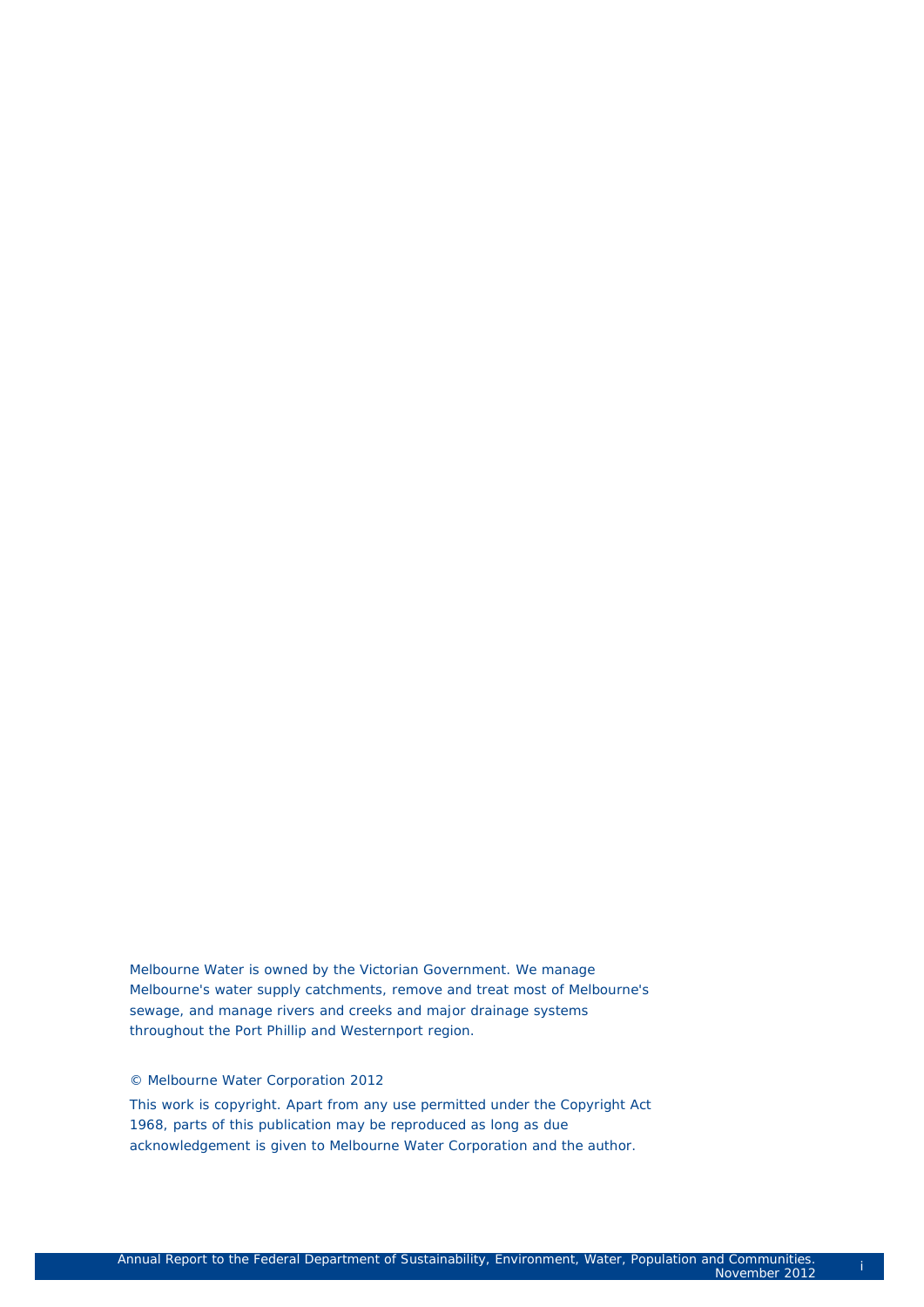# Document Versions

#### **Document Versions**

| <b>Revision</b>    | <b>Date Issued</b>                | <b>Issued To</b>                                                                                                                                                     | <b>Issued By</b>                                        |
|--------------------|-----------------------------------|----------------------------------------------------------------------------------------------------------------------------------------------------------------------|---------------------------------------------------------|
| Draft 1            | 9 <sup>th</sup> November 2012     | <b>Coordinator Land</b><br>Management<br><b>Team Leader Land</b><br>Management and Heritage                                                                          | Project Manager,<br>North South<br>Pipeline Integration |
| Draft <sub>2</sub> | 13 <sup>th</sup> November<br>2012 | Coordinator Land<br>Management<br><b>Team Leader Land</b><br>Management and Heritage<br>Media Adviser, Corporate<br><b>Affairs</b><br>Team Leader Water<br>Resources | Project Manager,<br>North South<br>Pipeline Integration |
| Draft 3            | 21 <sup>st</sup> November<br>2012 | General Manager, Asset<br>Planning                                                                                                                                   | Project Manager,<br>North South<br>Pipeline Integration |
| <b>Final</b>       | 30 <sup>th</sup> November<br>2012 | Director of Approvals<br>Monitoring South Section,<br><b>DSEWPAC</b>                                                                                                 | Project Manager,<br>North South<br>Pipeline Integration |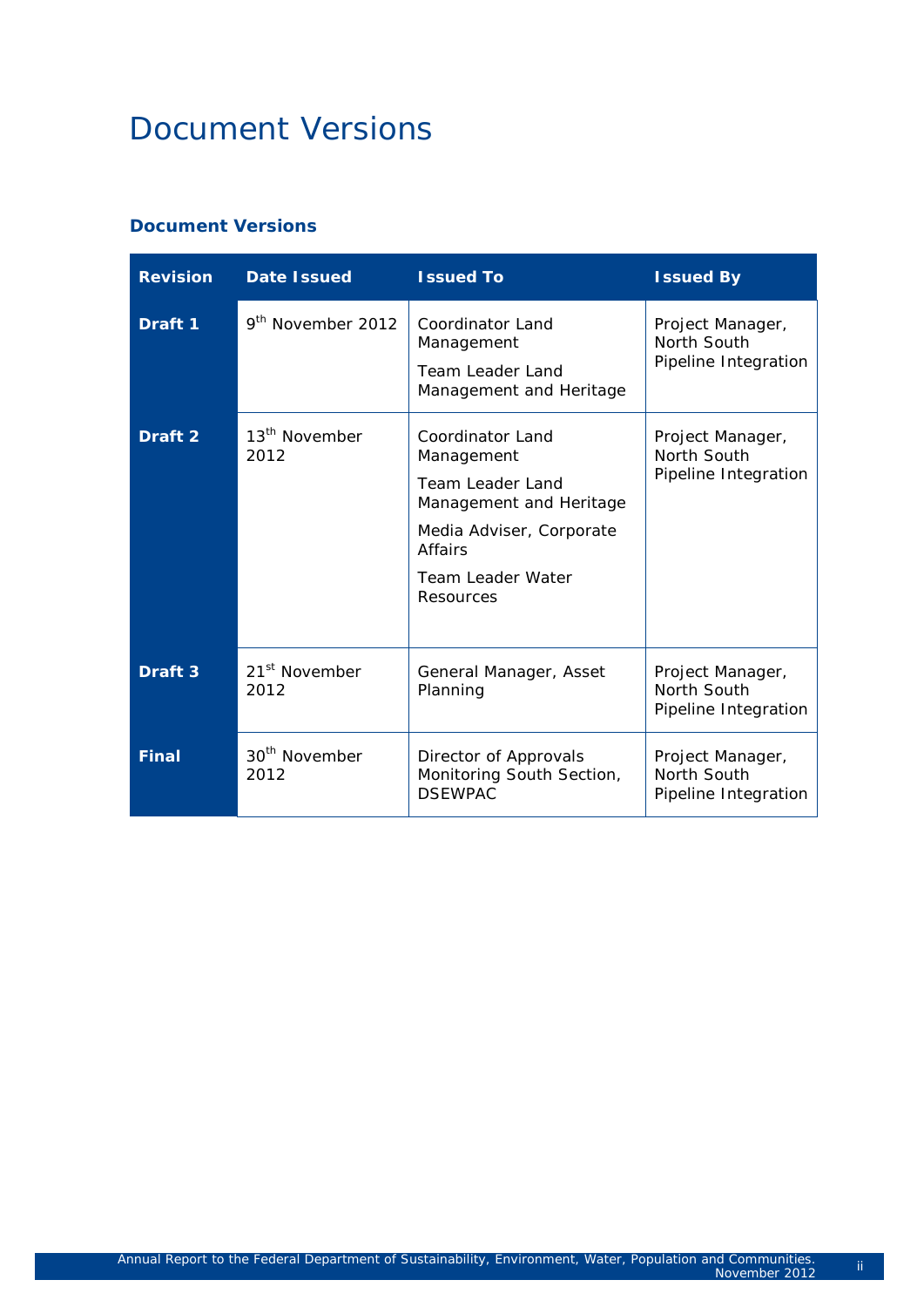# Abbreviations

| Alliance      | Sugarloaf Pipeline Alliance                                          |
|---------------|----------------------------------------------------------------------|
| <b>DEWHA</b>  | Department of Environment, Water, Heritage and the Arts              |
| <b>DSE</b>    | Department of Sustainability and Environment                         |
| <b>DSEWPC</b> | Department of Sustainability, Environment, Water, Population and     |
|               | Communities                                                          |
| <b>EMP</b>    | Environmental Management Plan                                        |
| EPBC          | <b>Environment Protection and Biodiversity Conservation Act 1999</b> |
| <b>FFG</b>    | Flora and Fauna Guarantee 1988(Vic)                                  |
| <b>GSM</b>    | Golden Sun Moth                                                      |
| <b>GHD</b>    | Gutheridge Haskins and Davey Pty Ltd                                 |
| JH            | John Holland Pty Ltd                                                 |
| MFL           | Matted Flax-lily                                                     |
| <b>MW</b>     | Melbourne Water Corporation                                          |
| Project       | Sugarloaf Pipeline Project                                           |
| <b>SKM</b>    | Sinclair Knight Mertz Pty Ltd                                        |
| <b>SLL</b>    | Striped Legless Lizard                                               |
|               |                                                                      |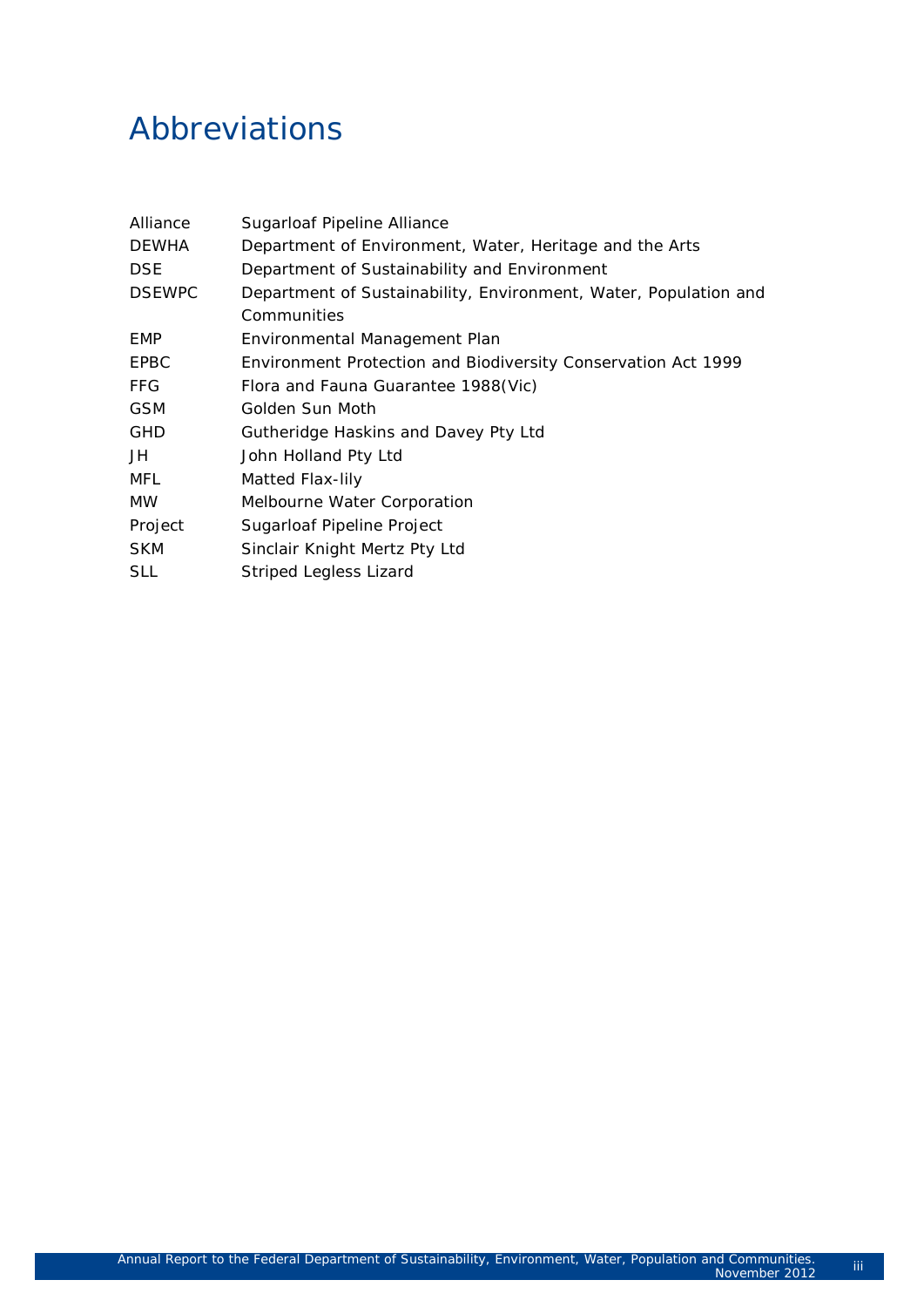# Executive Summary

The Project has complied with the conditions of the EPBC Approval for the current reporting period (1 July 2011 – 30 June 2012). Three EPBC Listed species were located in the construction corridor:

- Striped Legless Lizard
- Golden Sun Moth
- Matted Flax-lily

-

The management of the above species and all other EPBC listed species has been in accordance with the Environmental Management Strategy which has been endorsed by State and Federal Government, except in unexpected situations where adaptive management has been necessary and subsequently approved before implementation.

The status of compliance with the conditions of the EPBC Approval are summarised below:

| <b>Condition of EPBC Approval</b>                                                                                   | <b>Status</b>                                                               |
|---------------------------------------------------------------------------------------------------------------------|-----------------------------------------------------------------------------|
| 1. Implementation of EMS                                                                                            | Compliant                                                                   |
| 2. Implementation of Flora<br><b>Mitigation Plans</b>                                                               | On track - ongoing monitoring until 2014                                    |
| 3. Implementation of Fauna<br><b>Mitigation Plans</b>                                                               | On track – ongoing monitoring until 2015                                    |
| 4. Implementation of Aquatic<br><b>Fauna Plans</b>                                                                  | Compliant                                                                   |
| 5. Management of Golden<br>Sun Moth                                                                                 | On track – ongoing monitoring until 2014                                    |
| 6. Management of Little Pink<br>Spider Orchid                                                                       | Compliant                                                                   |
| 7. Management of Matted<br>Flax-lily, Clover Glycine, River<br>Swamp Wallaby Grass and<br>Little Pink Spider Orchid | Compliant <sup>1</sup> . Ongoing Matted Flax-Lily monitoring<br>until 2014. |
| 8. Water Quality Monitoring                                                                                         | Compliant                                                                   |

#### **Table 1: Compliance with EPBC Approval**

<span id="page-4-0"></span><sup>1</sup> Adaptive management resulted in reduced monitoring of Matted Flax-Lily from 2011 onwards, further details are provided in section 4.6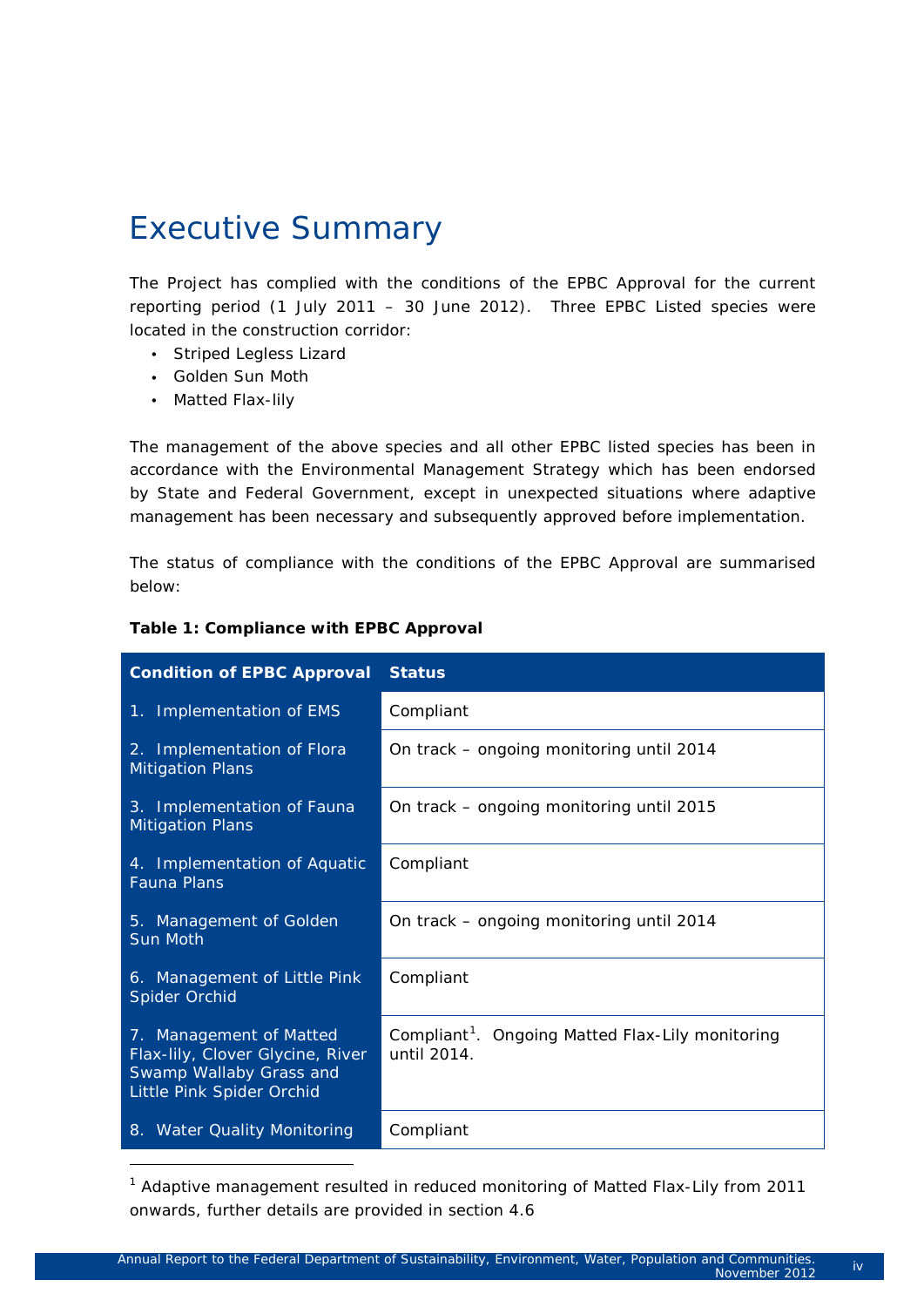| 9. Provision of Waterway<br><b>Crossing Plans</b>            | Compliant                                                                                                                                  |
|--------------------------------------------------------------|--------------------------------------------------------------------------------------------------------------------------------------------|
| 10. Approval of Water Quality<br><b>Monitoring Procedure</b> | Compliant                                                                                                                                  |
| 11. Limitation of Pipeline<br><b>Operational Volumes</b>     | Compliant                                                                                                                                  |
| 12. Passage of Groundwater                                   | Compliant                                                                                                                                  |
| 13. Forest Rehabilitation Plans                              | On track – amendments to Sugarloaf Reservoir<br>Reinstatement Plan are consistent with compliance<br>pending approval from DSE and DSEWPC. |
| 14. Annual Report on<br><b>Compliance with Conditions</b>    | Ongoing – compliant to date. Confirmation of the<br>ongoing provision and content of report to be<br>confirmed with DSEWPC.                |
| 15. Changes to<br>documents/conditions                       | Compliant                                                                                                                                  |
| 16. Record keeping                                           | Ongoing - compliant to date.                                                                                                               |
| 17. Commencement of<br>construction                          | Compliant                                                                                                                                  |

The ongoing monitoring requirements are summarised below:

#### **Table 2: Ongoing EPBC Monitoring**

| <b>Aspect</b>                                          | <b>Monitoring</b>                                                                                          | <b>Frequency &amp; Timing</b>                                         |
|--------------------------------------------------------|------------------------------------------------------------------------------------------------------------|-----------------------------------------------------------------------|
| Woodland &<br><b>Scattered Tree</b><br><b>Habitats</b> | Bandicoot Monitoring Program<br>Habitat linkages in Toolangi                                               | Quarterly during 2015<br>8 month period during both<br>2013/2014      |
| Golden Sun<br>Moth Habitat                             | GSM adult survey of transect lines<br>and Grassland Restoration<br>Experiment on Sheoak property.          | Annually over 4 visits until<br>2014                                  |
| <b>Striped Legless</b><br>Lizard                       | Monitor established shelter grids on<br>Sheoak property                                                    | 4 times (July, October,<br>November, December)<br>annually until 2014 |
| Matted Flax-lily                                       | MFL monitoring of translocation<br>site, in- situ sub populations on Gulf<br>road and Patch 8 (Melba Hwy). | Annually in Spring/Summer<br>until 2014                               |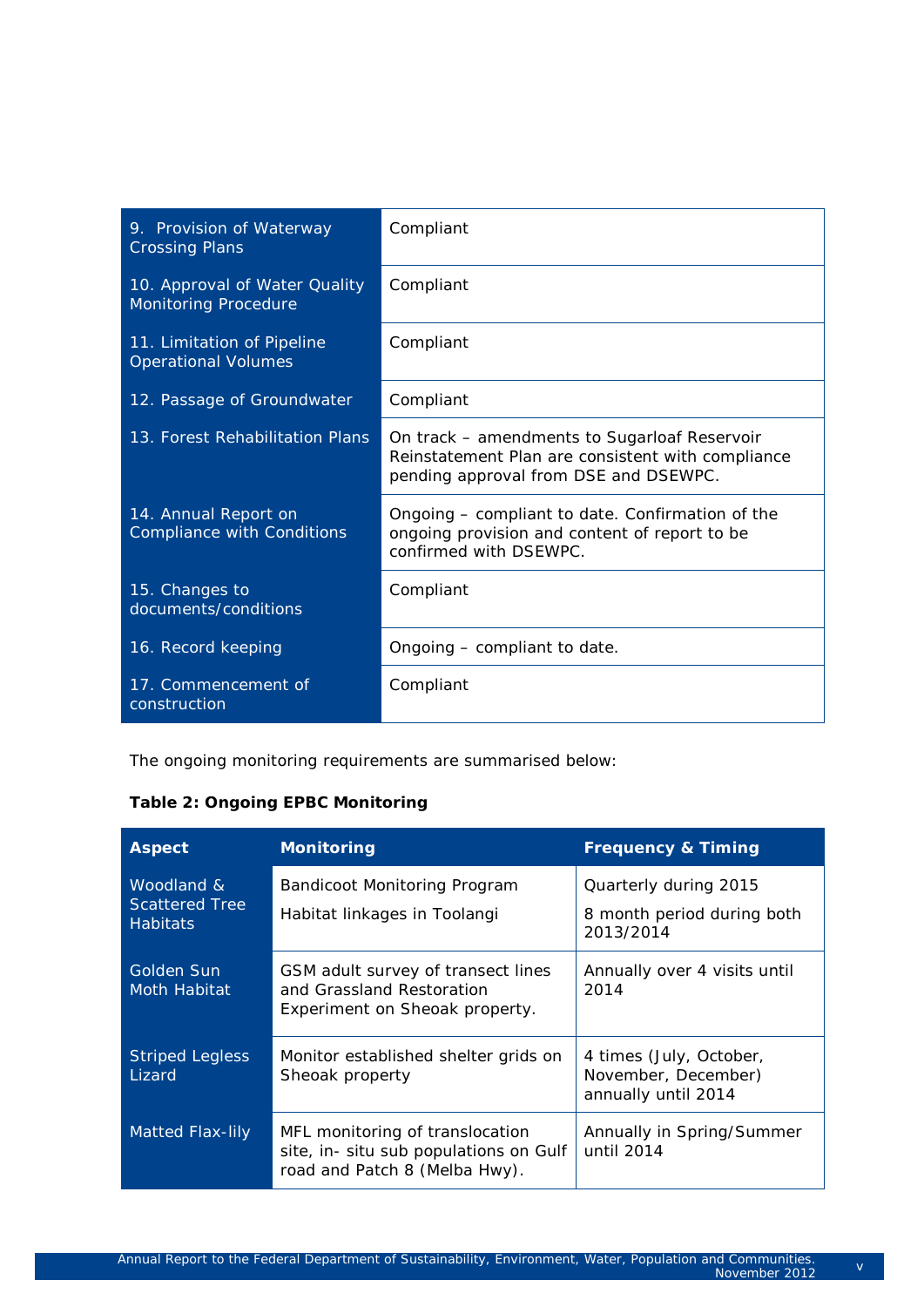# Table of contents

|                | Abbreviations |                                                                | iii |
|----------------|---------------|----------------------------------------------------------------|-----|
| 1              | Introduction  |                                                                | 1   |
|                | 1.1           | Project Background                                             | 1   |
|                | 1.2           | What is the purpose of this report?                            | 2   |
|                | 1.3           | Have the conditions been varied since approval?                | 2   |
|                | 1.4           | <b>Report Structure</b>                                        | 2   |
| $\overline{2}$ |               | Summary of Compliance with DEWHA Conditions                    | 3   |
|                | 2.1           | Protection of Environment Protection and Biodiversity Act 1999 |     |
|                |               | listed species                                                 | 3   |
|                | 2.1.1         | Environmental Management Plans                                 | 3   |
|                | 2.1.2         | <b>Environmental Programs</b>                                  | 6   |
|                | 2.1.3         | Site Specific Environmental Plans                              | 6   |
|                | 2.2           | Implementation of Flora Mitigation Plans                       | 8   |
|                | 2.3           | Implementation of Fauna Mitigation Plans                       | 9   |
|                | 2.4           | Implementation of Aquatic Fauna Plans                          | 10  |
|                | 2.5           | Management of Golden Sun Moth                                  | 10  |
|                | 2.6           | Management of Little Pink Spider Orchid                        | 11  |
|                | 2.7           | Management of Matted Flax-lily, Clover Glycine, River Swamp    |     |
|                |               | Wallaby Grass and Little Pink Spider Orchid                    | 11  |
|                | 2.8           | <b>Water Quality Monitoring</b>                                | 12  |
|                | 2.9           | Provision of Waterway Crossing Plans                           | 12  |
|                | 2.10          | Approval of Water Quality Monitoring Procedure                 | 13  |
|                | 2.11          | Limitation of Pipeline Operational Volumes                     | 13  |
|                | 2.12          | Passage of Groundwater                                         | 14  |
|                | 2.13          | <b>Forest Rehabilitation Plans</b>                             | 14  |
|                | 2.14          | Annual Report on Compliance with Conditions                    | 15  |
|                | 2.15          | Changes to Documentation/Conditions                            | 15  |
|                | 2.16          | Recordkeeping                                                  | 16  |
|                | 2.17          | <b>Commencement of Construction</b>                            | 17  |
| 3              |               | <b>Independent Audited Reports of Water Savings</b>            | 18  |
|                | 3.1           | Water Savings Audited                                          | 19  |
|                | 3.2           | Water Savings Released and Supplied to Melbourne               | 23  |
|                | 3.2.1         | Compliance Reporting: 1 July 2010 to 30 June 2011              | 24  |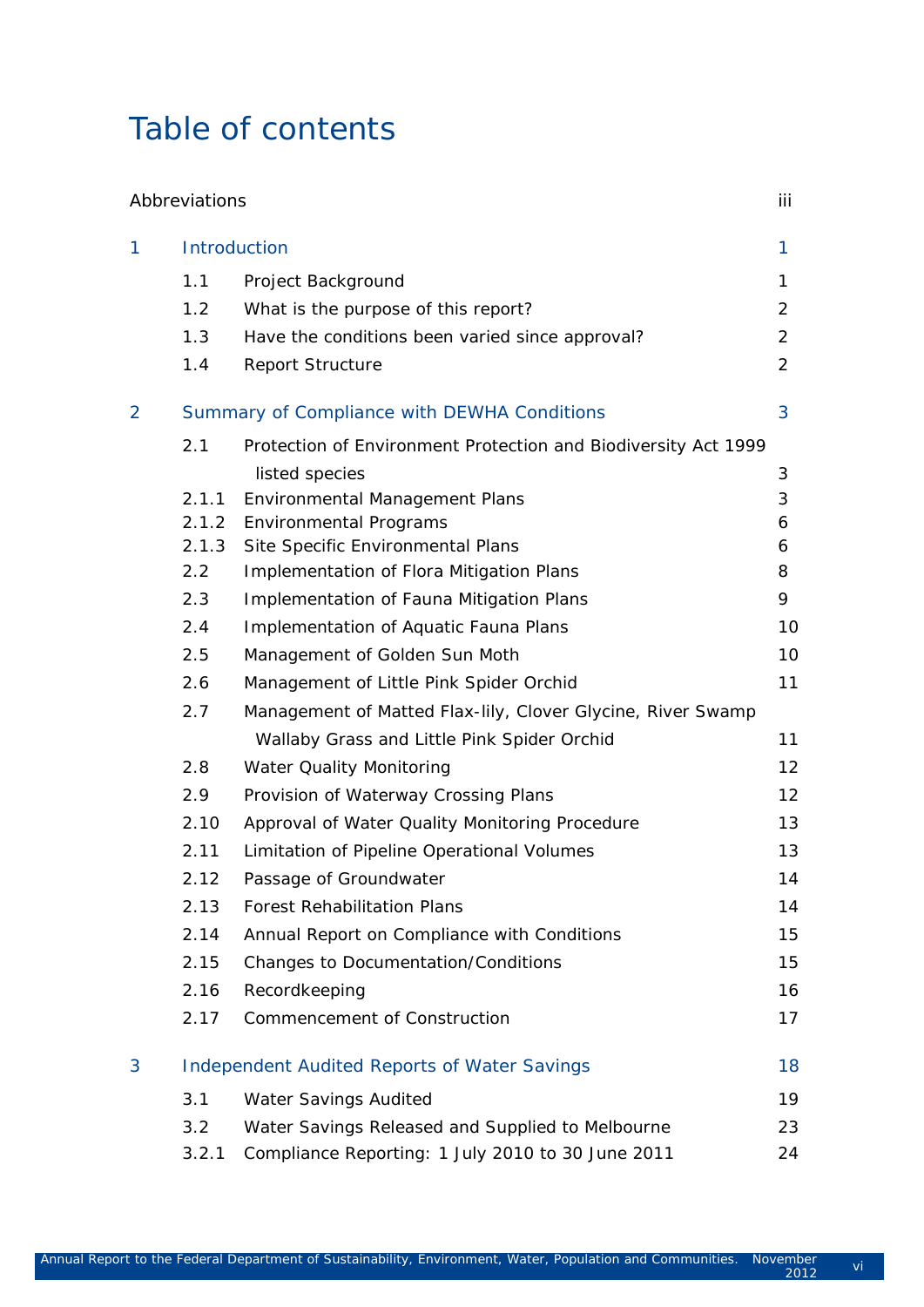# Table of contents continued

| 4 |       | Surveys and Monitoring for threatened fauna and flora | 28  |
|---|-------|-------------------------------------------------------|-----|
|   | 4.1   | General measures for all Terrestrial Fauna            | 28  |
|   | 4.2   | Woodland Forest and Scattered Tree Habitats           | 28  |
|   | 4.3   | Water body Habitats                                   | 29  |
|   | 4.4   | <b>Grassland Habitats</b>                             | 29  |
|   | 4.4.1 | Golden Sun Moth habitats                              | 29. |
|   | 4.4.2 | <b>Striped Legless Lizard Habitats</b>                | 32  |
|   | 4.5   | <b>Aquatic Surveys</b>                                | 34  |
|   | 4.6   | Matted Flax-lily                                      | 34  |
|   | 4.6.1 | Translocation of Impacted Matted Flax-lily Patches    | 35  |
|   | 4.6.2 | Monitoring                                            | 36  |
|   | 4.6.3 | Adaptive Management                                   | 37  |
|   |       |                                                       |     |

## 5 Conclusion 38

### Tables

| Table 1: Compliance with EPBC Approval                                    | iv |
|---------------------------------------------------------------------------|----|
| Table 2: Ongoing EPBC Monitoring                                          |    |
| Table 3: Water for Melbourne carried over into 2010/11                    | 19 |
| Table 4: Water allocated to Melbourne in 2010/11                          | 20 |
| Table 5: Water for Melbourne carried over into 2011/12                    | 21 |
| Table 6: Accrued allocation for Melbourne in 2011/12                      | 23 |
| Table 7: Summary of compliance for the period 1 July 2010 to 30 June 2011 | 25 |

## Figures

| Figure 1: Map of the Sugarloaf Pipeline Project with EMP Zones marked |  |
|-----------------------------------------------------------------------|--|
| Figure 2: Environmental Management Documentation                      |  |

### Appendices

Appendix A: Post Construction Golden Sun Moth Monitoring Results, 2011-12 Flight Season

- Appendix B: Grassland Restoration Experiment: Final Report, 2012
- Appendix C: Post Construction Habitat Slab Replacement: Final Report, 2012
- Appendix D: Report for 2011 Post Construction Striped Legless Lizard Monitoring
- Appendix E: Matted Flax-Lily Translocation: Monitoring Spring/Summer 2011-12

Appendix F: Audit of Water Savings NVIRP 2011-12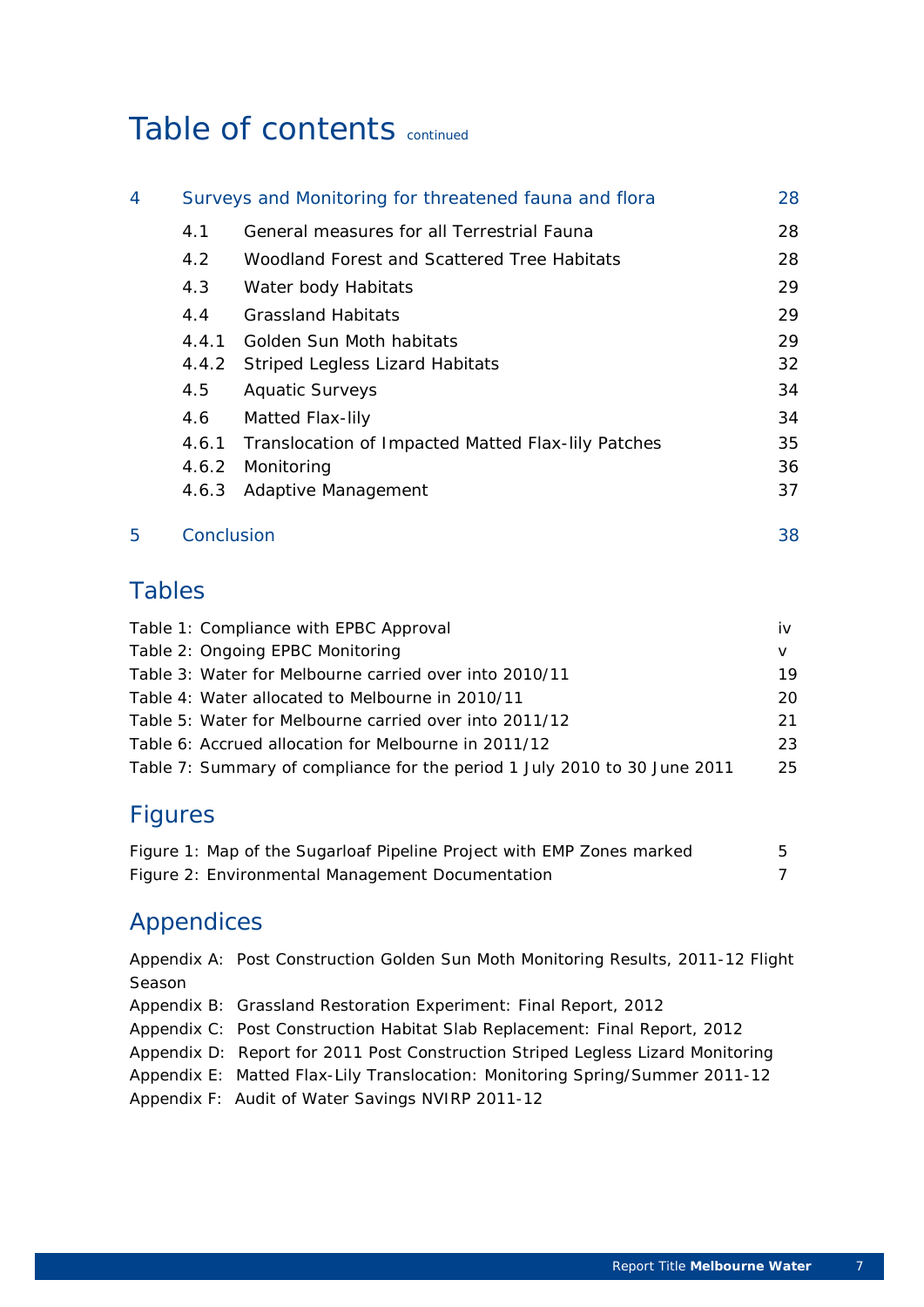#### $1 - 1$  stready setting  $\alpha$ 1 1 Introduction

### 1.1 Project Background

Melbourne Water constructed the \$625 million Sugarloaf Pipeline linking the Goulburn River near Yea to the Sugarloaf Reservoir in Melbourne's north-east (*the Project*).

The purpose of the Project was to construct a pipeline and associated infrastructure to transfer water savings from the Goulburn River catchment to Melbourne's water distribution network via Sugarloaf Reservoir. The Project comprised two major pump stations, associated power supply connections, balancing storage(s) and a 70km pipeline capable of transferring up to 75GL per annum from the Goulburn River to Melbourne Water's Sugarloaf Reservoir.

The Project received State Government approval on 6<sup>th</sup> August 2008 and Federal approval under the Environmental Protection and Biodiversity Conservation Act 1999 (*the EPBC Act*) on 12 September 2008, subject to conditions.

The Project was completed by the Sugarloaf Pipeline Alliance in February 2010. The Sugarloaf Pipeline Alliance was comprised of Melbourne Water Corporation (MW), Sinclair Knight Merz Pty Ltd (SKM), Gutheridge Haskins and Davey Pty Ltd (GHD) and John Holland Pty Ltd (JH). The Sugarloaf Pipeline Alliance was responsible for overall planning, design, procurement, construction, commissioning and completion activities associated with the Project. The Alliance contract has now ended and the Pipeline is now being maintained and operated by Melbourne Water.

Water was transferred through the Sugarloaf Pipeline until 9 September 2010 when the receiving storage, Sugarloaf Reservoir, became full due to prolonged wet conditions in Melbourne's catchments enabling the reservoir to be filled from its two other sources – Maroondah Reservoir (via aqueduct) and the Yarra River (via pumps at Yering Gorge). Very small volumes (31 million litres) were transferred until 28 October 2010 for pipeline testing and maintenance purposes.

Following the Victorian Coalition being elected to Government in November 2010, Melbourne Water has implemented the Coalition's pre-election commitment to only use the Sugarloaf Pipeline in times of 'critical human need'. This policy means that the pipeline will only be used in the event that the volume of water in Melbourne's 10 dams is below 30% as at 30 November in any year, or there is a need to use the pipeline's off takes for fire-fighting purposes. The Victorian Minister for Water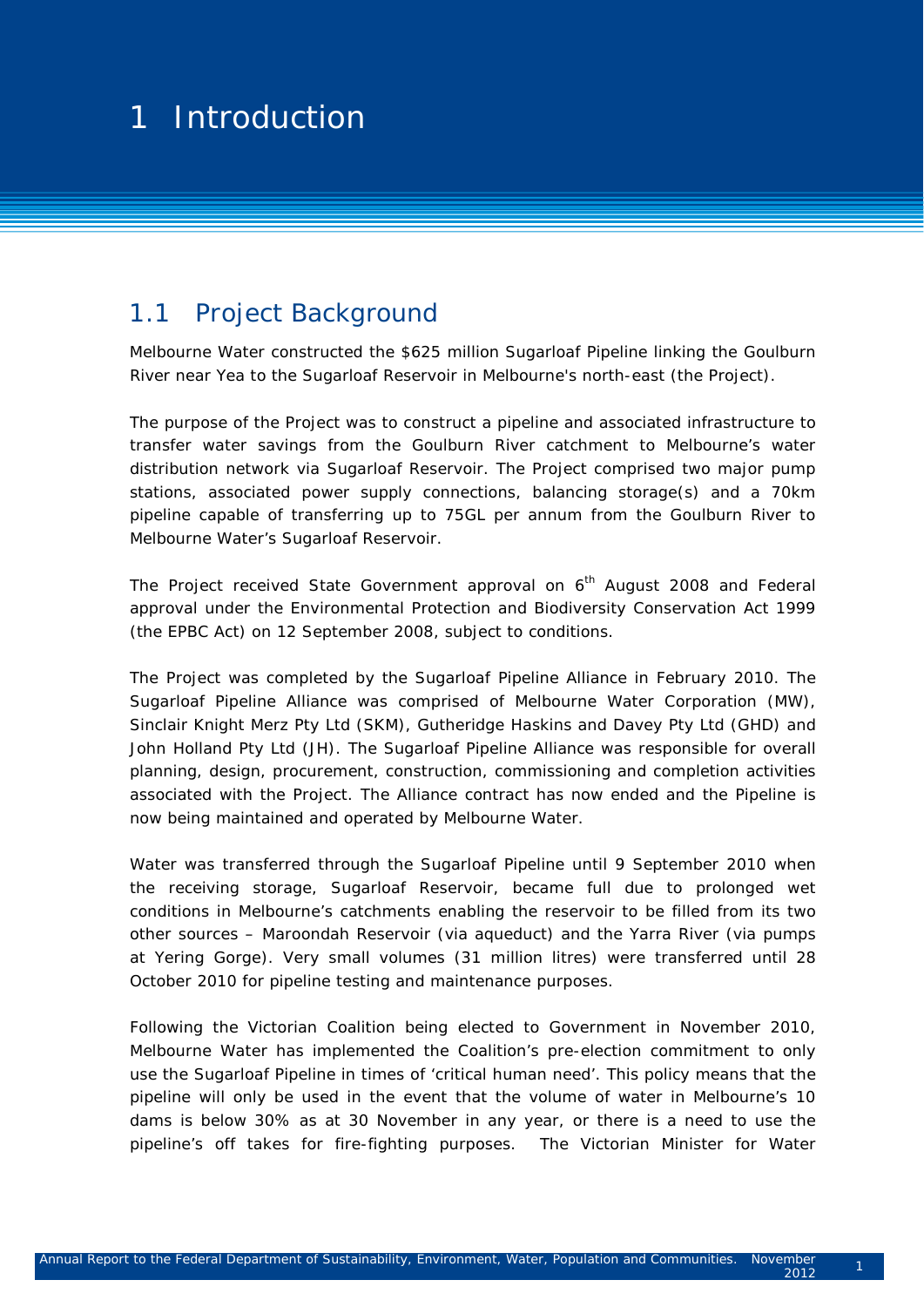amended Melbourne Water's *Statement of Obligations (System Management)* to implement the Coalition's policy on the management of the Pipeline, effective 29<sup>th</sup> March 2012 when a notice appeared in a special gazette.

### 1.2 What is the purpose of this report?

This report provides information on the Projects compliance with Condition 14 of the *EPBC Act 1999* approval (EPBC 2008/3960).

#### Condition 14 of the EPBC Approval states:

"*The person taking the action must provide by August each year an annual report on the compliance with these conditions, including the results of all EPBC listed surveys and environmental monitoring undertaken, independent audited reports of water savings achieved and the amount of water allocated for extraction, any adaptive management, any remedial actions taken and the effectiveness of the measures implemented to mitigate the impact on EPBC listed species. "*

The Federal Department currently responsible for administering the EPBC Act is the Department of Sustainability, Environment, Water, Population and Communities (DSEWPC), which was established 14 September 2010. This report refers to the previous Department of Environment Water Heritage and the Arts (DEWHA) for matters prior to September 2010.

### 1.3 Have the conditions been varied since approval?

A variation to Condition 14 was approved by DSEWPC on 28<sup>th</sup> October 2010 to alter the date in the above condition to  $30<sup>th</sup>$  November each year. This change was made to harmonise reporting requirements to DSEWPC with independent annual audits on water allocations and transfers via the pipeline.

### 1.4 Report Structure

To address the requirements of the EPBC Approval conditions, the remainder of this report has been structured as follows:

- Section 2 the project's compliance with the conditions of the EPBC Approval;
- Section 3 the independent audited reports of water savings achieved;
- Section 4 outlines the results of monitoring of EPBC listed species undertaken; and
- Section 5 the conclusion.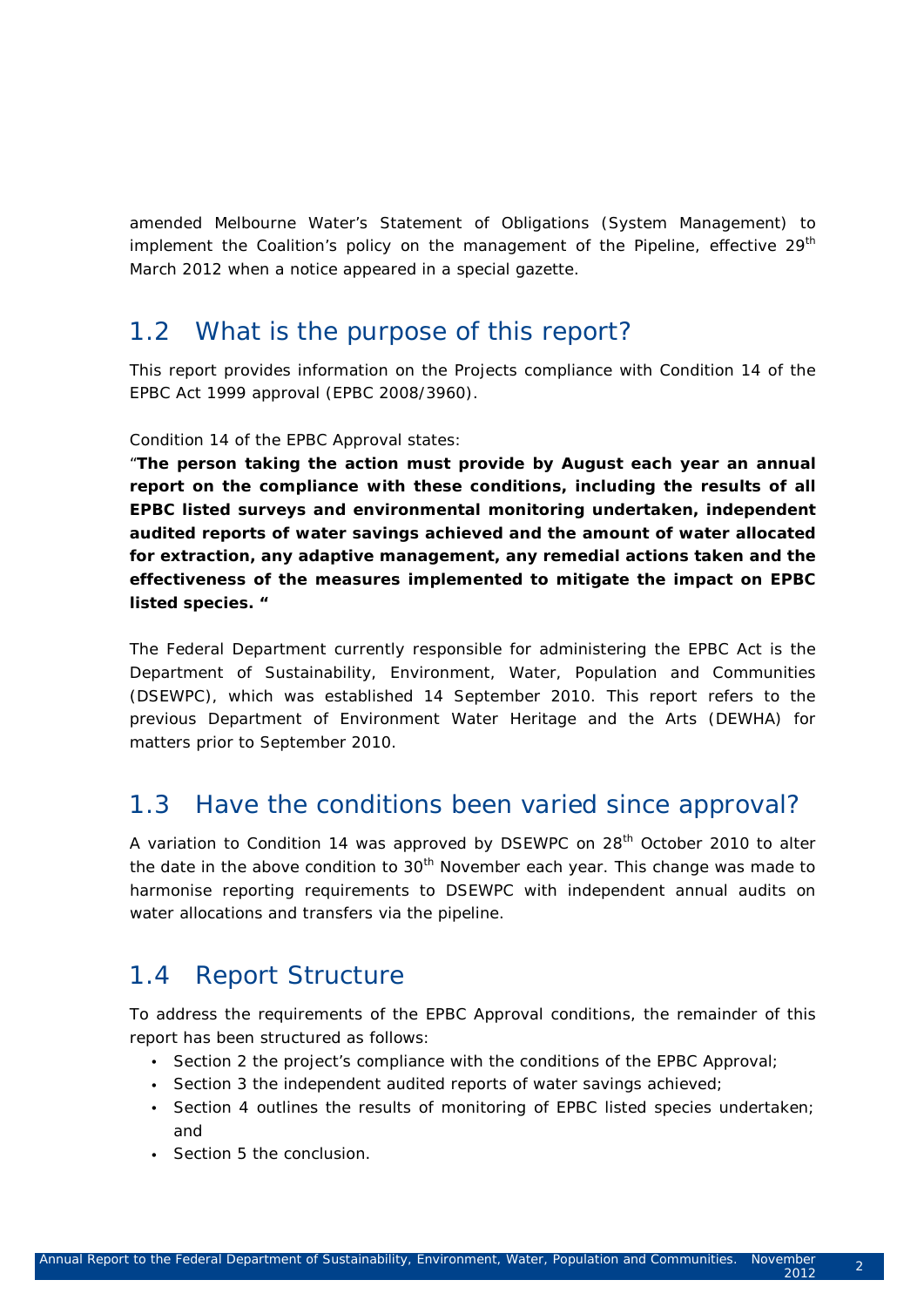The EPBC Approval granted to the Project on 12 September 2008 is subject to 17 conditions. This section provides each of those conditions, with a summary of the Project's compliance for the current reporting period. The wording in the original EPBC Approval has been maintained, with variations noted where relevant.

### 2.1 Protection of *Environment Protection and Biodiversity Act* 1999 listed species

*Condition 1: To protect the Environment Protection and Biodiversity Conservation Act 1999 (EPBC) listed species that are known or could potentially occur in the action area, the person taking the action must implement the commitments made in the Environmental Management Strategy July 2008 and the associated documents referred to in the Environmental Management Strategy July 2008.* 

As part of the Environmental Management Strategy (EMS), Mitigation Plans were developed for fauna, flora and aquatic species listed under either the EPBC Act or the Fauna and Flora Guarantee Act 1988 (Vic) (the FFG Act). The EMS was implemented through detailed plans and programs outlined below.

#### 2.1.1 Environmental Management Plans

For each designated geographical section of the Project, a draft EMP was prepared. Feedback for each draft EMP was then sought from the Victorian Department of Sustainability and Environment (DSE), the Victorian Department of Planning and Community Development (DPCD) and other relevant regulatory authorities. As requested, feedback was sought from DEWHA for the Toolangi State Forest, Sugarloaf Reservoir, Tunnel Portals and Category A Waterway Crossing EMPs. Feedback from regulatory authorities was incorporated by the Alliance in the preparation of final EMPs.

All EMPs were endorsed or approved by the relevant regulatory authorities.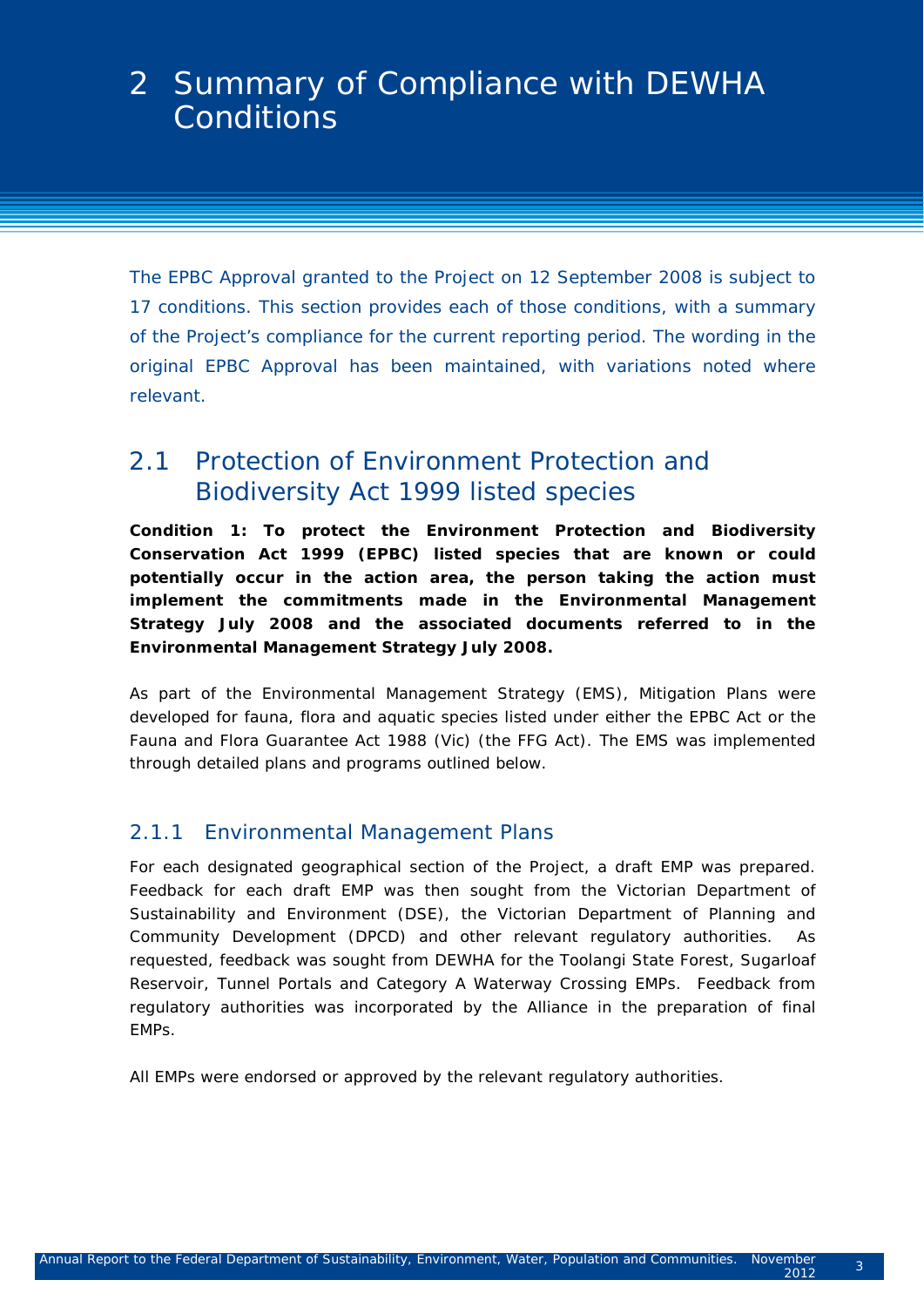The area specific EMPs applied to each of the following seventeen sections:

- Goulburn River Pump Station;
- Killingworth;
- Yea to Devlin Bridge;
- Glenburn;
- Toolangi State Forest;
- Yarra Glen;
- Sugarloaf Reservoir;
- Sugarloaf Reservoir Goulburn Inlet;
- Temporary Pipe Storage Sugarloaf Reservoir;
- Temporary Pipe Storage Yarra Ranges;
- Temporary Goulburn Access Track;
- Sheoak High Lift Pump Station (Sheoak HLPS);
- Tunnel Portals;
- Waterway Crossings Yea River at Yea and Kalatha Creek;
- Waterway Crossings Yea River at Castella;
- Waterway Crossings Yea River at Devlins Bridge;
- Waterway Crossings Category B.

Figure 1 shows the pipeline EMP sections. The smaller waterway crossings EMPs and the Temporary works EMPs are not represented on this map.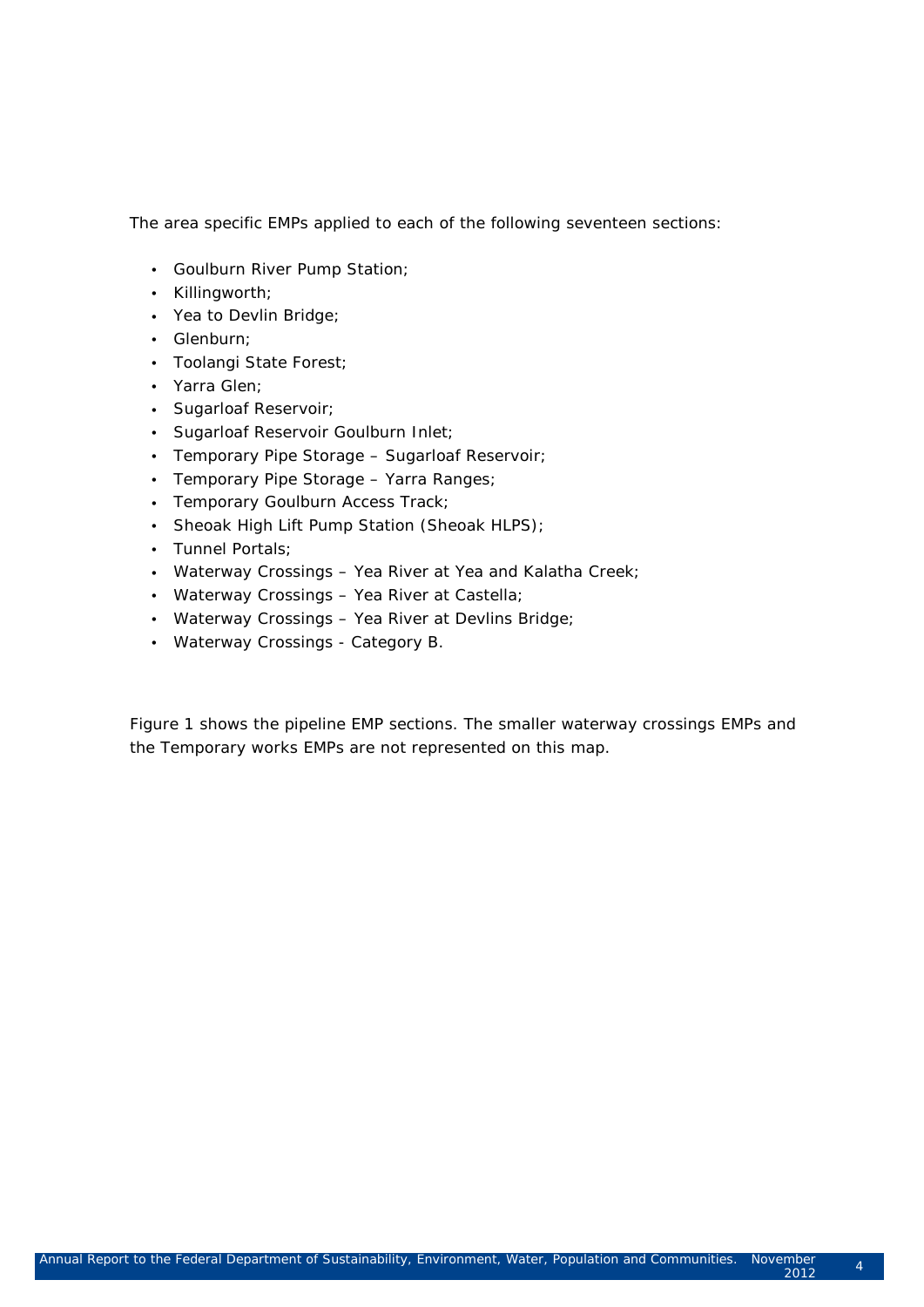

**Figure 1: Map of the Sugarloaf Pipeline Project with EMP Zones marked[2](#page-12-0)**

-

<span id="page-12-0"></span> $2$  KP – Kilometre Point used a reference locator and WX – Waterway Crossing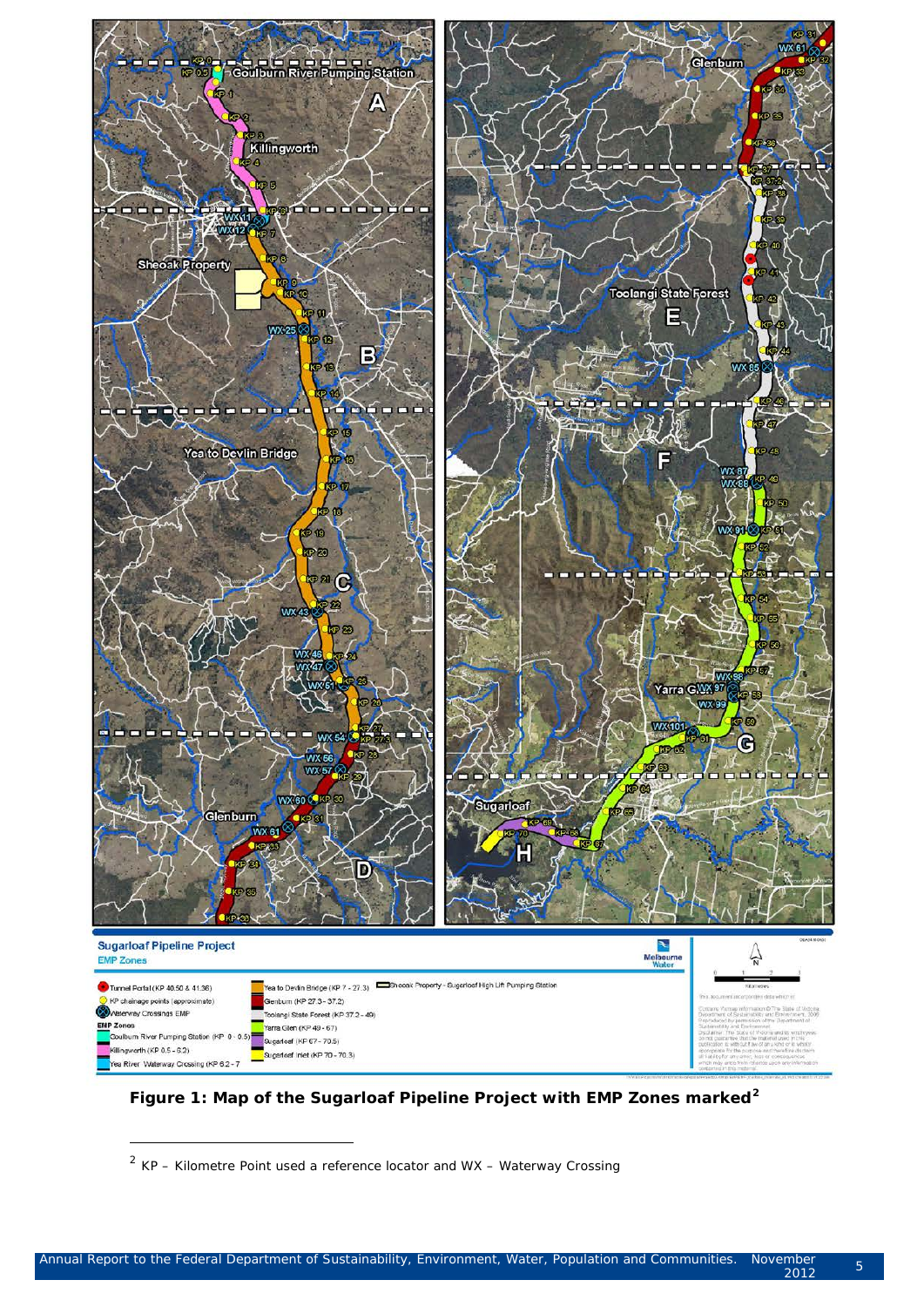### 2.1.2 Environmental Programs

Each EMP includes environmental management information and requirements of the specific area covering several disciplines. Each discipline has an environmental programs specific to that EMP section. The aspects covered by these environmental programs include:

- Air Quality Management;
- Fauna Management;
- Vegetation Management;
- Greenhouse Gas Management;
- Biosecurity Management;
- Contaminated Land Management;
- Erosion and Sediment Management;
- Fire Management;
- Groundwater Management;
- Slope Stability Management;
- Hazardous Substances Management;
- Cultural Heritage Management;
- Pest Animal Management;
- Noise and Vibration Management;
- Reinstatement Management;
- Waste Management;
- Waterways Management;
- Weed Management.

#### 2.1.3 Site Specific Environmental Plans

The project is further divided at site level, with the construction team being provided for a 'Work Activity Pack' (WAP) for each individual site. The WAP compiles all the necessary information to ensure that the Project construction teams implement all planning and environmental requirements. Each WAP includes a site specific 'Plan of Environmental Controls' (PEC) and a 'Site Environmental Plan' (SEP), which is an aerial photograph showing of environmental controls for the site.

Figure 2 outlines the interactions between the environmental management documents.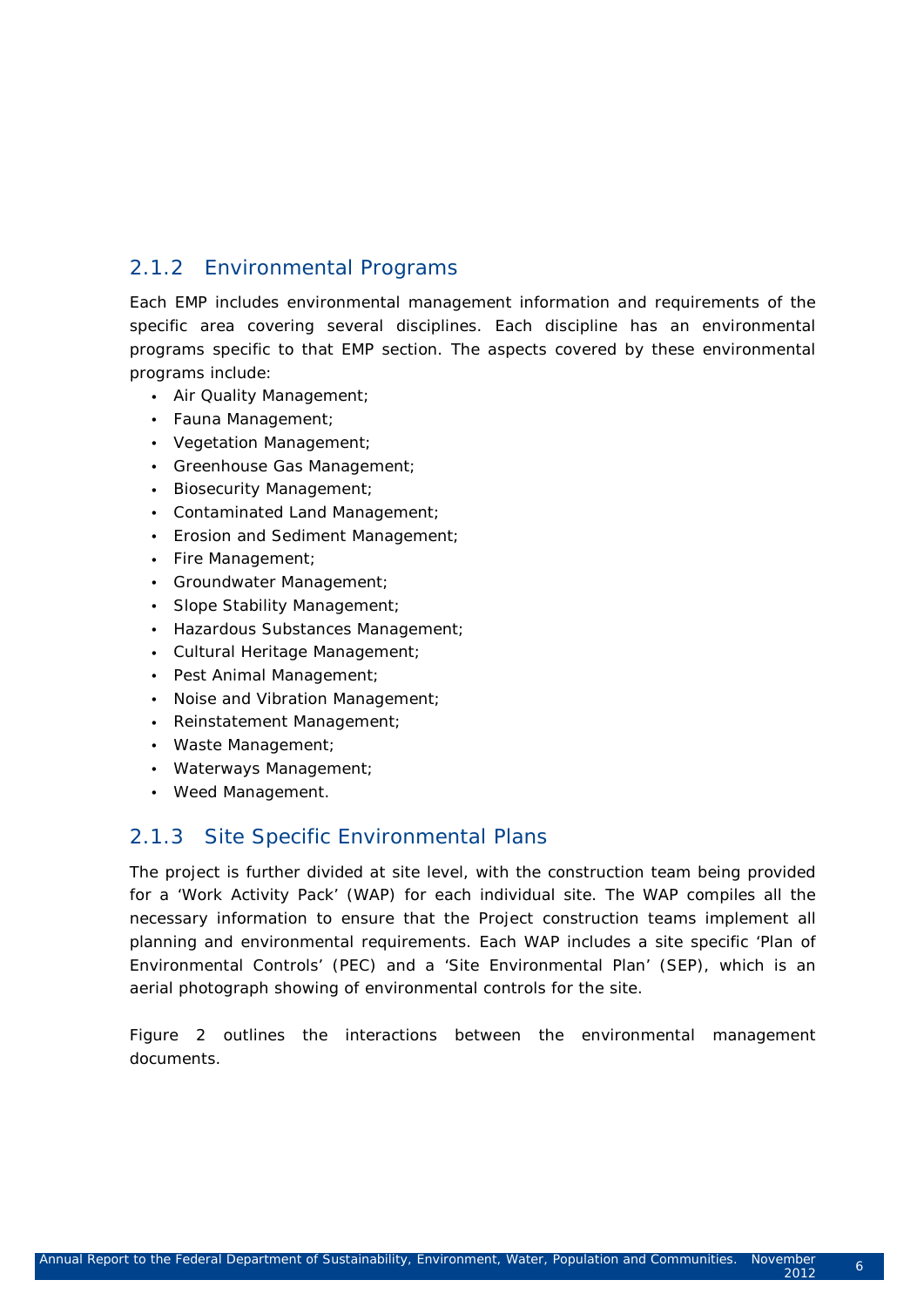

**Figure 2: Environmental Management Documentation**

mper – 7<br>2012 – 7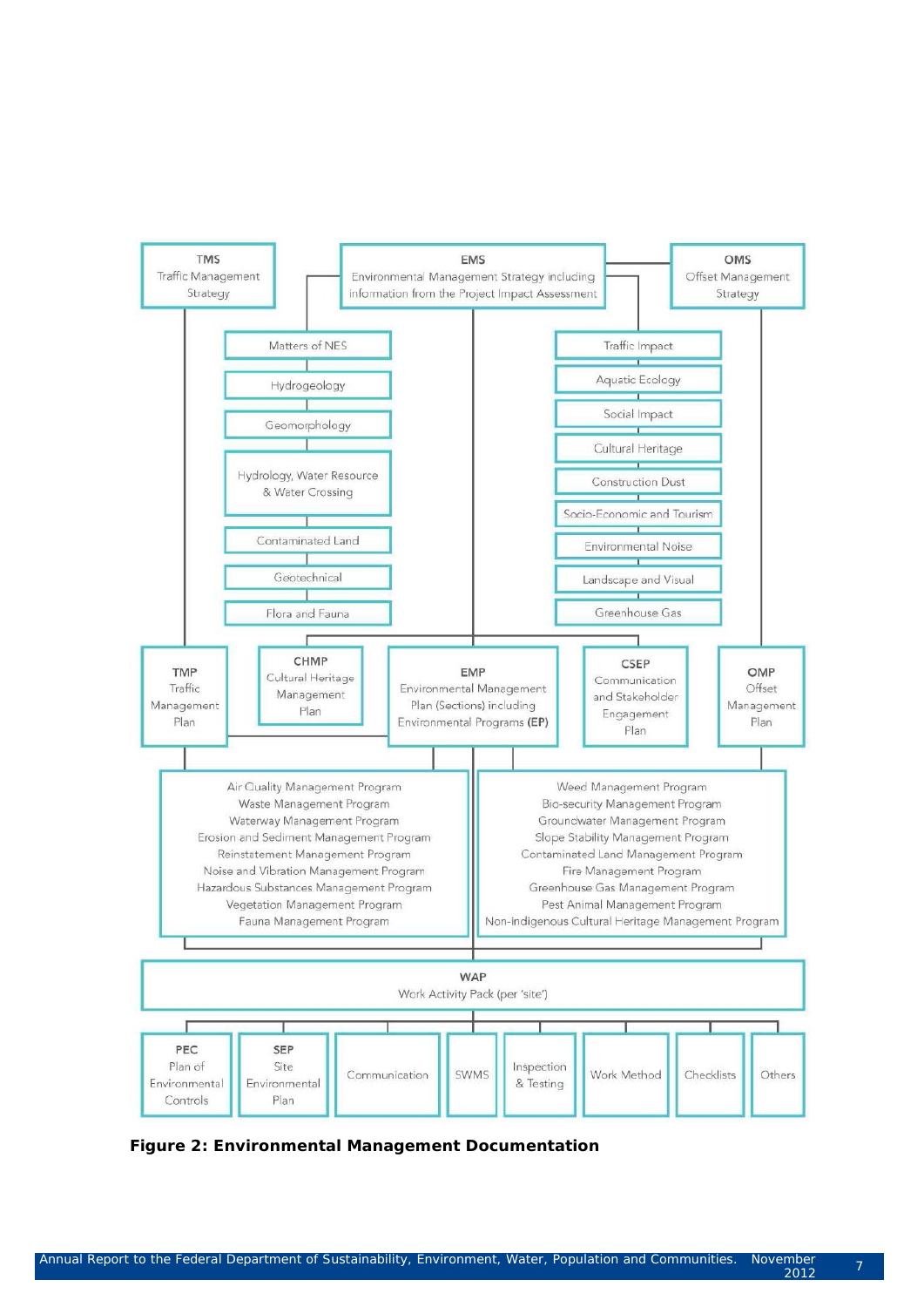## 2.2 Implementation of Flora Mitigation Plans

*Condition 2: To protect the EPBC listed flora species that are known to occur or could potentially occur in the action area, in particular the Matted Flax-lily (Dianella amoena), Clover Glycine (Glycine latrobeana), Little Pink Spider Orchid (Caladenia rosella) and the River Swamp Wallaby Grass (Amphibromus fluitans), the person taking the action must implement the 'Mitigation Plan for EPBC Act and Victorian Flora and Fauna Guarantee Act 1988 (FFG Act) Listed Flora Species July 2008'.*

The obligations within the 'Mitigation Plan for EPBC Act and Victorian FFG Act Listed Flora Species July 2008' for flora species were transferred into the relevant EMPs and EPs. The 'Vegetation Management Program' and 'Reinstatement Management Program' for each EMP section contain procedures for monitoring, management and mitigation of listed species that the Alliance has implemented.

The only EPBC listed flora species confirmed to occur by the Alliance's botanists through targeted on ground surveys was Matted Flax-lily (*Dianella amoena*). *Clover Glycine (Glycine latrobeana), Little Pink Spider Orchid (Caladenia rosella) and the River Swamp Wallaby Grass (Amphibromus fluitans)* were not identified during the surveys.

Management of the Matted Flax-lily included the formation of exclusion zones where construction would not impact on the species and translocation where impact is unavoidable. Several patches of Matted Flax-lily were removed from the Yarra Glen EMP Section and translocated. A 'Matted Flax-lily Translocation Commitment' document was developed by the Alliance in consultation with DEWHA, DSE and MW. The 'MFL Translocation Commitment' was endorsed by the above parties.

We note that the Section 69 agreement under the *Conservation, Forests and Lands Act 1987* (Vic) referred to in the Translocation Commitment was not developed. Following discussion with DSE and DSEWPC, MW was informed via letter (DSEWPC, 15<sup>th</sup> February 2012) that the Section 69 Agreement was no longer required as the site continues to be subject to state and national legislation and approval processes.

Translocation of the Matted Flax-Lily was undertaken in accordance with the 'Permit to Take Protected Flora (Permit No. 10004246)', which was issued to MW by DSE on 5<sup>th</sup> September 2008.

Ongoing requirements for monitoring and management will continue to be implemented for the Matted Flax-Lily. Further information is provided in section 4.6.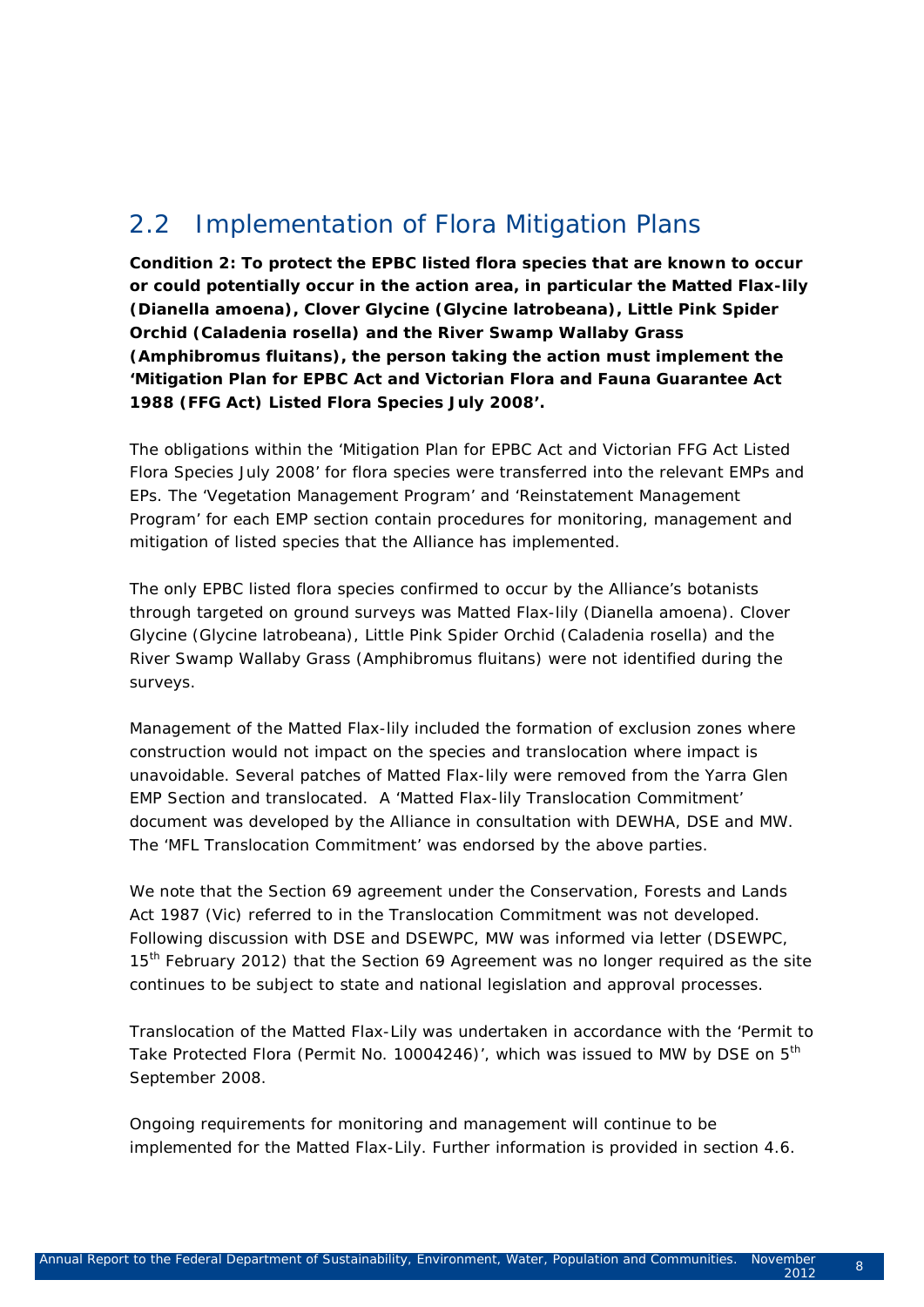## 2.3 Implementation of Fauna Mitigation Plans

*Condition 3: To protect the EPBC listed terrestrial species that are known to occur in the action area, in particular the Striped Legless Lizard (Delma impar), Southern Brown Bandicoot (Isoodon obesulus obesulus), Spotted Tail Quoll (Dasyurus maculatus maculatus [SE mainland population]), Growling Grass Frog (Litoria rainformis), and Golden Sun Moth (Synemon plana), the person taking the action must implement the Mitigation Plan for Terrestrial Fauna Listed under the EPBC Act and FFG Act July 2008.* 

The obligations in the Mitigation Plan for Terrestrial Fauna Listed under the EPBC Act and FFG Act July 2008 for terrestrial fauna species were transferred into the relevant EMPs and EPs. The Alliance incorporated relevant procedures into the section based EMPs and WAPs which have been implemented. The 'Fauna Management Program', 'Pest Animal Management Program' and 'Reinstatement Management Program' for each EMP section contained procedures for monitoring, management and mitigation of listed species that MW will continue to implement.

During the course of the project, targeted on-ground surveys identified the presence of the Golden Sun Moth (GSM) and Striped Legless Lizard (SLL) at a number of locations in the construction Right of Way (ROW). Comprehensive mitigation and management procedures were implemented during construction of the Project. The finding of larger than anticipated populations of GSM resulted in the development and implementation of mitigation measures being incorporated into EMPs. These measures were more comprehensive than specified within the 'Mitigation Plan for Terrestrial Fauna'.

Despite a range of targeted surveys for EPBC listed species, no Growling Grass Frogs, Spotted Tail Quolls or Southern Brown Bandicoots were found within the construction area during the project. Specific mitigation measures as noted within the 'Mitigation Plan for Terrestrial Fauna' were still implemented for these and all other fauna species (refer to sections 2.8 and 4.2).

Ongoing requirements for monitoring and management will continue to be implemented for GSM and SLL and are discussed in section 4.4.1 and 4.4.2 respectively.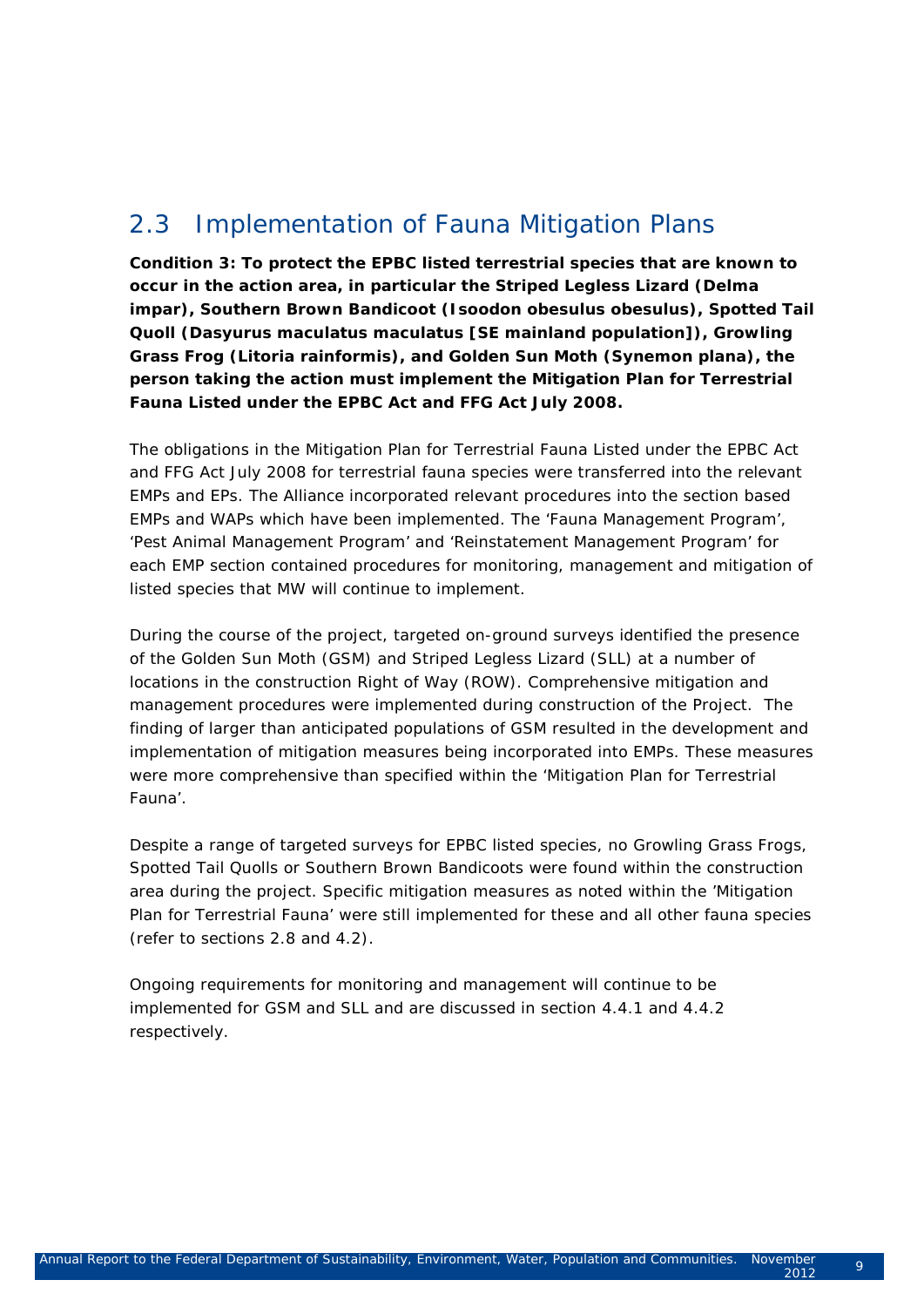## 2.4 Implementation of Aquatic Fauna Plans

*Condition 4: To protect the EPBC listed aquatic fauna species that are known to occur or could potentially occur in the action area, in particular the Macquarie Perch (Macquaria australasica), Trout Cod (Maccullochella macquariensis) and Murray Cod (Maccullochella peelii), the person taking the action must implement to Mitigations Plan for EPBC Act and FFG Act Listed Aquatic Fauna Species July 2008.under the EPBC Act and FFG Act July 2008.*

The obligations in the 'Mitigation Plan for EPBC Act and FFG Act Listed Aquatic Fauna Species July 2008' were transferred into the relevant EMPs and EPs. The relevant procedures were incorporated into the section based EMPs and WAPs. These have been implemented. The 'Fauna Management Program', 'Erosion and Sediment Management Program' and 'Waterway Management Program' for each EMP section contain procedures for monitoring, management and mitigation for the above species. These actions have been implemented.

During aquatic surveys in November 2009, a Macquarie Perch was recorded in the Yea River, at a site downstream of the Devlin's Bridge crossing. The Macquarie Perch was not found within the construction corridor, and additional management measures were not required.

The two years of post construction monitoring were completed in 2011. Overall the monitoring identified that the construction of the pipeline is unlikely to have had an on-going impact on the intersected waterways, and any impact that may have occurred was minor compared with the catchment scale impacts caused by the 2009 fires.

### 2.5 Management of Golden Sun Moth

*Condition 5: Where Golden Sun Moth known habitat cannot be avoided during February to September, the person taking the action must implement the experimental process of habitat slab replacement in known Golden Sun Moth habitat. The area in which the process is undertaken must be monitored for two years following the completion of the habitat slab replacement.*

*If monitoring indicates a decline or loss of the Golden Sun Moth population, an offset package must be submitted to the Department within 6 months of the monitoring results. This package must be approved by the Department*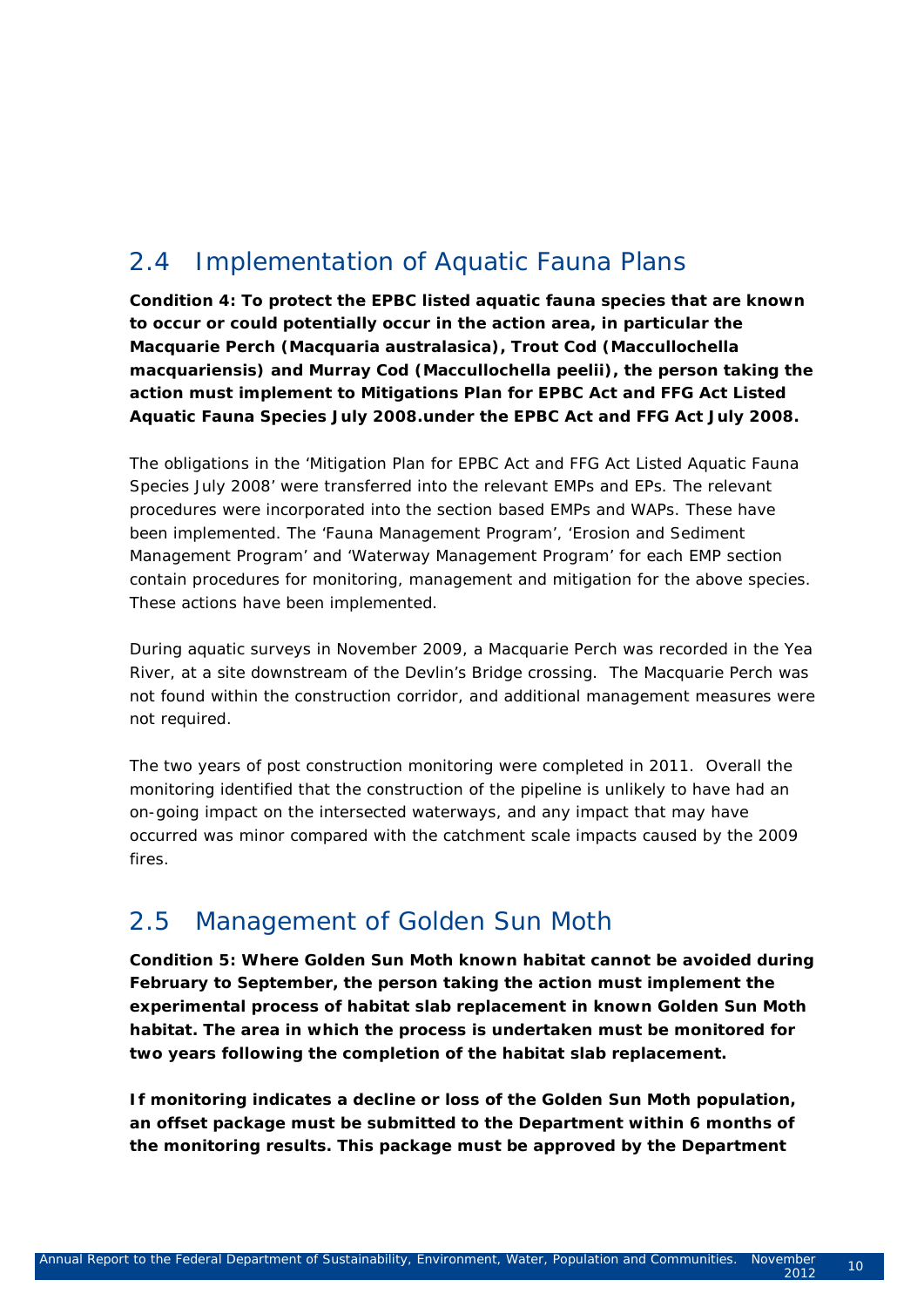*and implemented. The offset package may include the purchasing of an area of Golden Sun Moth habitat of at least equal size for conservation and contribution to research and recovery.* 

MW has undertaken several mitigation measures including development of a Conservation Management Plan (CMP) for the Sheoak property. Through discussion with DSE and DSEWPC the CMP will form the basis of an offset package as detailed in the Golden Sun Moth – Offset Package Proposal SPA-REP-GL-ENV-0019 submitted to DEWHA in September 2009. DEWHA has indicated its satisfaction that should the monitoring indicates a decline or loss of the GSM population, the Sheoak Property offset package along with other measures already committed to by Melbourne Water would be sufficient to offset this loss. The final draft CMP is currently with DSE for approval prior to the final being sent to DSEWPC for Commonwealth approval.

## 2.6 Management of Little Pink Spider Orchid

*Condition 6: If the Little Pink Spider Orchid is found within the construction corridor and avoidance is not possible, the Department must be notified before construction in the area can commence and the persons taking the action must provide evidence that all alternative mitigation options for this species have been exhausted prior to proposing to translocate. The Department must approve the translocation.*

Little Pink Spider Orchid was not found within the construction corridor. As construction is now completed it is no longer necessary to report on compliance with this condition.

## 2.7 Management of Matted Flax-lily, Clover Glycine, River Swamp Wallaby Grass and Little Pink Spider Orchid

*Condition 7: If, following the outcomes of required monitoring, the translocation and adaptive management of the Matted Flax-lily, Clover Glycine, River Swamp Wallaby Grass and Little Pink Spider Orchid is found not to have been successful, an offsets package for each relevant species must be provided to the Department within 6 months. The offsets package must be approved by the Department and Implemented. The offsets package may include the purchasing of an area of know habitat of at least equal size for conservation and the contribution to research and recovery.*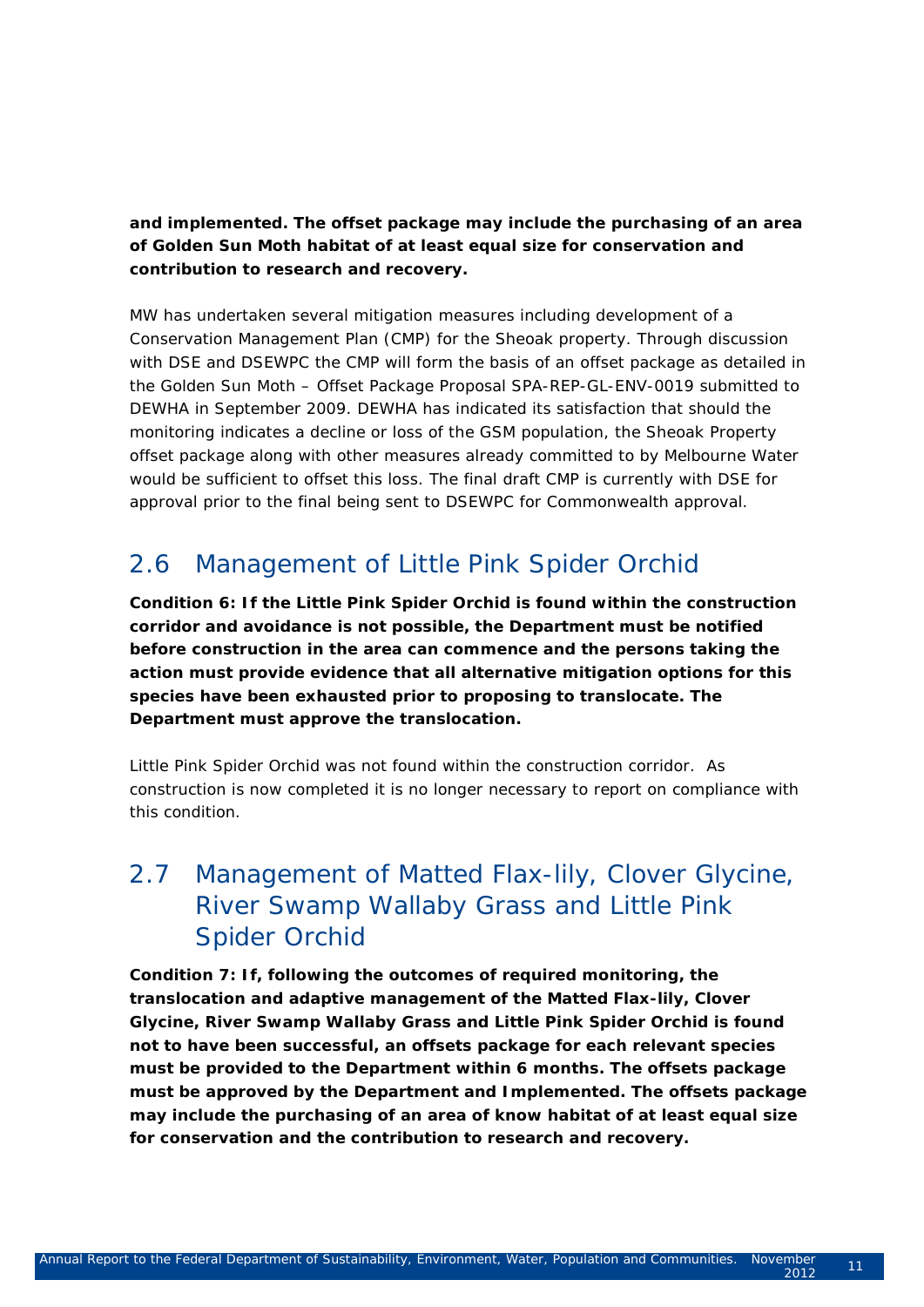#### *No Clover Glycine, River Swamp Wallaby Grass or Little Pink Spider Orchid have been located.*

No Clover Glycine, River Swamp Wallaby Grass or Little Pink Spider Orchid were identified in on-ground surveys.

Several patches of Matted Flax-lily (MFL) were located in the Yarra Glen and Killingworth EMP Sections and translocation was undertaken where the species would be impacted. The Alliance produced a specific 'MFL Translocation Commitment document' which was endorsed by DEWHA, DSE and other relevant stakeholders. See section 4.6 for details on MFL mitigation measures.

## 2.8 Water Quality Monitoring

*Condition 8: To protect the Macquarie Perch and Growling Grass Frog, water quality must be monitoring during construction of waterway crossings to meet State Environment Protection Policy (SEPP) (Waters of Victoria 2003) objectives. If the water quality fails to meet SEPP (WoV), due to construction activities associated with the project adaptive management must be implemented. In this event the Department must be provided, within two months of the monitoring results being known, with a report stating the corrective action implemented and the results.*

The construction of waterway crossings is now completed therefore it is no longer necessary to report on compliance with this condition.

## 2.9 Provision of Waterway Crossing Plans

*Condition 9: The Waterway Crossings Category A and B Plans must be provided to the Department for approval prior to construction of the waterway crossings. These plans must include turbidity controls and creeks to be tunnelled. These plans must be implemented.*

The EMPs for each of the Category A and B Waterway Crossings were endorsed by DSE and DEWHA prior to commencement of construction on these sections.

As construction is complete it is no longer necessary to report on compliance with this condition.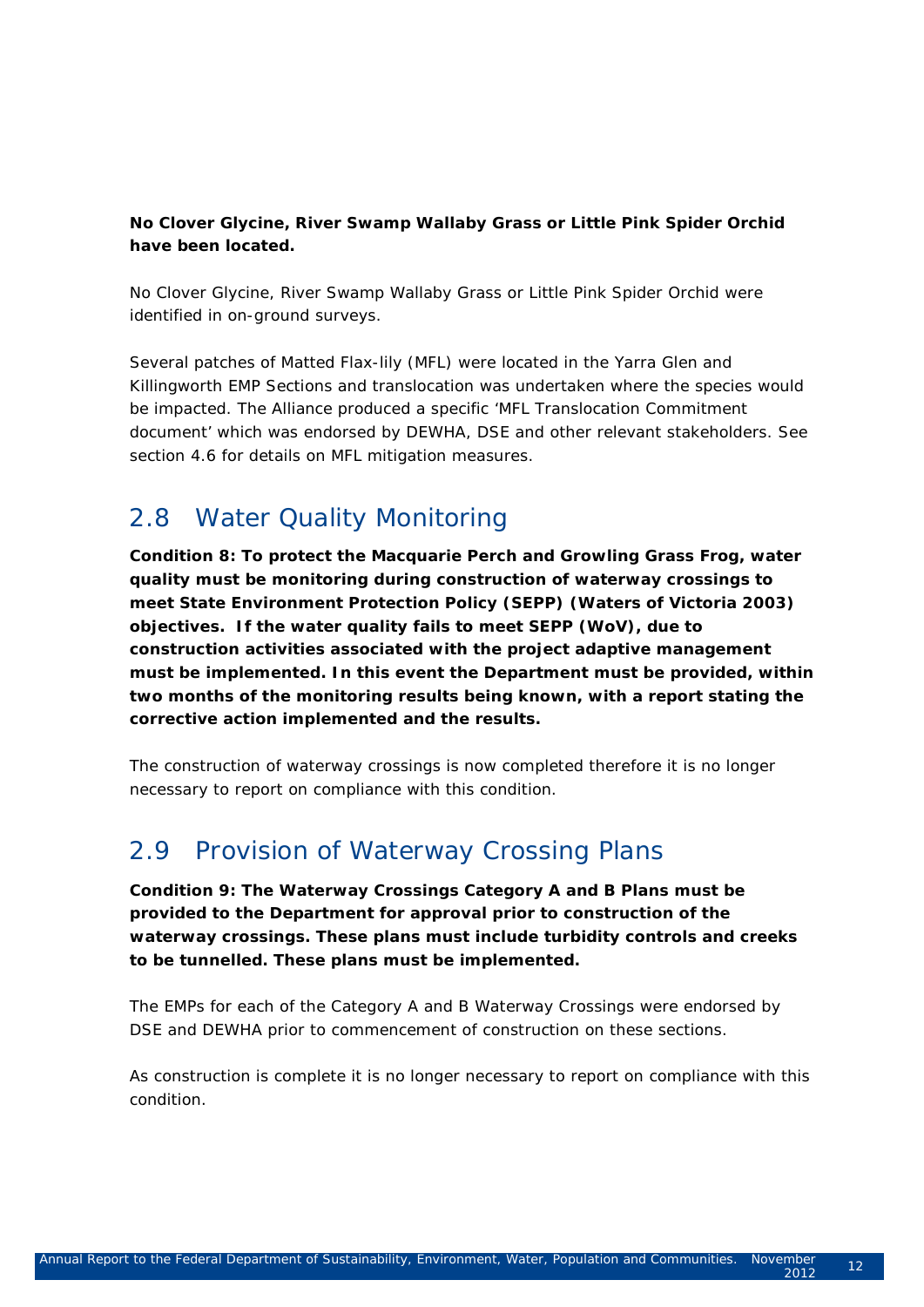## 2.10 Approval of Water Quality Monitoring Procedure

*Condition 10: The Water Quality Monitoring Procedure must be provided to the Department for approval prior to construction commencing of the waterway crossings. This procedure must include turbidity monitoring. This procedure must be implemented.*

As construction is complete it is no longer necessary to report on compliance with this condition.

### 2.11 Limitation of Pipeline Operational Volumes

*Condition 11: To protect EPBC listed fish species (Trout Cod (Maccullochella macquariensis), Murray Cod (Maccullochella peelii) and Macquarie Perch (Macquaria australasica)) that occur or may occur in the Goulburn River, the water extracted to the Sugarloaf Pipeline must be:*

*a) not more than 75GL in any one year;*

*b) not more than 360 ML per day, with any variation in this daily pumping rate limited to a maximum of 200 ML to minimise the rise and fall in river levels upstream and downstream of the off-take structure.*

*c) met only through controlled, pre-ordered releases from Melbourne's share of the water savings allocated to it pursuant to any bulk entitlement issued under the Victorian Water Act 1989;* 

*d) sourced from savings not allocated to the Living Murray Initiative or the Waters for Rivers; and* 

*e) zero if the necessary regulated releases are for the maintenance of environmental flows or materially deplete water stored in Eildon Weir that is designated as being an environmental reserve.*

*All water savings taken from the Goulburn River must be sourced from projects that comply with the requirements of the Environment Protection and Biodiversity Conservation Act 1999.*

Note that a variation to clause (a) above was approved by DSEWPC on the  $28<sup>th</sup>$  of October 2010, to provide clarity, and now reads:

#### *a) not more than 75GL in any period of 12 calendar months beginning on 1 July in any year and ending on 30 June in the following year;*

Throughout November and December 2008, MW, DSE and the Goulburn-Broken Catchment Management Authority (GBCMA) negotiated the following conditions, as part of the Heritage Rivers Act approval, to ensure that rates of rise and fall of the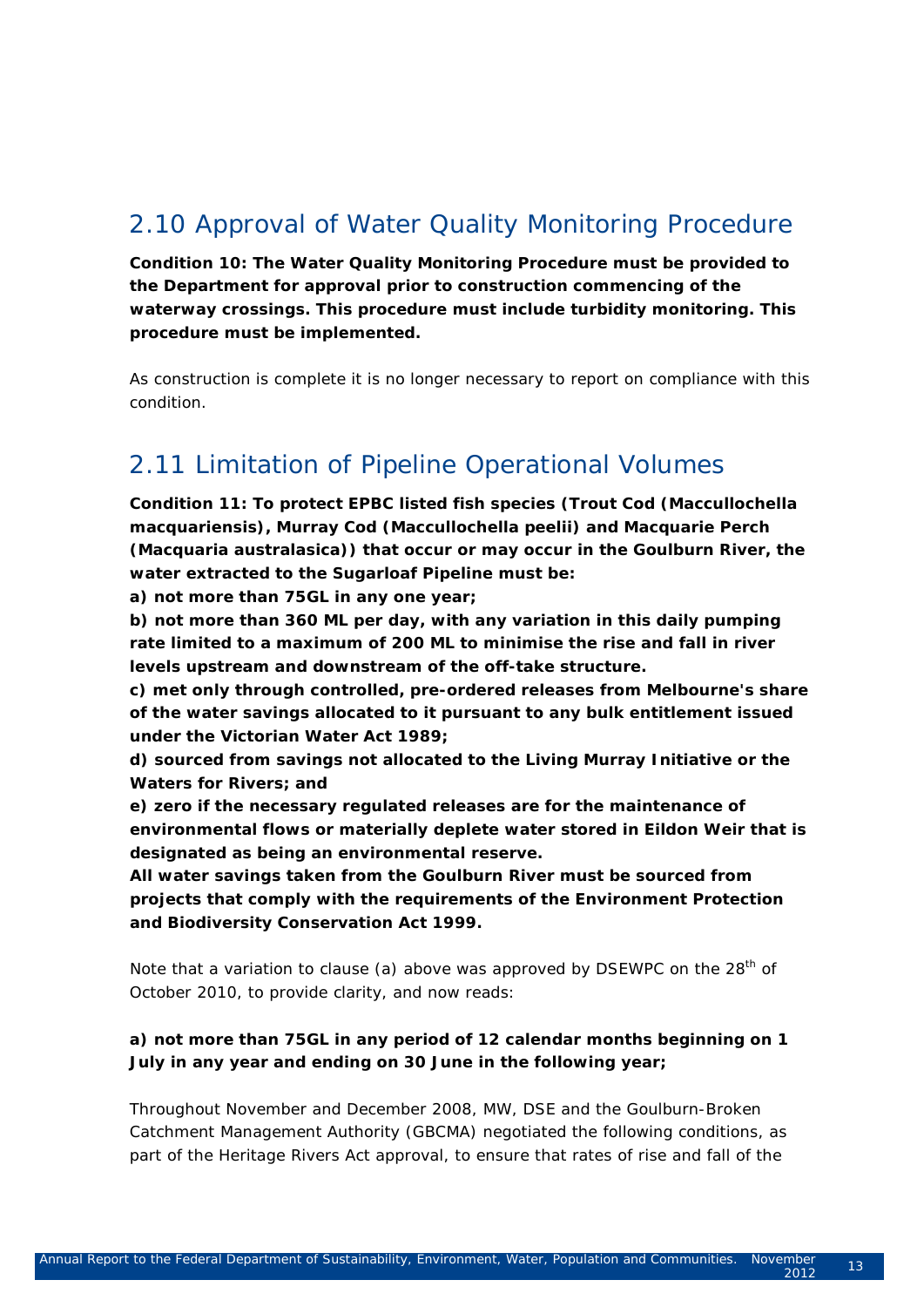Goulburn River in response to diversion at the Sugarloaf Pipeline Intake are managed to within acceptable levels (as specified by State and Federal Government):

- For river passing flows below 300 ML/day, there is no diversion to the pipeline;
- For river passing flows between 300ML/day and 799ML/day, diversion can only be increased or decreased by up to 75ML/day;
- For river passing flows between 800ML/day and 1499ML/day, diversion can only be increased or decreased by up to 120ML/day;
- For river passing flows of 1500ML/day or greater, diversion can only be increased or decreased by up to 180ML/day.

These conditions were negotiated in response to the conditions placed by DEWHA on the water volume and operational limitations of water extraction from the Goulburn River. Further details of these licence conditions are provided at the conclusion of Section 3.2.1 of this report.

Full compliance with these conditions was achieved because no water was extracted to the Sugarloaf Pipeline between 1 July 2011 and 30 June 2012. Details of compliance with conditions 11 (a) to (e) are also provided in Sections 3.1 and 3.2 of this report.

### 2.12 Passage of Groundwater

*Condition 12: The pipeline crossings of the Yea River flood plain must ensure passage of groundwater. This may be achieved by use of groundwater shunt within the deep channel to permit the water tables to equilibrate post construction across the pipeline or by some alternative method.*

As groundwater level monitoring for the Yea River flood plain was completed in December 2010 it is no longer necessary to report on compliance with this condition.

### 2.13 Forest Rehabilitation Plans

*Condition 13: Prior to construction through the Toolangi State Forest and the Sugarloaf Forest, the person taking the action must provide the Department with the Toolangi State Forest Rehabilitation Management Plan and the Sugarloaf Forest Rehabilitation Management Plan for approval. These plans, once approved, must be implemented.*

Reinstatement Management Programs were produced for each of the sections of the pipeline including the Toolangi State Forest, Tunnel Portals and Sugarloaf Forest.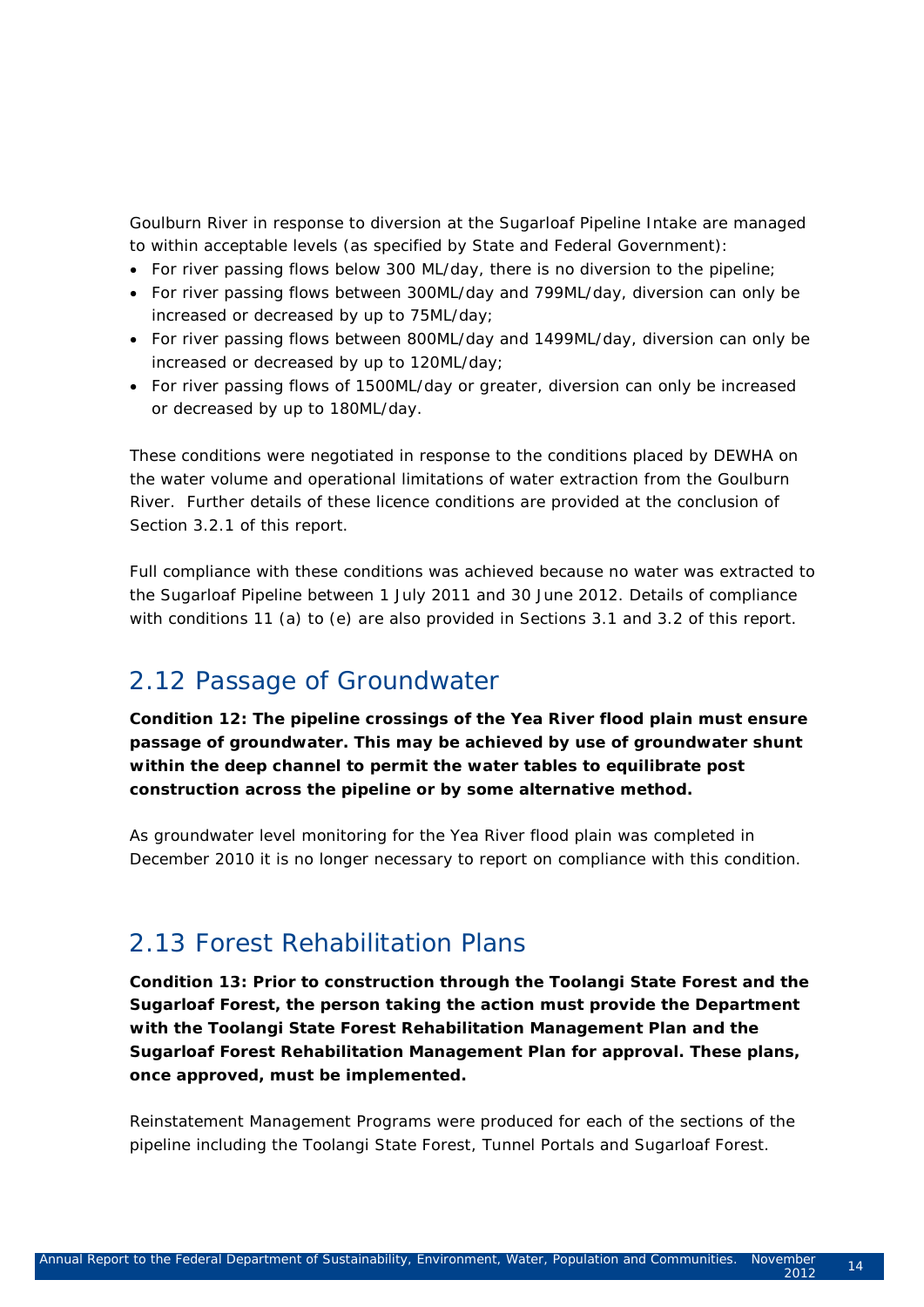These Reinstatement Management Plans and the subsequent amendment to the Toolangi State Forest RMP have been approved by DEWHA and implemented by the Alliance.

Some items included in the 'Sugarloaf Reservoir Reinstatement Management Program' relating to habitat reinstatement are still under discussion with MW, DPCD and DSEWPC. These items relate to the construction of habitat linkages for Brush-tailed Phascogale at Sugarloaf Reservoir. Melbourne Water has submitted a request to DPCD (cc DSEWPC and DSE) in August 2012 for variation to the Sugarloaf Reservoir Reinstatement Management Program based on an independent review of the conditions relating to these habitat linkages. The outcome of these discussions will be reported on in the 2013 annual report.

### 2.14 Annual Report on Compliance with Conditions

*Condition 14: The person taking the action must provide by August each year an annual report on the compliance with these conditions, including the results of all EPBC listed surveys and environmental monitoring undertaken, independent audited reports of water savings achieved and the amount of water allocated for extraction, any adaptive management, any remedial actions taken and the effectiveness if the measures implemented to mitigate the impact on EPBC listed species.* 

This report is the 2011/12 annual report addressing this condition. Note that the variation decision dated 28<sup>th</sup> October 2010 changed the due date to 30<sup>th</sup> November of each year to better align with timing of independent audit reports of water savings achieved and the amount of water allocated for extraction.

### 2.15 Changes to Documentation/Conditions

*Condition 15: If the person taking the action wishes to carry out any activity otherwise than in accordance with the documents identified in the above conditions relevant to EPBC listed species, the person taking the action must submit for the Department's approval a revised version of the document. If the Department approves a revised document, that document must be implemented in place of the document originally approved.*

Several changes to documentation and conditions have been requested during the period  $1<sup>st</sup>$  July 2011 – 30<sup>th</sup> June 2012. The first relates to the Section 69 Agreement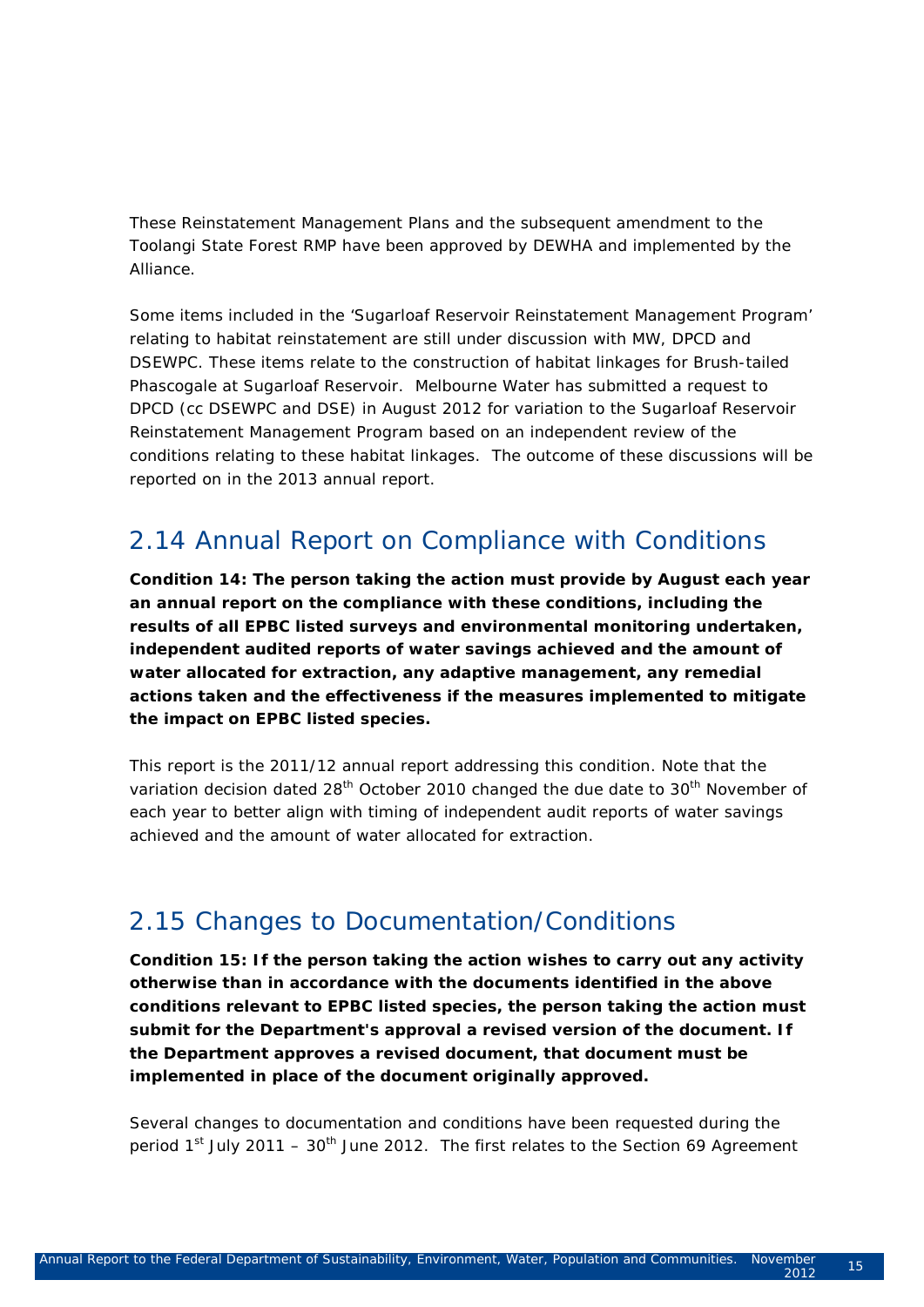required by the Matted Flax-Lily Translocation Commitment. Following discussion with DSE and DSEWPC, Melbourne Water was informed via letter (DSEWPC, 15<sup>th</sup> February 2012) that the Section 69 Agreement was no longer required as the site continues to be subject to state and national legislation and approval processes.

Three additional changes have been requested via letter to DPCD (cc DSEWPC and DSE) in August 2012, including:

- Retention of farm fencing on private agricultural land
- Brush-tailed phascogale reinstatement requirements
- Ongoing monitoring of Matted Flax-Lily

Several landholders have requested that current farm fencing arrangements be retained as an asset for their future use. As a result Melbourne Water has requested amendments to the following management programs:

- Killingworth Fauna Management Program
- Yea to Devlin's Bridge Fauna Management Program
- Yarra Glen Fauna Management Program
- Glenburn Fauna Management Program
- Waterway Crossings Category B Fauna Management Program
- Killingworth Reinstatement Management Program
- Yea to Devlin's Bridge Reinstatement Management Program
- Yarra Glen Reinstatement Management Program
- Glenburn Reinstatement Management Program
- Waterway Crossings Category B Reinstatement Management Program

The Brush-tailed Phascogale reinstatement requirements at Sugarloaf Reservoir have undergone an independent review and Melbourne Water has requested an amendment to the Sugarloaf Reservoir Reinstatement Management Program.

Finally, the monitoring requirements within the Matted Flax-Lily Translocation Commitment document have been reviewed and Melbourne Water has requested an amendment to this document for annual rather than quarterly monitoring (for further information see section 4.6.3 of this report).

### 2.16 Recordkeeping

*Condition 16: The person taking the action must maintain accurate records of all activities associated with or relevant to the above conditions of approval, and make them available on request by the Department. Such records may be subject to audit by the Department, and used to verify compliance with the conditions of approval.*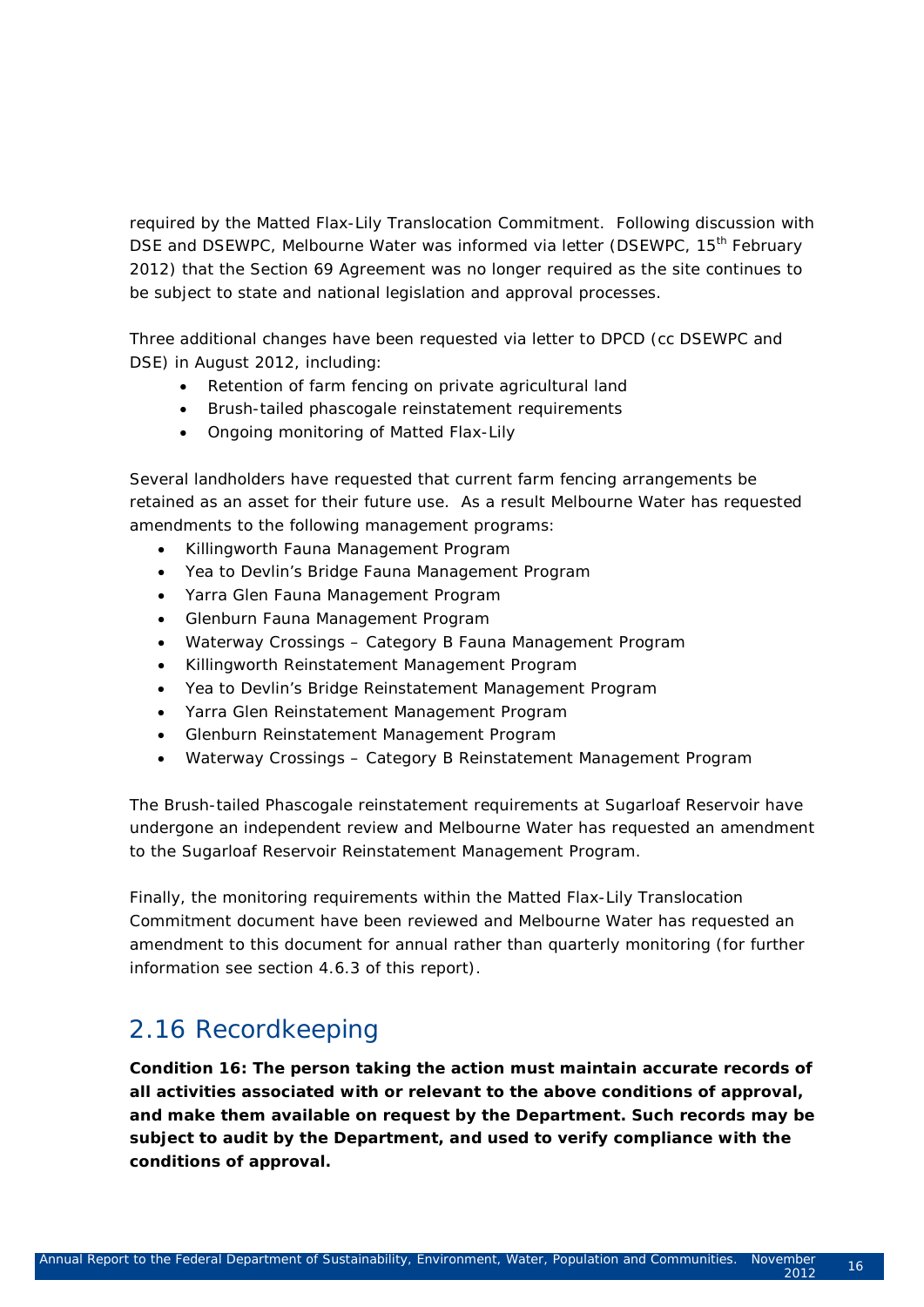The maintenance of accurate records and project documentation is currently undertaken by MW. Any such documentation is readily available to DSEWPC on request.

## 2.17 Commencement of Construction

*Condition 17: If the person taking the action has not commenced construction of the action within 5 years of this approval then they must notify the Minister in writing and not commence construction without the Minister's agreement.*

As the Alliance has completed construction of the project this condition is no longer applicable.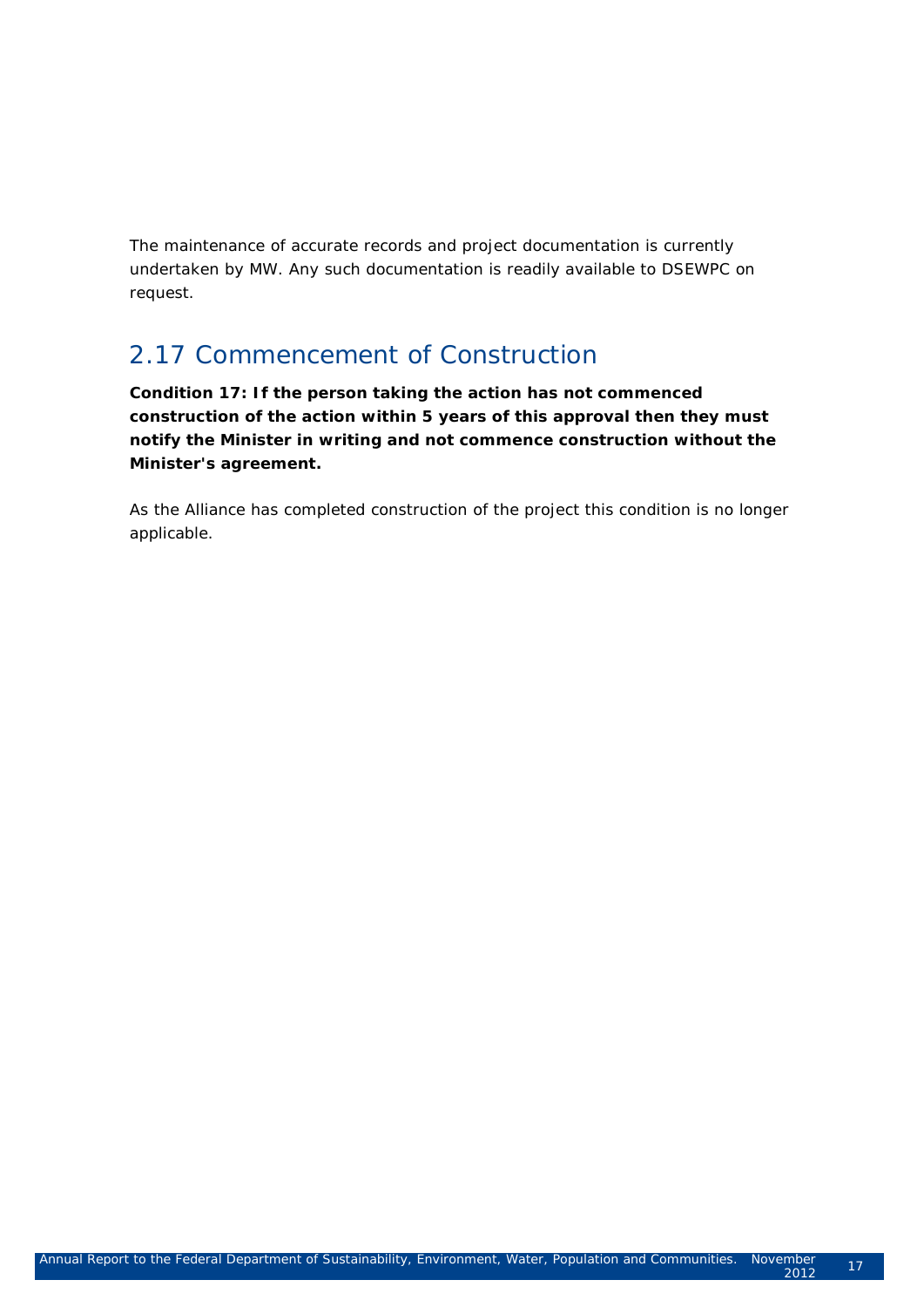# 3 Independent Audited Reports of Water **Savings**

As part of Condition 14, DEWHA requires "independent audited reports of water savings achieved and the amount of water allocated for extraction". The following information is also required to determine compliance with the water savings audit component of Condition 14:

- All water 'accounts' held in Lake Eildon from which water will be drawn to supply the Sugarloaf Pipeline;
- Source, volume and timing of any water accruing to the above accounts;
- Volume and timing of any water released from the above accounts to supply the Sugarloaf Pipeline;
- Volumes of water allocated to any other users also held in the above accounts;
- Following completion of the pipeline, volume and timing of water transferred to the Sugarloaf Reservoir; and if any water savings projects are deemed to be compliant with the EPBC Act without being referred, detailed information on how that conclusion was reached.

Goulburn-Murray Water manages the Allocation Bank Account (ABA) for the three metropolitan retail water corporations in Melbourne (the Retailers). Melbourne Water has been delegated the authority to order water from the Retailers' ABA on their behalf.

The ABA from which water was able to be taken and transferred through the Sugarloaf Pipeline in 2011/12 was ABA065907. Melbourne's water allocation was managed in this account under the Water Savings Supply and Transfer Agreement.

This account was replaced by ABA088033 and given effect on 2 July 2012 when the Victorian Minister for Water granted bulk entitlements for water savings to the Melbourne Retailers. The Water Savings Supply and Transfer Agreement and ABA065907 were terminated when the bulk entitlements were granted. Further descriptions of the entitlements are provided in section 3.1.

Section 3.1 summarises the water savings allocated to the Melbourne Retailers' accounts in Lake Eildon under both the Water Savings Supply and Transfer Agreement (for 2011/12) and Melbourne's Goulburn System Bulk Entitlements (for 2012/13 to date). The Water Savings Audit Reports (provided in Appendix F for 2011/12, and provided as part of Melbourne Water's previous DSEWPC submission for 2010/11) contain details on the source, volume and timing of the water to be accrued to these accounts.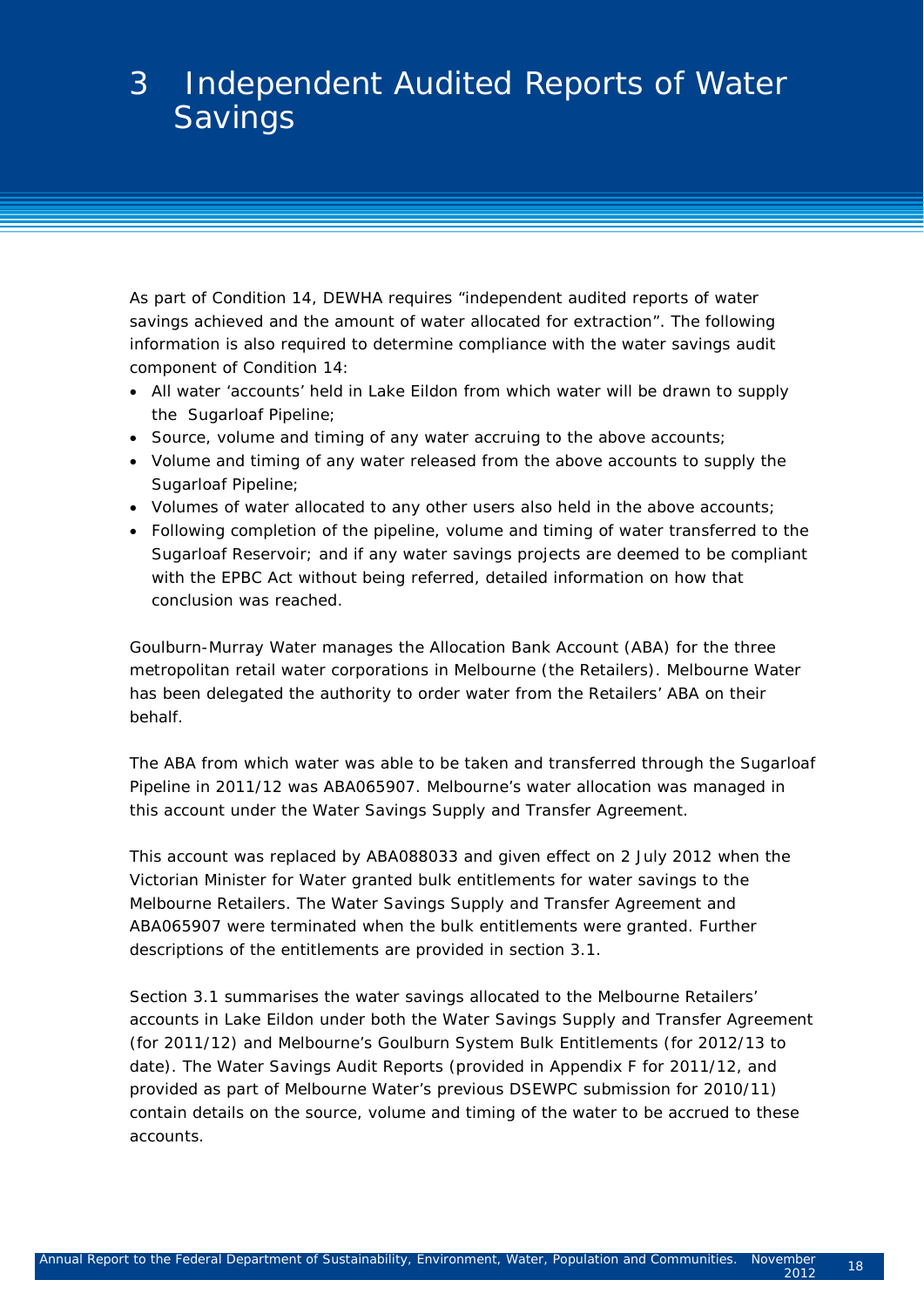No water was released for supply to Melbourne via the Sugarloaf Pipeline during 2011/12. Further details are provided in Section 3.2.

No water held in the above accounts has been allocated to any other users.

As per Melbourne Water's letter to DEWHA dated 23 December 2009, all sources of water are considered to comply with the EPBC Act. No additional sources of water have been allocated for extraction to the Sugarloaf Pipeline.

The Melbourne Retailers' carry over into the 2011/12 financial year is documented in [Table 3.](#page-26-0) It should be noted that the Retailers are able to carry over water from one year to the next, subject to the same rules that apply to all entitlement holders that carry over water in Northern Victoria, including deduction of a standard 5% on carry over for evaporation losses.

#### <span id="page-26-0"></span>**Table 3: Water for Melbourne carried over into 2011/12**

| Carry over into 2011/12                            | <b>Volume</b><br>(ML) |
|----------------------------------------------------|-----------------------|
| Volume brought forward for carry over at 30/6/2011 | 50,422                |
| Evaporation losses at 30/6/2011 (5%)               | 2,521                 |
| Total volume carried over into 2011/12             | 47,901                |

### 3.1 Water Savings Audited

An independent audit of water savings achieved in 2011/12 has been undertaken and a copy of the Audit report is provided in Appendix F. Audit reports for 2010/11 were provided to DSEWPC last year as part of Melbourne Water's previous submission. The audit reports present the *actual* volume of water savings achieved for the 2010/11 and 2011/12 irrigation seasons (referred to as Phase 3 savings) as well as *long-term average LTCE* water savings (referred to as Phase 4 savings), in accordance with the Victorian Government's Water Savings Protocols.

For the purposes of determining allocations to Melbourne in 2011/12:

• Goulburn-Murray Water, Melbourne Water and the Retailers had entered into an agreement under section 124(7) of the Water Act 1989 (Vic) for the supply of a share of water savings from irrigation modernisation projects to Melbourne via the Sugarloaf Pipeline. This is known as the Water Savings Supply and Transfer Agreement. The agreement was a primary entitlement under clause 7 of the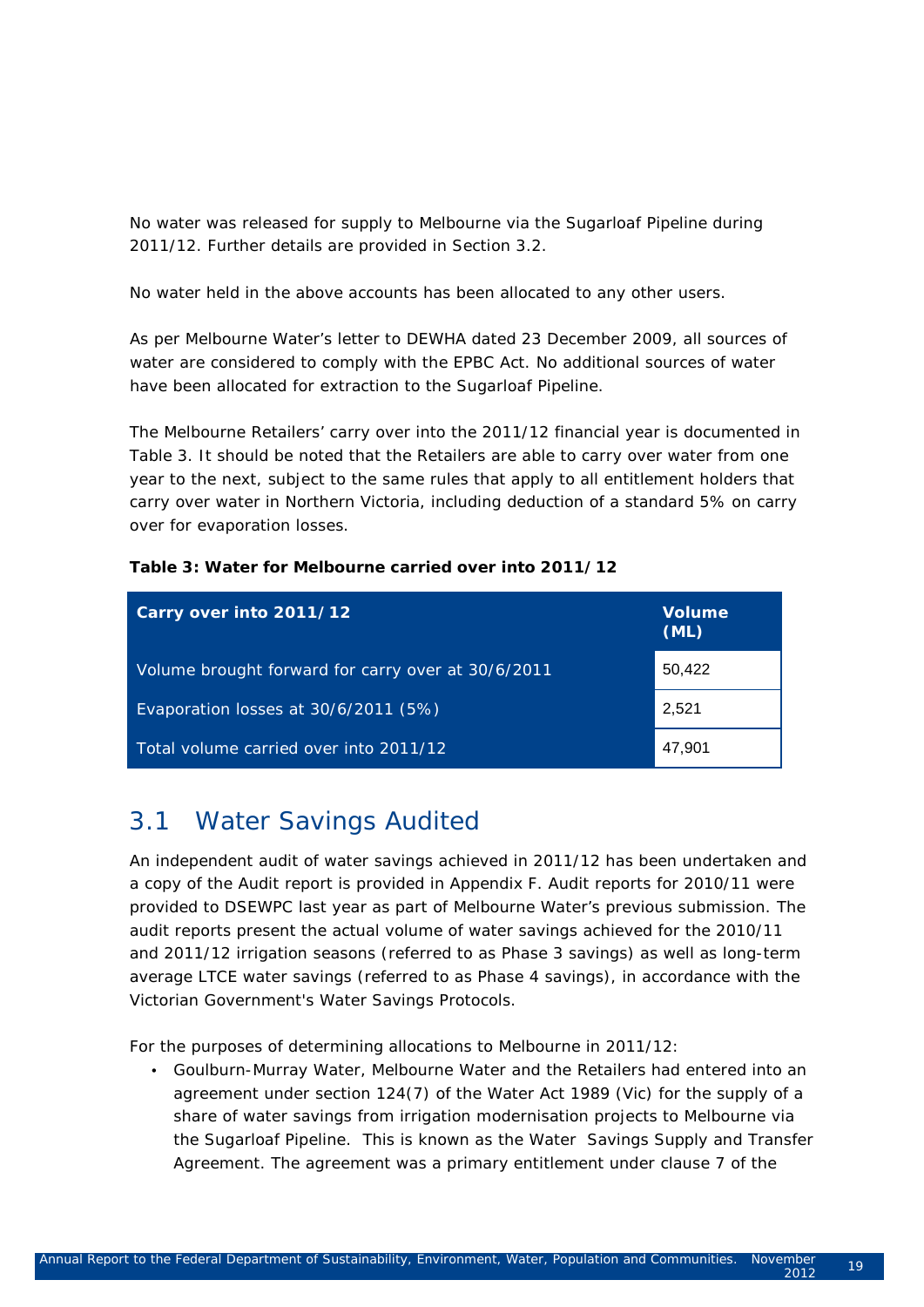Bulk Entitlement (Eildon-Goulburn Weir) Conversion Order 1995, as amended. The water savings to which the agreement related are water savings from the CG1234 Modernisation Project and the Shepparton Modernisation Project up until 30 June 2010, and water savings from Stage 1 of NVIRP.

• It is the actual volume of water savings (Phase 3 savings) that is allocated for Melbourne.

For allocations to Melbourne in 2012/13 and beyond:

- The Retailers have been granted bulk entitlements, in both the Goulburn and Murray systems, to a collective one-third share of water savings from Stage 1 of NVIRP each year. The water allocation and diversion rules in the bulk entitlements, including carryover rules, are consistent with the rules in the Water Savings Supply and Transfer Agreement. In addition, the starting allocation provided under the Goulburn system bulk entitlements effectively transferred the volume of water allocation in ABA065907 immediately prior to being terminated across to ABA088033 to ensure Melbourne's allocations were not forfeited when the Agreement was terminated.
- The supply of water savings to Melbourne via the Sugarloaf Pipeline can only occur under the Goulburn system bulk entitlements. Water allocated to the Melbourne retailers under their Murray system bulk entitlements must be traded to ABA088033 for it to be supplied to Melbourne. In past years, this process was carried out by Goulburn-Murray Water in accordance with the Water Savings Supply and Transfer Agreement.

Water allocated to Melbourne in 2011/12 was derived from a number of sources. These sources are summarised in [Table 4.](#page-27-0)

<span id="page-27-0"></span>

| Allocation in 2011/12<br>(from water savings projects in 2010/11) | <b>Volume</b><br>(ML) |
|-------------------------------------------------------------------|-----------------------|
| NVIRP Stage 1 savings - Goulburn Trading Zone 1A 2010/11*1        | 8.638                 |
| NVIRP Stage 1 savings - Murray Trading Zone 6 2010/11*§           | 462                   |
| NVIRP Stage 1 savings - Murray Trading Zone 7 2010/11*E           | 951                   |
| Total volume allocated to Melbourne Retailers in 2011/12          | 10.051                |

\* Savings made in one irrigation season are not audited and allocated until following irrigation season, in accordance with Water Savings Protocols. For savings made in 2010/11 (and allocated in 2011/12), this is one third of the total phase 3 savings.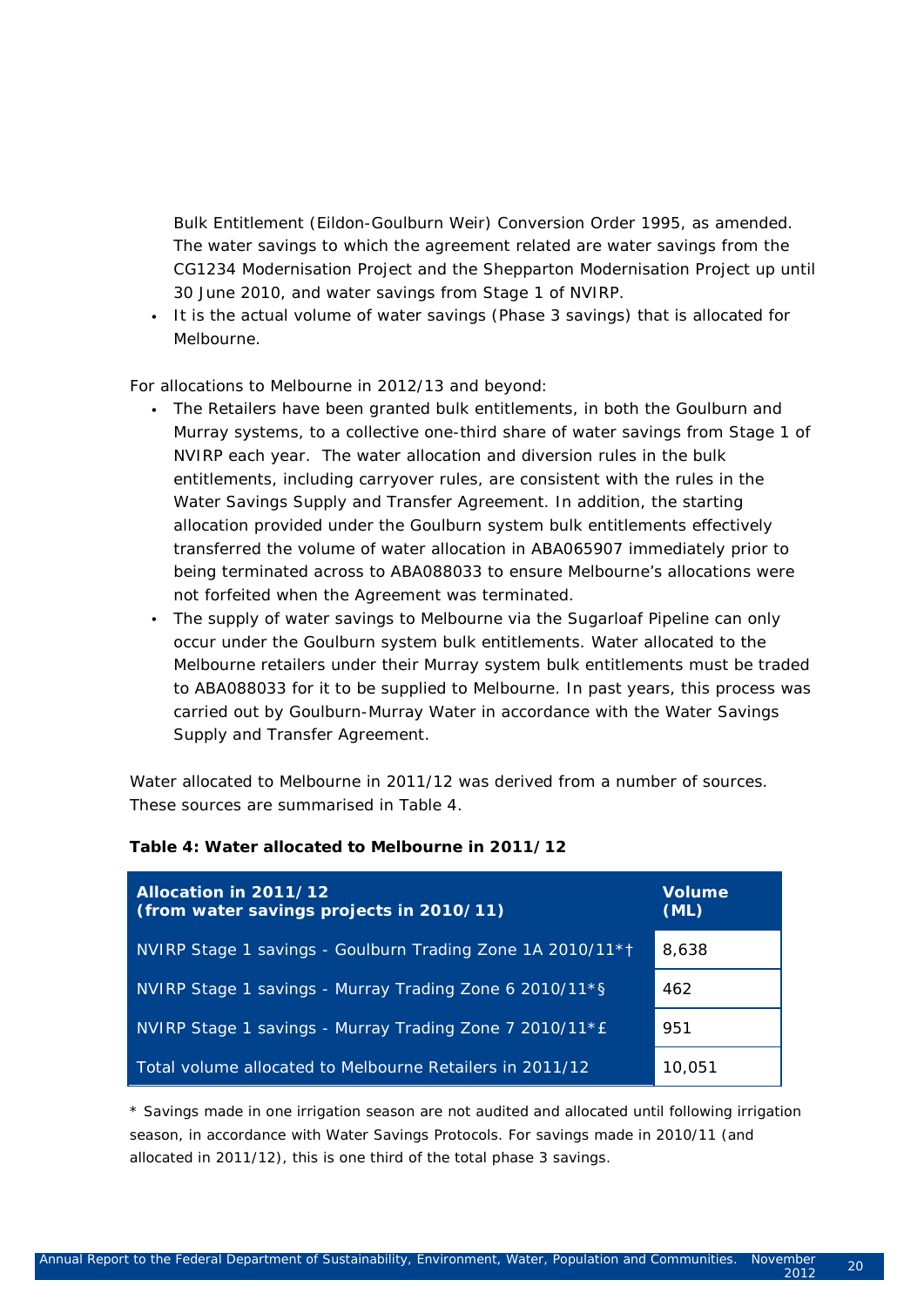† Goulburn Trading Zone 1A refers to Central Goulburn 5-9 (CG 5-9), Rochester (RO) and Loddon Valley (previously Pyramid/Boort (PB)) irrigation districts.

§ Murray Trading Zone 6 refers to the Murray Valley (MV) Irrigation District.

£ Murray Trading Zone 7 refers to the Torrumbarry (TO) Irrigation District.

[Table 5](#page-28-0) summaries the water available to Melbourne in 2011/12, the water used by Melbourne or spilled in 2011/12, and the water carried over into the 2012/13 year, including the volume deducted for evaporative losses.

<span id="page-28-0"></span>

| Carry over into 2012/13                            | <b>Volume</b><br>(ML) |
|----------------------------------------------------|-----------------------|
| Volume available to Melbourne in 2011/12*          | 57,952                |
| Volume used by Melbourne in 2011/12                | 0                     |
| Volume of spill 2011/12                            | 3,639                 |
| Volume brought forward for carry over at 30/6/2012 | 54,313                |
| Evaporation losses at 30/6/2012 (5%)               | 2,716                 |
| Total volume carried over into 2012/13             | 51.597                |

\* This is the total volume carried over into 2011/12 (47,901 ML) plus the total volume allocated in 2011/12 (10,051 ML).

As specified in the Melbourne retail water companies' Goulburn and Murray system bulk entitlements a third of the total phase 3 audited savings in the 2011/12 irrigation season will be allocated to the Melbourne Retailers in 2012/13. Water to be allocated to Melbourne in 2012/13 was derived from a number of sources. These sources are summarised in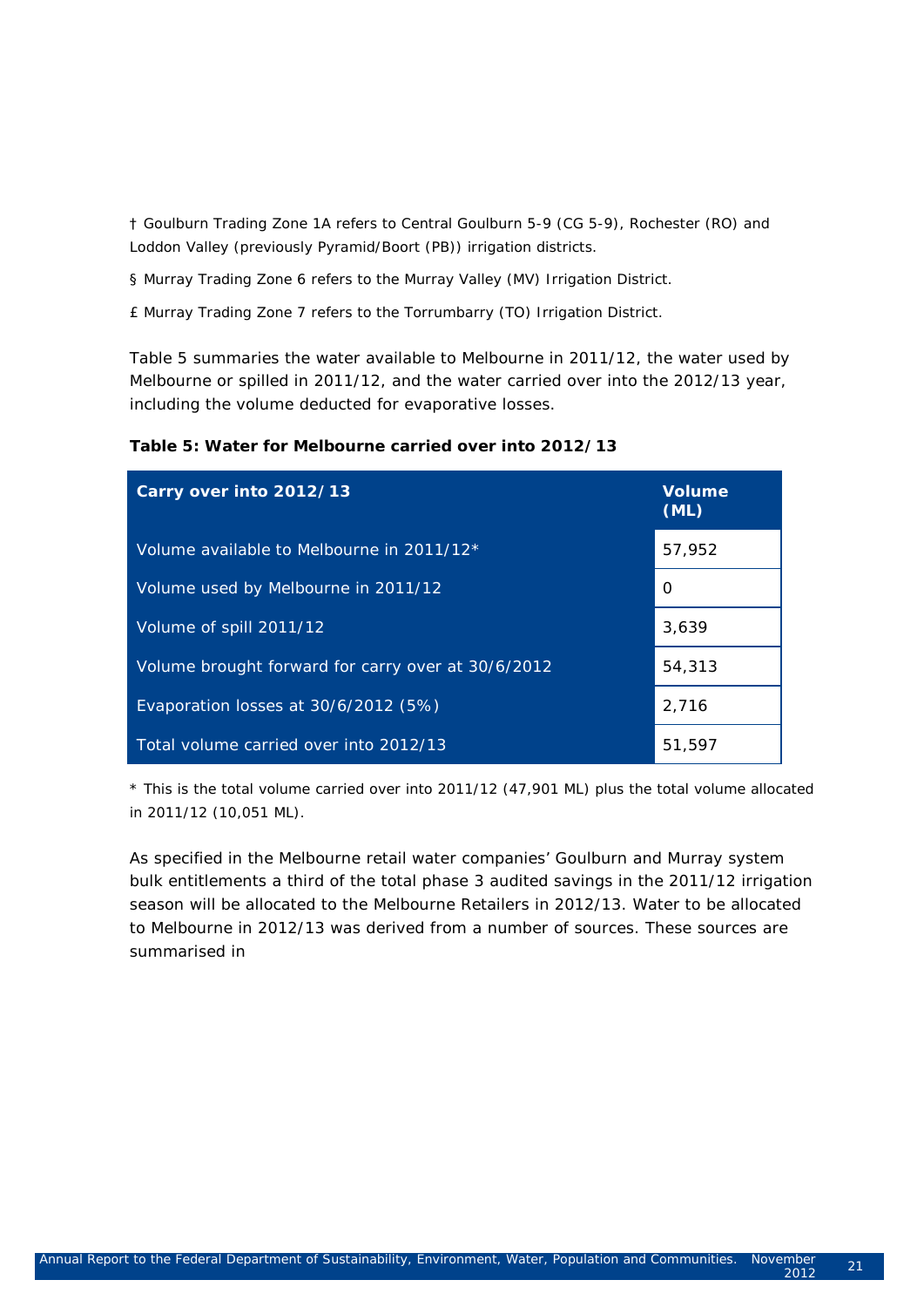<span id="page-29-0"></span>[Table 6](#page-29-0) with full detail documented in Appendix F.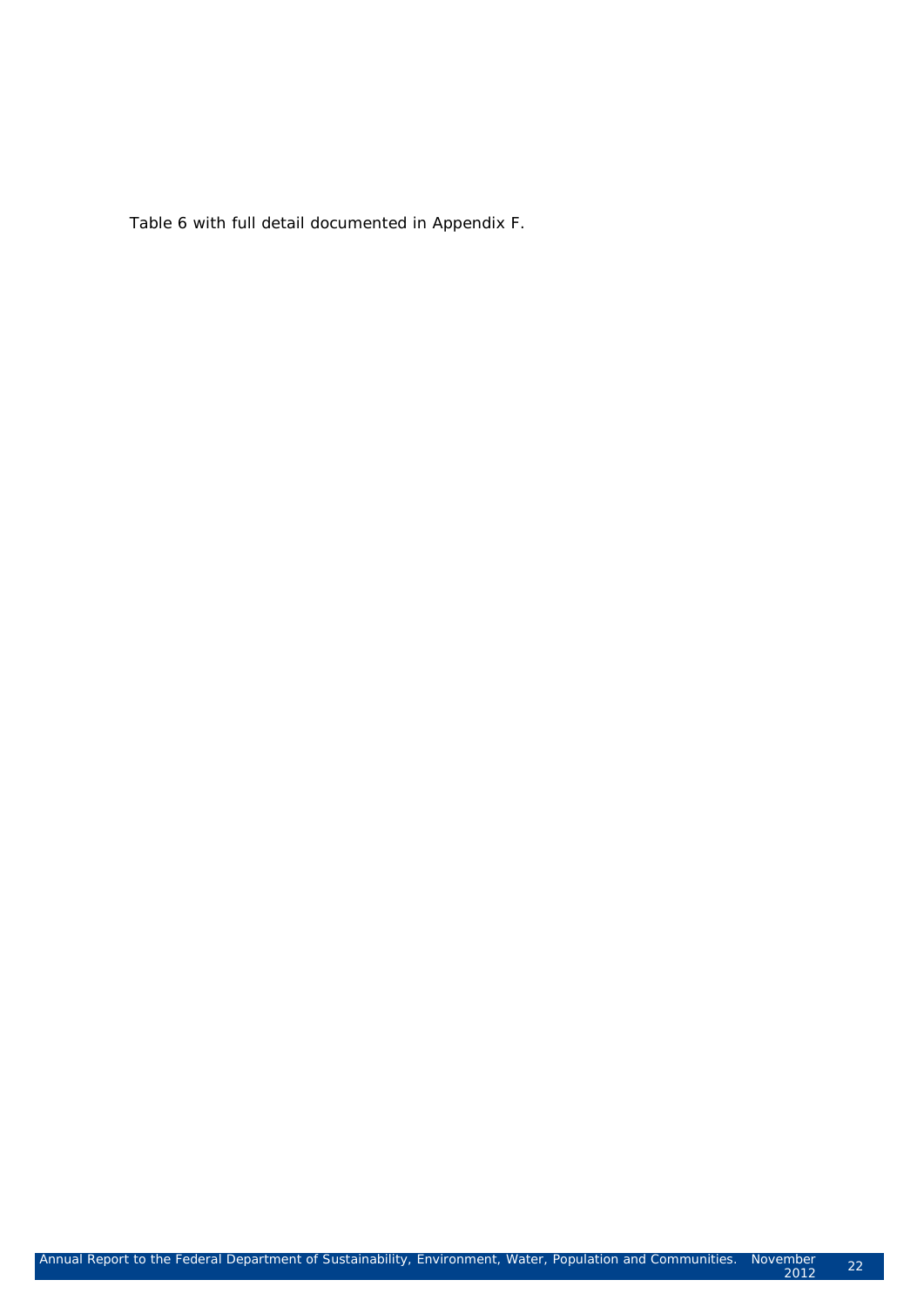#### **Table 6: Accrued allocation for Melbourne in 2012/13**

| Accrued Allocation for 2012/13<br>(from water savings projects in 2011/12) | <b>Volume</b><br>(ML) |
|----------------------------------------------------------------------------|-----------------------|
| NVIRP Stage 1 savings - Goulburn Trading Zone 1A 2011/12*1                 | 18,099                |
| NVIRP Stage 1 savings - Murray Trading Zone 6 2011/12*§                    | 4.466                 |
| NVIRP Stage 1 savings - Murray Trading Zone 7 2011/12*E                    | 4.477                 |
| Total expected allocation to Melbourne Retailers in 2012/13                | 27.042                |

\* Savings made in one irrigation season are not audited and allocated until following irrigation season, in accordance with Water Savings Protocols. For savings made in 2011/12 (and allocated in 2012/13), this is one third of the total phase 3 savings.

† Water savings achieved from NVIRP works in Central Goulburn (CG 5-9), Rochester (RO) and Pyramid Boort (PB) contribute to the allocations from Goulburn Trading Zone 1A.

§ Water savings achieved from NVIRP works in Murray Valley (MV) contribute to the allocation from Murray Trading Zone 6.

£ Water savings achieved from NVIRP works in Torrumbarry (TO) contribute to the allocation from Murray Trading Zone 7.

## 3.2 Water Savings Released and Supplied to Melbourne

Water was transferred through the Sugarloaf Pipeline until 28 October 2010. Following the Victorian Coalition being elected to Government in November 2010, Melbourne Water has implemented the Coalition's pre-election commitment to only use the Sugarloaf Pipeline in times of 'critical human need'. This policy means that the pipeline will only be used in the event that the volume of water in Melbourne's 10 dams is below 30% as at 30 November in any year, or there is a need to use the pipeline's off takes for fire-fighting purposes.

In the 2011/12 financial year, no water was transferred through the Sugarloaf Pipeline.

Condition 11 of the *Environment Protection and Biodiversity Conservation Approval (EPBC Approval)* specifies the rates, volumes and sources of water that can be extracted from the Goulburn River and transferred via the Sugarloaf Pipeline for Melbourne. Condition 11 states: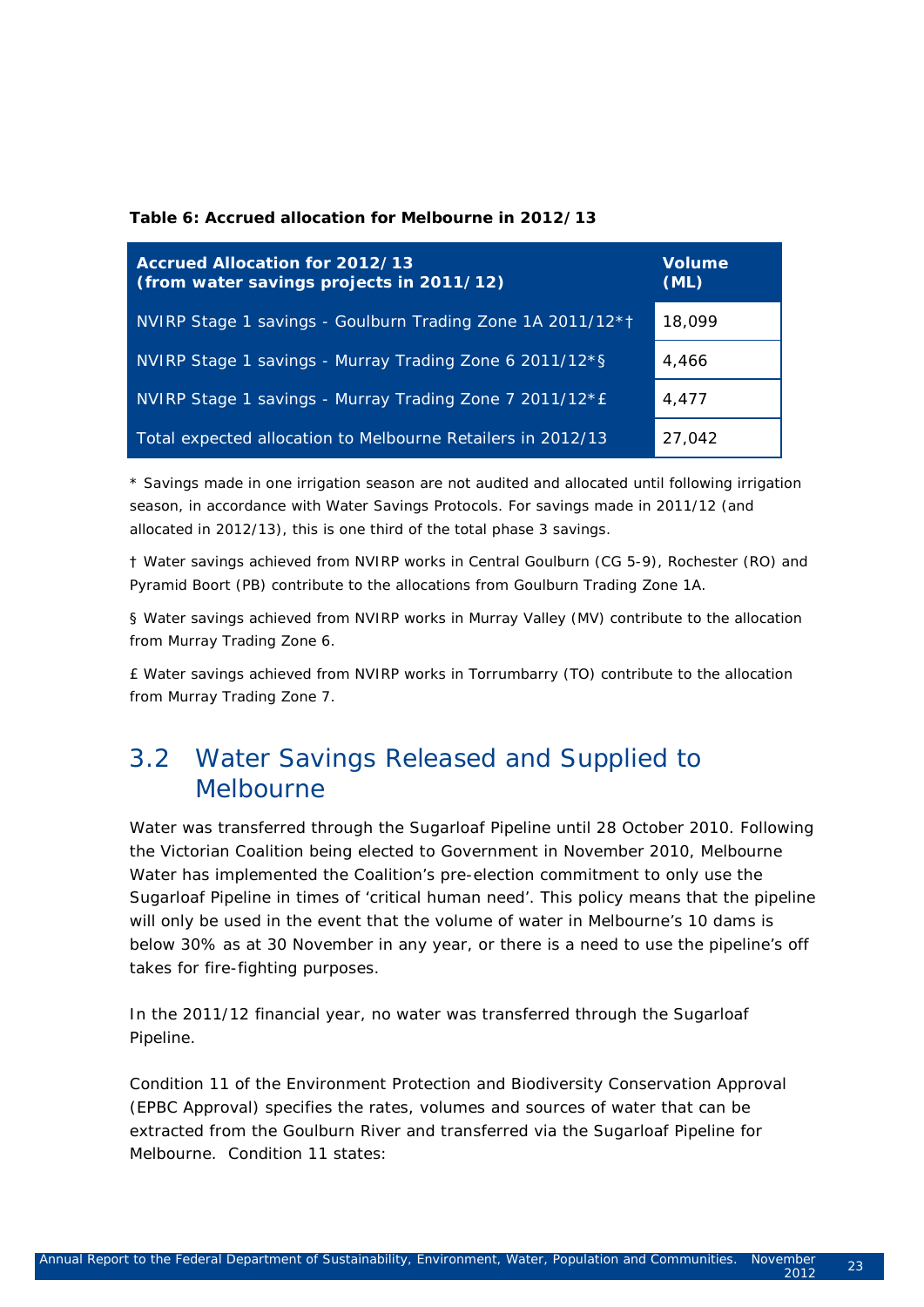- *11. To protect EPBC listed fish species, Trout Cod (Maccullochella macquariensis), Murray Cod (Maccullochella peelii), and Macquarie Perch (Macquaria australasica) that occur or may occur in the Goulburn River, the Melbourne water extracted to the Sugarloaf Pipeline must be:*
- *a. not more than 75 GL in any period of 12 calendar months beginning on 1 July in any year and ending on 30 June in the following year;*
- *b. not more than 360 ML per day, with any variation in this daily pumping rate limited to a maximum of 200 ML to minimise the rise and fall in river levels upstream and downstream of the river off-take structure;*
- *c. met only through controlled, pre-ordered releases from Melbourne's share of the water savings allocated to it pursuant to any bulk entitlement issued under the Victorian Water Act 1989;*
- *d. sourced from savings not allocated to the Living Murray Initiative or the Waters for Rivers; and*
- *e. zero if the necessary regulated releases are for the maintenance of environmental flows or materially deplete water stored in Eildon Weir that is designated as being an environmental reserve.*

*All water savings taken from the Goulburn River must be sourced from projects that comply with the requirements of the Environment Protection and Biodiversity Conservation Act 1999.*

This section describes Melbourne Water's compliance with these conditions for the reporting period from 1 July 2011 to 30 June 2012.

#### 3.2.1 Compliance Reporting: 1 July 2011 to 30 June 2012

#### **Summary**

Full compliance with Condition 11 was achieved because no water was extracted to the Sugarloaf Pipeline for the period 1 July 2011 to 30 June 2012.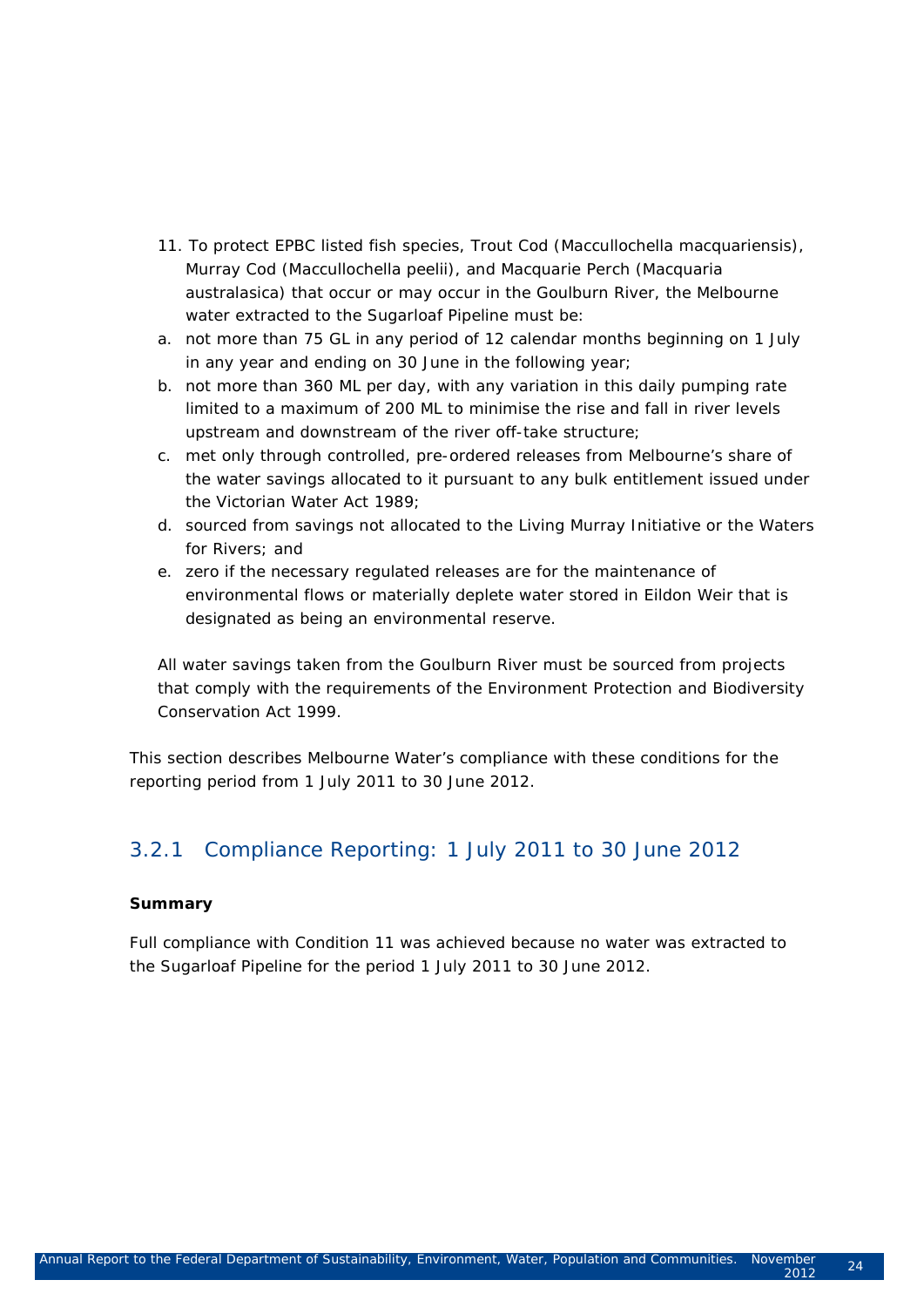| <b>Condition</b>   | <b>Description</b>                                                                    | <b>DEWHA</b><br><b>Compliance</b> |
|--------------------|---------------------------------------------------------------------------------------|-----------------------------------|
| 11.a               | not extract more than 75 GL in any financial year                                     |                                   |
| 11.b.i             | not extract more than 360 ML in any one day                                           |                                   |
| $11.b.$ ii         | limit variation of extraction to not more than 200<br>ML/day                          |                                   |
| 11.c. i            | only extract controlled, pre-ordered releases                                         |                                   |
| 11.c. ii           | only extract water from Melbourne's share of water<br>savings                         |                                   |
| 11.d               | not extract water from the Living Murray Initiative<br>or the <i>Water for Rivers</i> |                                   |
| 11.e               | not deplete water designated in the environmental<br>reserve                          |                                   |
| final<br>statement | water sourced from projects that comply with the<br>EPBC Act 1999                     |                                   |

#### **Condition 11(a)**

*The water extracted to the Sugarloaf Pipeline must be not more than 75 GL in any period of 12 calendar months beginning on 1 July in any year and ending on 30 June in the following year.*

Melbourne Water has complied with this condition for the period 1 July 2011 to 30 June 2012 as no water was transferred through the pipeline over this period.

#### **Condition 11(b)**

*The water extracted to the Sugarloaf Pipeline must be not more than 360 ML per day, with any variation in this daily pumping rate limited to a maximum of 200 ML to minimise the rise and fall in river levels upstream and downstream of the river off-take structure.*

Melbourne Water has complied with this condition for the period 1 July 2011 to 30 June 2012 as no water was transferred through the pipeline over this period.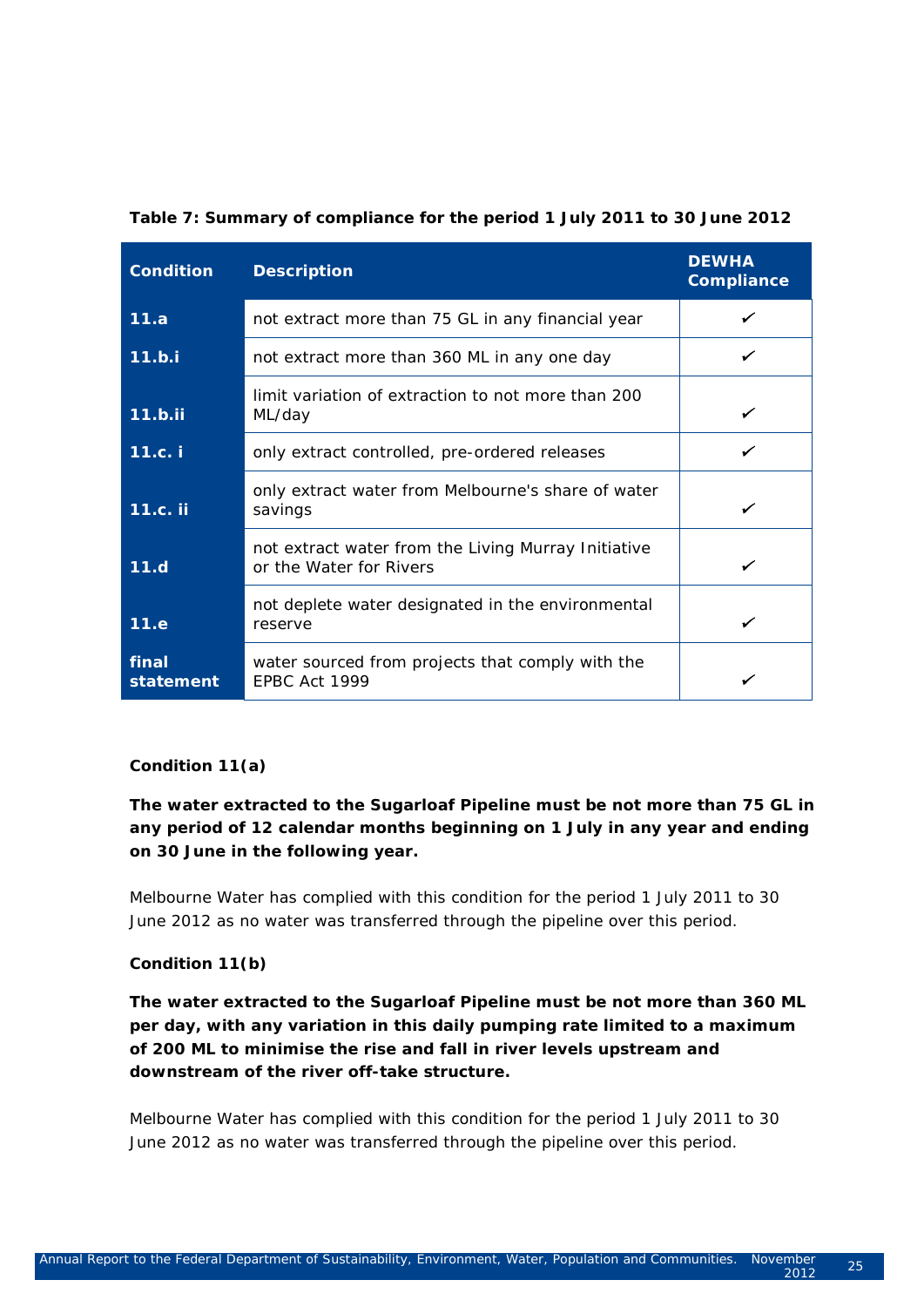#### **Condition 11(c)**

#### *The water extracted to the Sugarloaf Pipeline must be met only through controlled, pre-ordered releases from Melbourne's share of the water savings allocated to it pursuant to any bulk entitlement issued under the Victorian Water Act 1989.*

Melbourne Water has complied with this condition for the period 1 July 2011 to 30 June 2012 as no water was transferred through the pipeline over this period.

#### **Condition 11(d)**

#### *The water extracted to the Sugarloaf Pipeline must be sourced from savings not allocated to the Living Murray Initiative or the Waters for Rivers.*

Melbourne Water has complied with this condition for the period 1 July 2011 to 30 June 2012 as no water was transferred through the pipeline over this period.

#### **Condition 11(e)**

#### *The water extracted to the Sugarloaf Pipeline must be zero if the necessary regulated releases are for the maintenance of environmental flows or materially deplete water stored in Eildon Weir that is designated as being an environmental reserve.*

Melbourne Water has complied with this condition for the period 1 July 2011 to 30 June 2012 as no water was transferred through the pipeline over this period.

#### *All water savings taken from the Goulburn River must be sourced from projects that comply with the requirements of the Environment Protection and Biodiversity Conservation Act 1999.*

Melbourne Water has complied with this condition for the period 1 July 2011 to 30 June 2012 as no water was transferred through the pipeline over this period.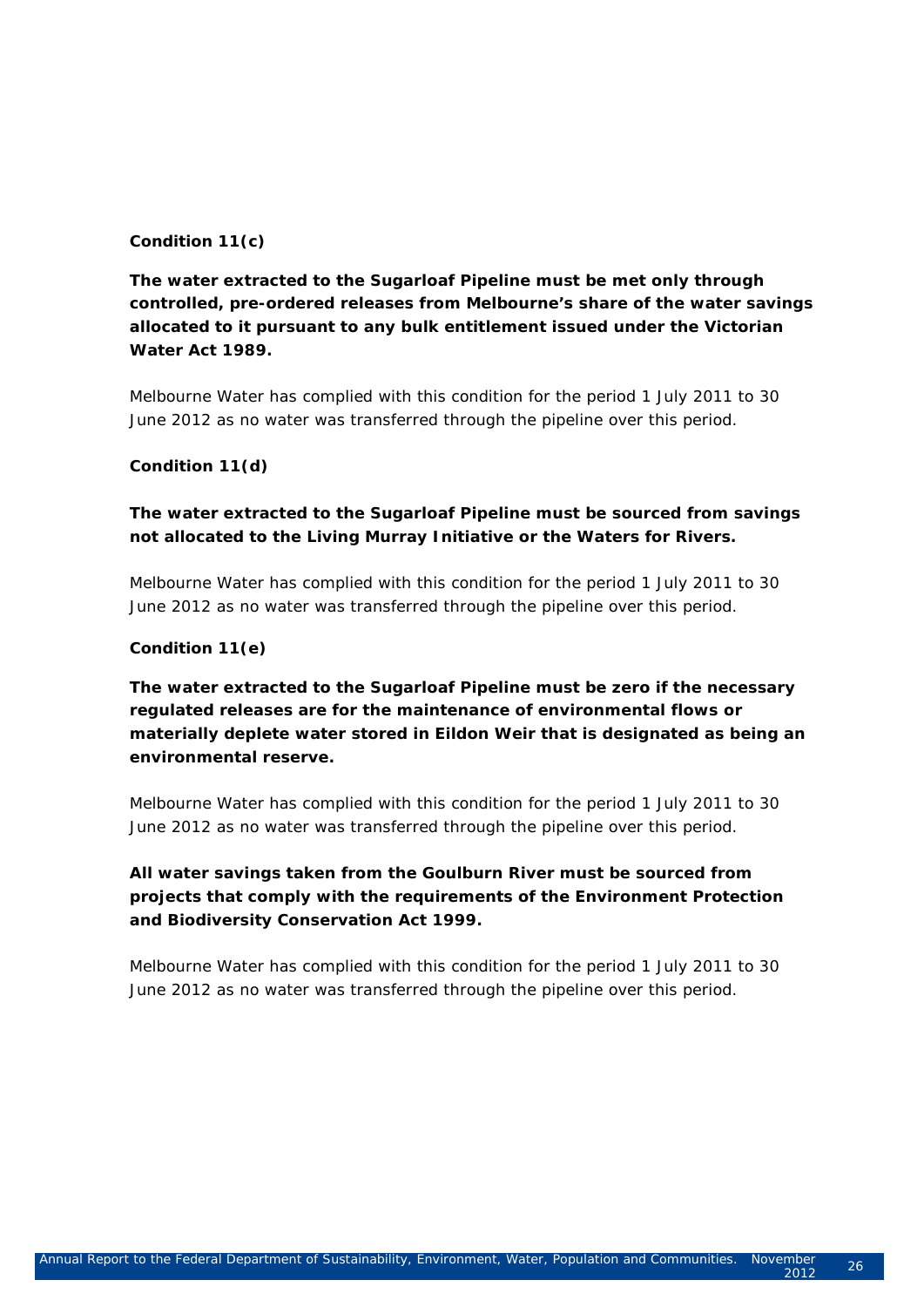#### **Goulburn Broken CMA Licence**

The *Environment Protection and Biodiversity Conservation (EPBC) Approval* for the Sugarloaf Pipeline was issued on 12 September 2008. The Goulburn Broken Catchment Management Authority (GBCMA) subsequently issued a licence on 22 December 2008 for the Sugarloaf Pipeline under the *Water Act 1989* following consideration of an assessment under the *Heritage Rivers Act 1990*.

The GBCMA licence included additional requirements beyond those in the *EPBC Approval,* which were ultimately incorporated into the *Water Savings Supply and Transfer Agreement (WSSTA)* between Goulburn-Murray Water, Melbourne Water and the metropolitan Retailers.

These conditions are chiefly to ensure the ecological health of the Goulburn River and those conditions concerning river flows, and performance against them, is included in this report in the interests of completeness and transparency. In particular, the *WSSTA* states that water may only be taken from the Goulburn River when passing flows are at least 300 ML/day and the Sugarloaf Pipeline may be operated to increase or decrease the daily diversion rate by up to:

- a. 75 ML per day when the flow in the Goulburn River at Killingworth is between 300 and 799 ML per day
- b. 120 ML per day when the flow in the Goulburn River at Killingworth is between 800 and 1,499 ML per day
- c. 180 ML per day when the flow in the Goulburn River at Killingworth is at least 1,500 ML per day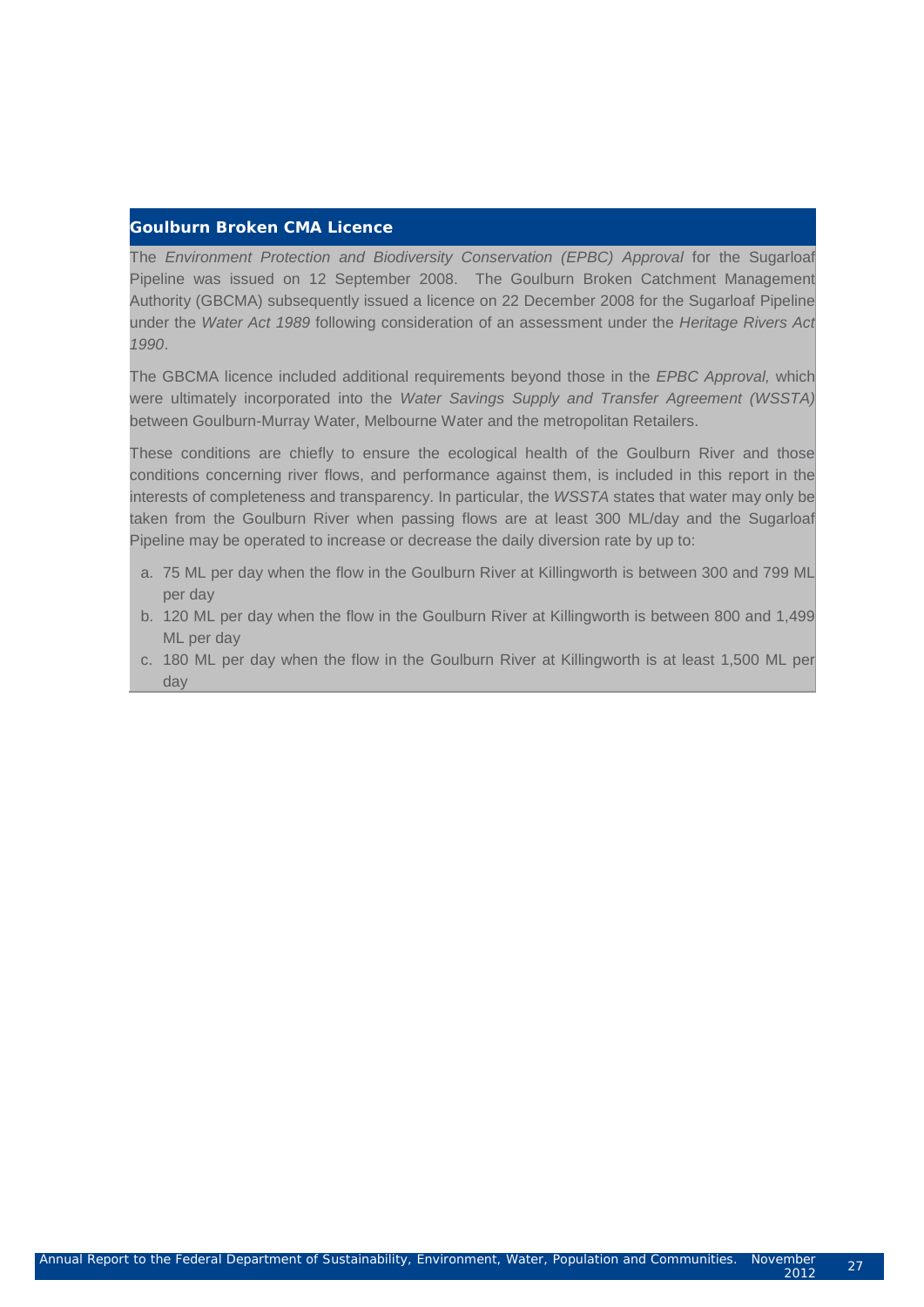## 4.1 General measures for all Terrestrial Fauna

Pre Construction and Construction mitigation measures for all Terrestrial Fauna have been previously described in the 2011 annual report to DSEWPC and are not repeated here. The following describes the mitigation measures undertaken post construction over the period 1 July 2011 to 30 June 2012.

The majority of the fauna fencing was removed post construction to reduce barriers to dispersing for ground-dwelling fauna. Some fencing of the construction corridor remains where private landholders requested. The fencing that remains is standard farm fencing similar to what is found throughout the surrounding region. MW does not believe it will act as a barrier to terrestrial fauna.

Site rehabilitation in line with the Reinstatement Management Programs for the EMP sections has also been undertaken to help facilitate re-colonisation of fauna species.

Post construction monitoring has been undertaken for EPBC listed species, Striped Legless Lizard (SLL) and Golden Sun Moth (GSM). The findings from the monitoring are summarised below.

# 4.2 Woodland Forest and Scattered Tree Habitats

Appropriate pre-construction and construction surveys were undertaken by the Alliance in accordance with the Fauna Mitigation Plan and were reported in the 2010 annual report to DEWHA.

In consultation with DSE, the Alliance has agreed to a Bandicoot Monitoring Program to be undertaken by the Arthur Rylah Institute (ARI) in 2015. This program will monitor the bandicoots (and other animals) use of structures installed throughout the Toolangi State Forest to facilitate crossing the Sugarloaf Pipeline vehicle access track. Remote cameras will be installed at each of the four crossings and monitoring will occur every 3 months for a total of 4 visits during 2015.

Monitoring of the Toolangi Habitat Linkages has also been agreed to in consultation with DSE and will be undertaken by GHD during 2013/2014. The program will monitor the habitat linkages installed in Toolangi State Forest through the use of remote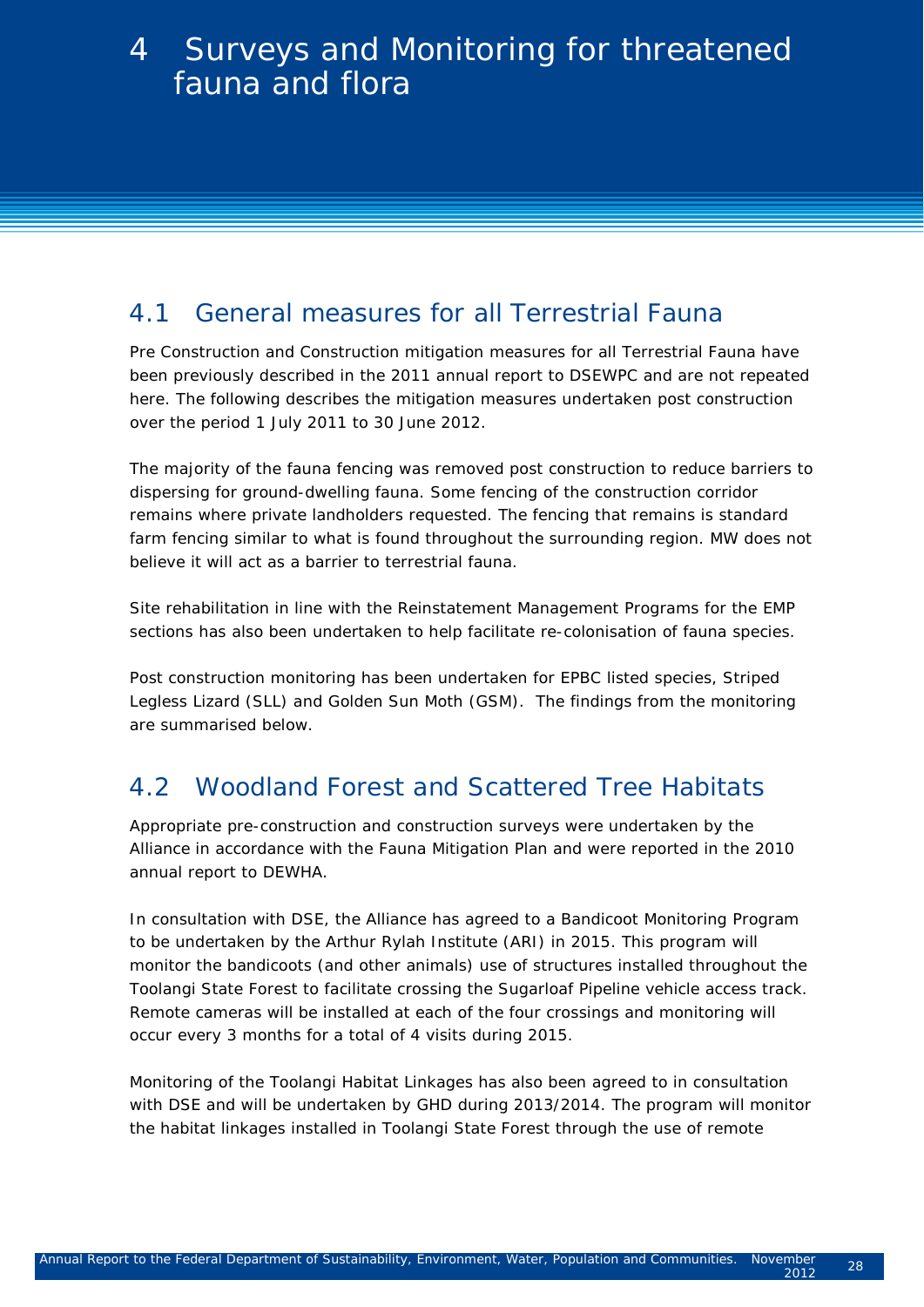cameras installed at 32 sites. Data will be recorded over an 8 month period in 2013 and repeated in 2014.

## 4.3 Water body Habitats

Post construction surveys of water body habitat surveys were completed in 2010/11 and therefore it is no longer necessary to report on compliance with this condition.

### 4.4 Grassland Habitats

#### 4.4.1 Golden Sun Moth habitats

Two years (equivalent to two flight seasons) of post construction monitoring for GSM have been completed and were reported in the 2011 annual report to DSEWPC. The Grassland Restoration Experiment and Habitat Slab Replacement monitoring were completed in 2011, and the final reports are attached as Appendix B (Grassland Restoration Experiment: Final Report, 2012) and Appendix C (Post Construction Habitat Slab Replacement: Final Report, 2012). Three additional years of GSM monitoring will be undertaken on the Sheoak property, with 2011/12 flying season as the first of these additional years.

#### 4.4.1.1 Monitoring Overview

In accordance with the approval conditions, adult GSM surveys were undertaken across the broader Sheoak property and the grassland reinstatement experiments for the 2011/12 GSM flight season. The survey method and effort employed was compliant with the approved mitigation plan for the species. The proposed monitoring program and methods for the project were developed as a stand-alone document prior to the commencement of the 2009/10 flight season and were generally consistent with the recently released national guidelines for the minimum acceptable standards for persons or organisations undertaking GSM surveys (DEWHA, 2009).

#### 4.4.1.2 Adaptive Management

The GSM monitoring period for 2011/12 did not require adaptive management as the aims, timing, effort and conditions during all surveys throughout the 2011/12 GSM flying season were consistent with the DSEWPC guidelines.

#### 4.4.1.3 Results from 2011/2012 Flight Season

Seventy-one male GSM were observed on the broader Sheoak property during four rounds of surveys (over nine days) during the 2011/12 flight season. No female GSM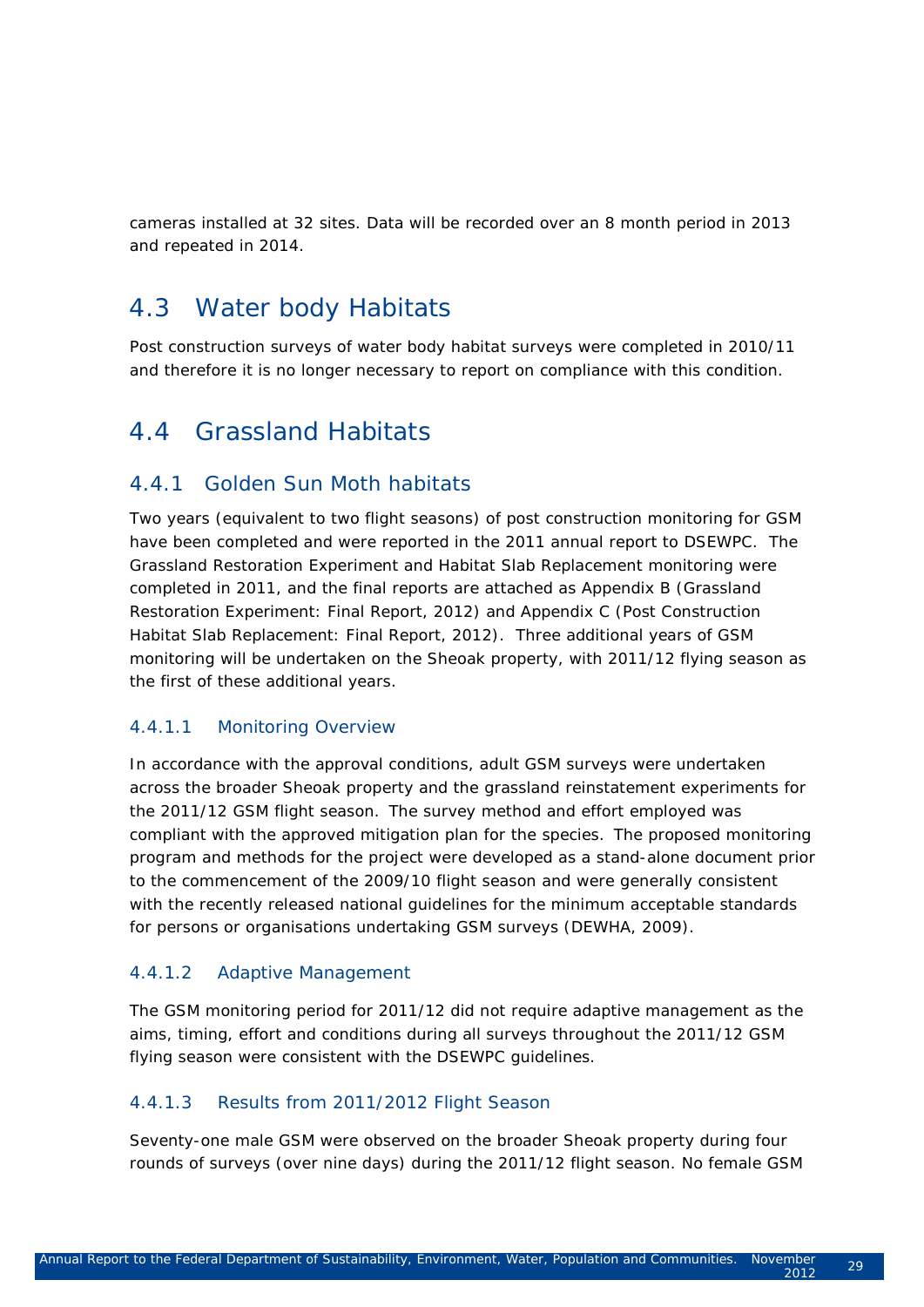were detected. Eight GSM were observed at the Grassland Restoration Experiment site during the 2011/12 flight season.

#### 4.4.1.4 Grassland Restoration Experiment

The Grassland Restoration Experiment was established at the Sheoak property in the re-instated area following construction of the pipe in October 2009, in accordance with the requirements outlined in the Fauna Management Program. Monitoring was undertaken in accordance with the methodology outlined in the Golden Sun Moth Overarching Document, and this experiment is now complete.

Whilst most treatments included in this experiment were successful in returning grasslands similar to the surrounding area to the site after two years, none of the treatments including the control have consistently produced what may be termed native grasslands. Concurrent surveys for GSM have been conducted at the same time as this experiment but have been confounded by poor environmental conditions (high rainfall, low temperatures and lack of sunny periods) for GSM over the past two years. A total of eight GSM were detected during the 2011/12 flight season for the Grassland Restoration Experiment site, including four incidental detections. Three GSM were observed flying over a plot being surveyed, one GSM was observed landing in a plot being surveyed, and four GSM were recorded as incidental detections at the time of survey.

The Grassland Restoration Experiment is now complete, but further GSM population surveys to be completed in 2012/13 and 2013/14 flight seasons will include the experiment site and will be referenced in determining the success of this experiment.

#### 4.4.1.5 Habitat Slab Replacement

The Habitat Slab Replacement experiment was undertaken at six locations along the ROW, all of which contain known GSM grassland habitat (i.e. GSM was recorded at these locations before construction of the pipeline commenced). Two locations occurred on the Sheoak property (#326), two occurred on property #335, and one occurred on each of properties #327 and #328. Monitoring was undertaken in accordance with the method outlined in the Golden Sun Moth Overarching Document and the Fauna Management Program, and this experiment is now complete.

Data analysis was undertaken to determine the trends observed across the six slab sites for the 27 month monitoring period (May 2009 – August 2011). The aims of the GSM monitoring undertaken as part of the Habitat Slab Replacement experiment were to determine whether GSM larvae are able to survive the 'slabbing' process, and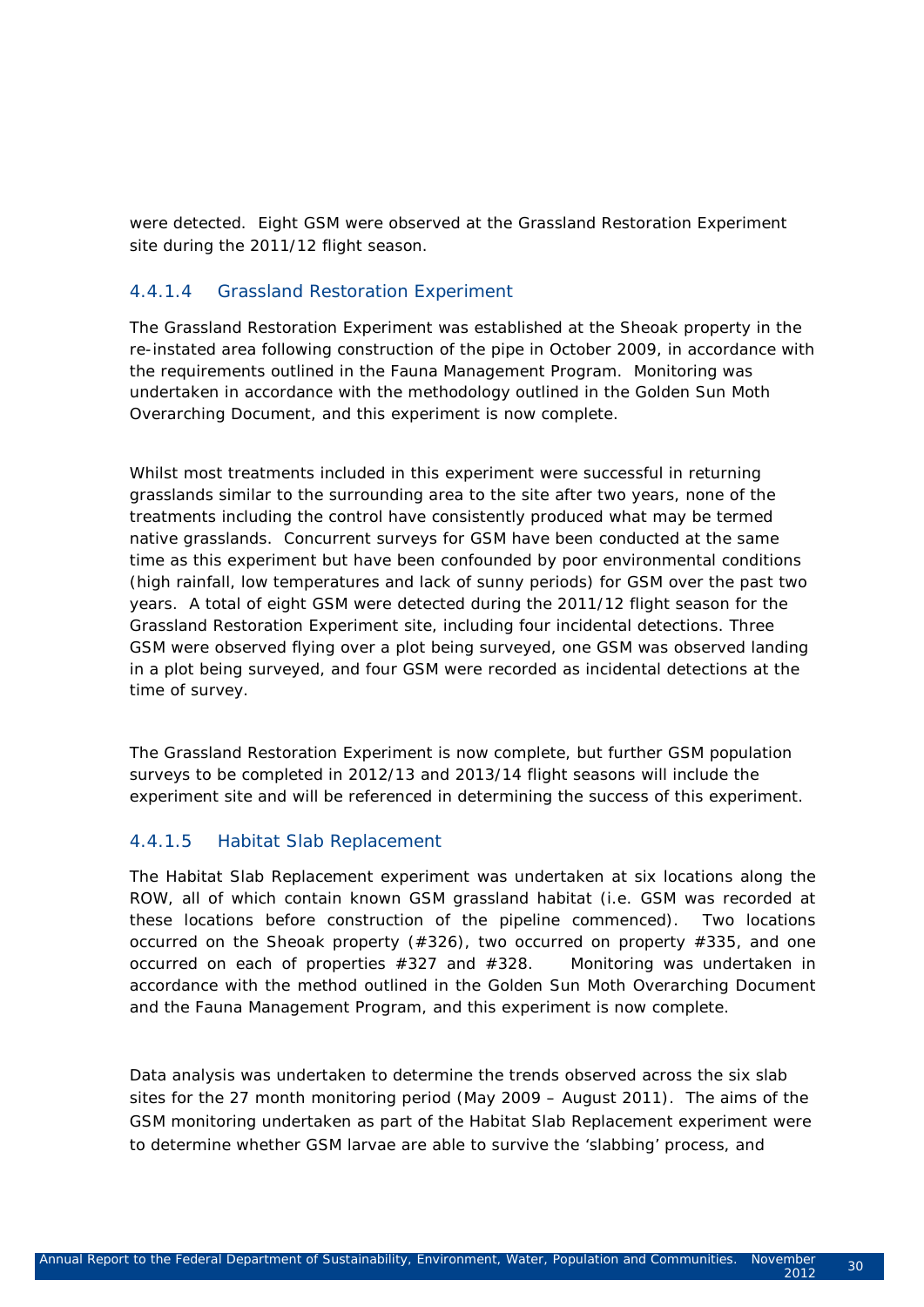whether 'slabbing' improves habitat reinstatement for the GSM compared to the project's standard reinstatement method. The aim of the experiment was not to determine whether there was a decline in the overall GSM population due to construction activities but merely to determine whether they were able to survive this particular reinstatement technique; however, depending on the results obtained, it may have been possible to infer information on a decline.

Overall, the results of the experiment strongly suggest that the Habitat Slab Replacement treatment is unlikely to be the most appropriate rehabilitation technique for both restoring semi-native grassland habitat following ground disturbance, and for promoting GSM habitat for the first 27 months following disturbance. The numbers of GSM seen in the 2010/11 season (8) were well below the previous 2009/10 season (879) within the habitat slab areas. As the numbers of moths were depleted all across the state in 2010/11, it is not possible to conclusively comment on the relationship between the rehabilitation of the habitat slabs and the presence of GSM. The contrasting results in GSM recorded between the two flight seasons when considered against the weather conditions experienced, suggests that the emergence of GSM adults is reduced in years of above-average rainfall.

#### 4.4.1.6 Discussion

The number of GSM detected on the Sheoak property in the 2011/12 flight season (71) is significantly lower than the number of detections made in previous years surveys (i.e. 251 GSM in 2010/11, and 1879 GSM in 2009/10). While these results suggest that the population on broader Sheoak is in decline, given the contrasting weather conditions between the 2009/10 and the 2011/12 flight seasons, it is problematic to draw conclusions regarding the population at Sheoak, particularly considering that the species appears to be highly weather-dependant for emergence and activity.

Further information provided by consultants and GSM specialists confirms that GSM did not emerge in reasonable numbers across the majority of its Victorian distribution until late November / early December 2011 and that they continued to be seen in flight until late January, in southern Victoria. This activity is outside the prescribed survey period as described by the Significant Impact Guidelines for the Critically Endangered Golden Sun Moth (DEWHA, 2009), and highlights the variability in activity of the species. Detections of GSM from across the state were commonly made in small numbers (i.e. less than 10 individuals per sighting), which suggests a low-level of activity for the species across their Victorian range. These observations are consistent with GSM activity detected on the Sheoak property during the 2011/12 flight season.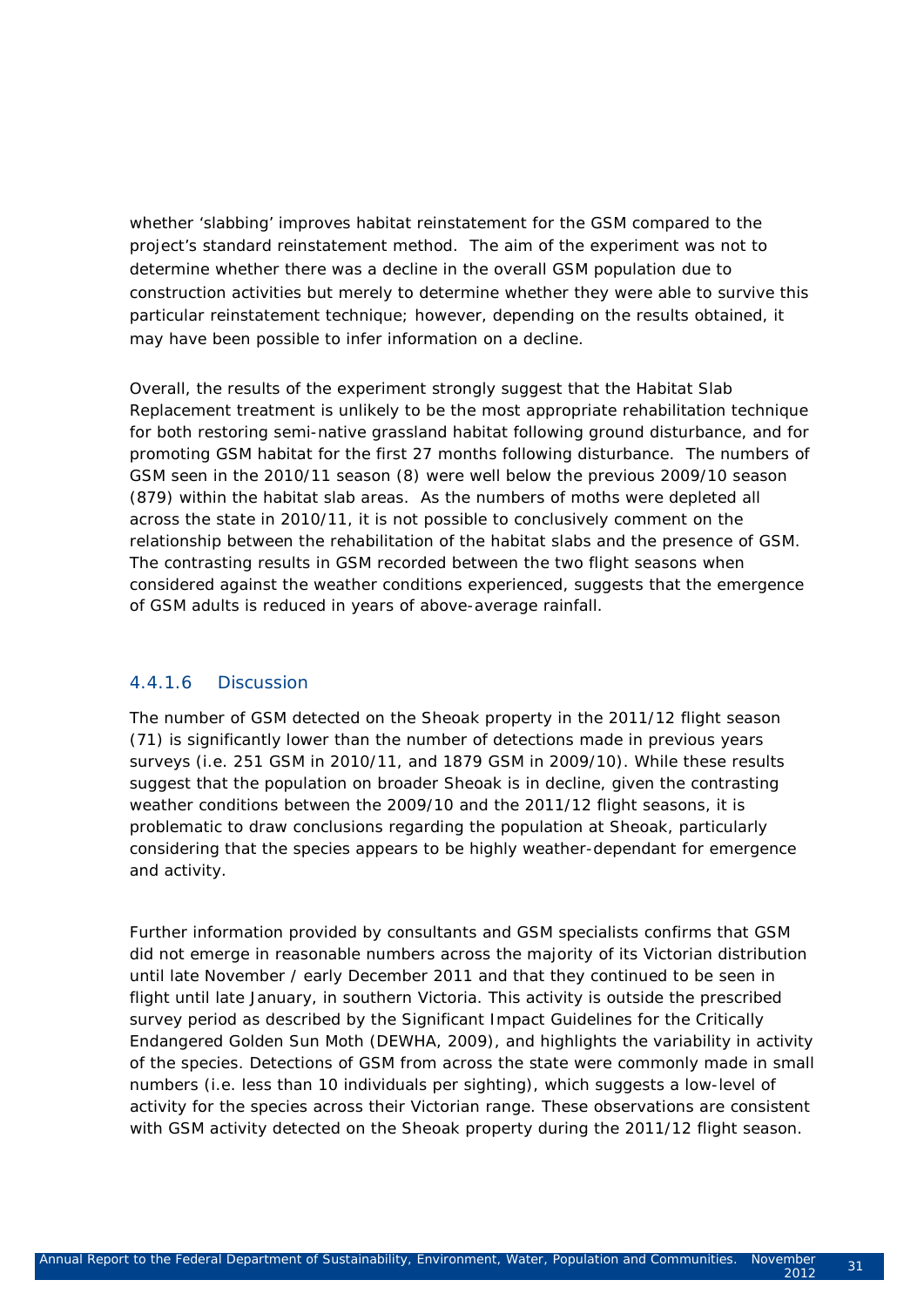As the numbers of GSM were depleted all across the state, it is not possible to conclusively comment on the lower numbers of GSM seen during the flight season. The continued monitoring of GSM on the Sheoak property will assist in the collection of data to improve the knowledge of the population.

Further details, results and maps of GSM monitoring surveys are included in the reports:

- Post Construction Golden Sun Moth Monitoring Results, 2011-12 Flight Season (Appendix A)
- Grassland Restoration Experiment: Final Report, 2012 (Appendix B)
- Post Construction Habitat Slab Replacement: Final Report, 2012 (Appendix C)

### 4.4.2 Striped Legless Lizard Habitats

As part of the approvals process for the Sugarloaf Pipeline Project, the Alliance committed to conducting monitoring for SLL during the post-construction phase for a period of two years at the following locations:

- broadly across the Sheoak property; and
- at locations where 5 or more lizards were detected during the course of the project.

A draft monitoring plan was developed by the Alliance. Following further consultation, discussion and revisions, the document was endorsed by DSE.

Post Construction Monitoring for SLL across the SLL monitoring sites (seven locations within the construction corridor where five or more SLL were captured) was completed in January 2012 (two years after the SLL release). Three additional years of SLL monitoring will be undertaken on the Sheoak property.

#### 4.4.2.1 Monitoring at Sheoak

In late 2009 and early 2010, nine sets of lizards monitoring grids were established broadly across the Sheoak property. Each grid consisted of 50 wooden shelters placed in five rows of ten shelters, with each shelter placed five metres from the next nearest shelter. Each shelter comprises a block of wood that is about 30 cm long, 20 cm wide and 7.5-10 cm thick. An additional 2cm x 2cm strip of wood is also placed along one edge of the shelter to raise it from the ground slightly.

These shelters have been checked on four occasions during the period 1 July 2011 – 30 June 2012.

• The shelters were checked by ecologists in early August 2011. One SLL was detected in Grid I. Photos of the captured SLL were compared to photos taken by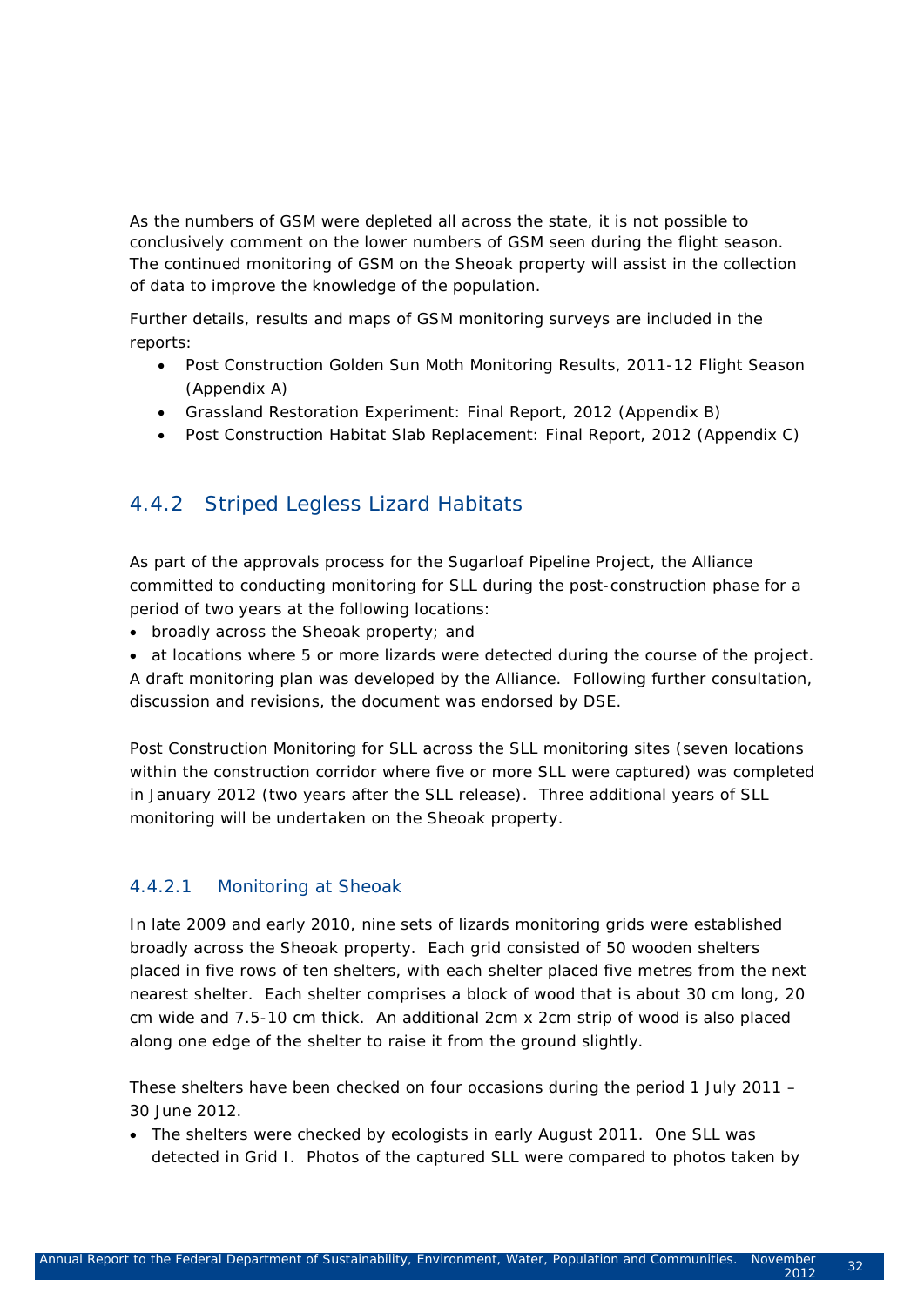Melbourne Zoo to determine if that animal had been captured and released postconstruction. The SLL individual did not appear to be a recaptured animal. Two juvenile Blue-tongued lizards were also recorded in Grid G.

- The shelters were checked by ecologists in mid October 2011. No SLL were detected underneath the shelters.
- The shelters were checked by ecologists mid November 2011. No live SLL were detected underneath the shelters however one incidental SLL detection was made during GSM surveys near Grid H on 29<sup>th</sup> November 2011. One skink was detected in Grid B.
- The shelters were checked by ecologists in mid December 2011. One SLL was possibly detected adjacent to Grid D on 14<sup>th</sup> December 2011, but as the individual was heard and not seen, this observation was not confirmed. One skink was detected in Grid D.
- Further checks of these shelters occurring broadly across the Sheoak property will occur on four occasions (July, October, November and December) throughout 2012, 2013 and 2014.

A further 6 grids were set up across the Sheoak property in late 2011 and these grids in combination with the existing nine grids will be monitored for a further three years until late 2014. A summary report will be prepared annually with a full report prepared at the conclusion of the five years monitoring.

#### 4.4.2.2 Monitoring at other properties

In late 2009 and early 2010, lizard monitoring grids were established within (and immediately adjacent to) the reinstated construction area at seven locations where five or more lizards had been detected during the course of the project. This included properties 302.1, 26/28, 327 and 328. As per the Sheoak property, each grid comprises 50 evenly spaced wooden shelters. For the first two properties listed above, half of the shelters were placed in land that had been directly affected by construction, and the remainder were placed in the same property but within immediately adjacent areas that were not directly affected by the construction process. For the latter two properties, half of the shelters were placed in the land directly affected by construction, and the other half were placed in the immediately adjacent roadside reserve alongside the Melba Highway.

These shelters have been checked on four occasions during the period 1 July 2011 – 30 June 2012. In summary:

• No SLL were detected under shelters on private properties during this period of monitoring;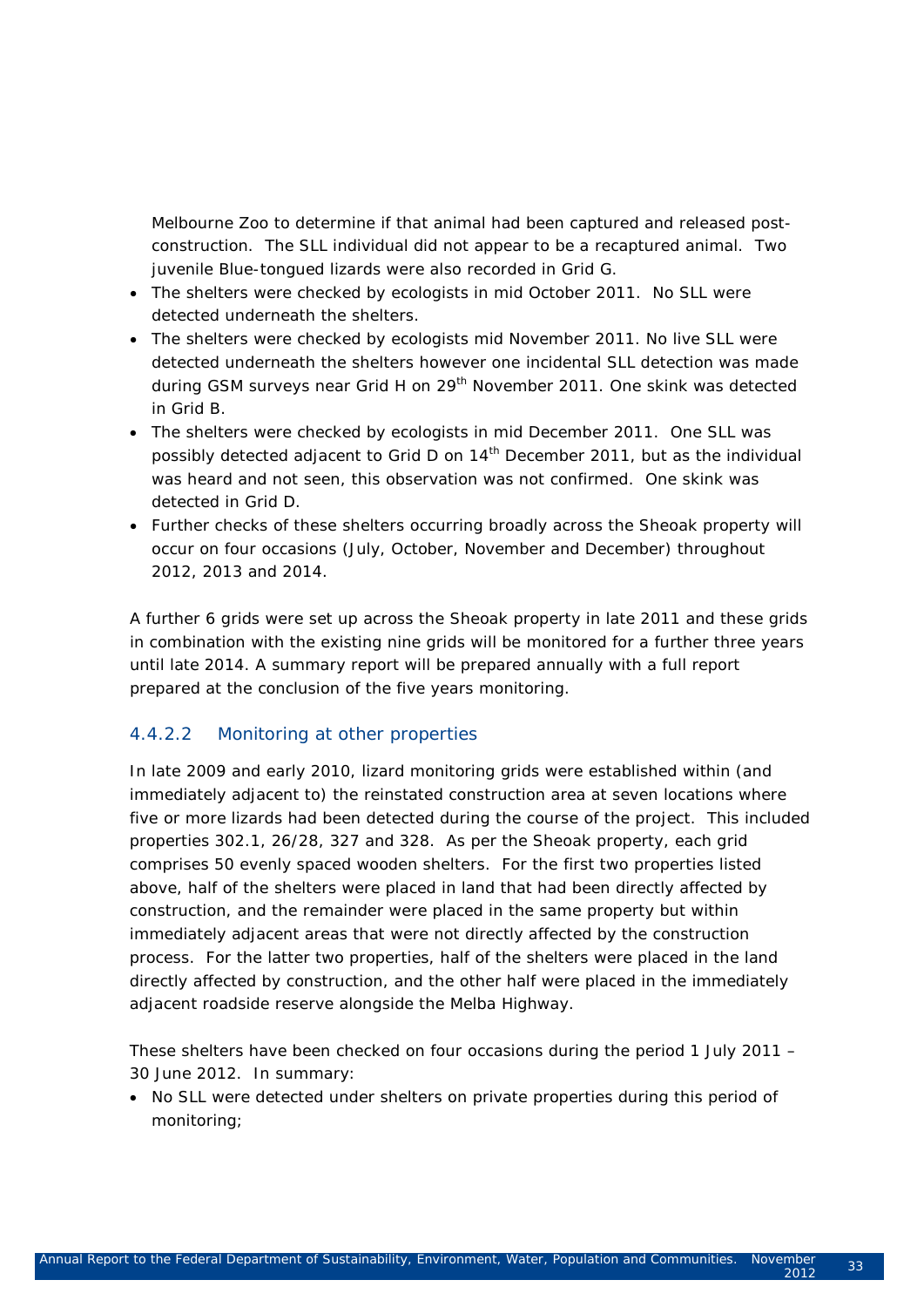- Four species of frog and at least two reptile species were detected under shelters in both the former construction area and adjacent undisturbed areas;
- Skinks were commonly observed basking on the shelters

It is difficult to draw many conclusions from the results of the first two years of monitoring. There is a marked difference between the number of SLL detected during the construction phase (65) compared to the two-year post construction monitoring period (5). The main reason for this disparity is likely to be the survey techniques employed, rather than a reflection of the SLL population present (i.e. disturbing and digging large tracts of ground with heavy machinery during construction, compared to localised shelter check for post construction monitoring). The population in the vicinity of the shelter grids appears to be small, but there is insufficient information to determine the exact population size, or if the population size in this area has changed since the construction process. The paucity of SLL detections may not necessarily reflect the population present due to a number of factors such as survey techniques, effectiveness of grid shelters for SLL, availability of alternative natural shelter, timing of survey (i.e. time of day) and seasonal variation in resource availability or use of shelters by SLL.

Further details, results and maps of the SLL monitoring surveys are included in the 'Report for 2011 Post Construction Striped Legless Lizard Monitoring' which is attached as Appendix D.

## 4.5 Aquatic Surveys

Post construction surveys of water body habitat surveys were completed in 2010/11 and therefore it is no longer necessary to report on compliance with this condition.

## 4.6 Matted Flax-lily

Matted Flax-lily has been recorded in at least 18 different sites/properties within the survey corridors, with a total of at least 41 discrete patches. The distribution of this species is strongly linked with road reserves and public land within the broader Yarra Glen area, with two outlying occurrences near Yea.

The construction corridor has impacted the following areas supporting Matted Flaxlily:

- Maroondah Aqueduct (4 patches between Steels Creek Road and Gulf Road);
- Gulf Road (3 patches in road reserve);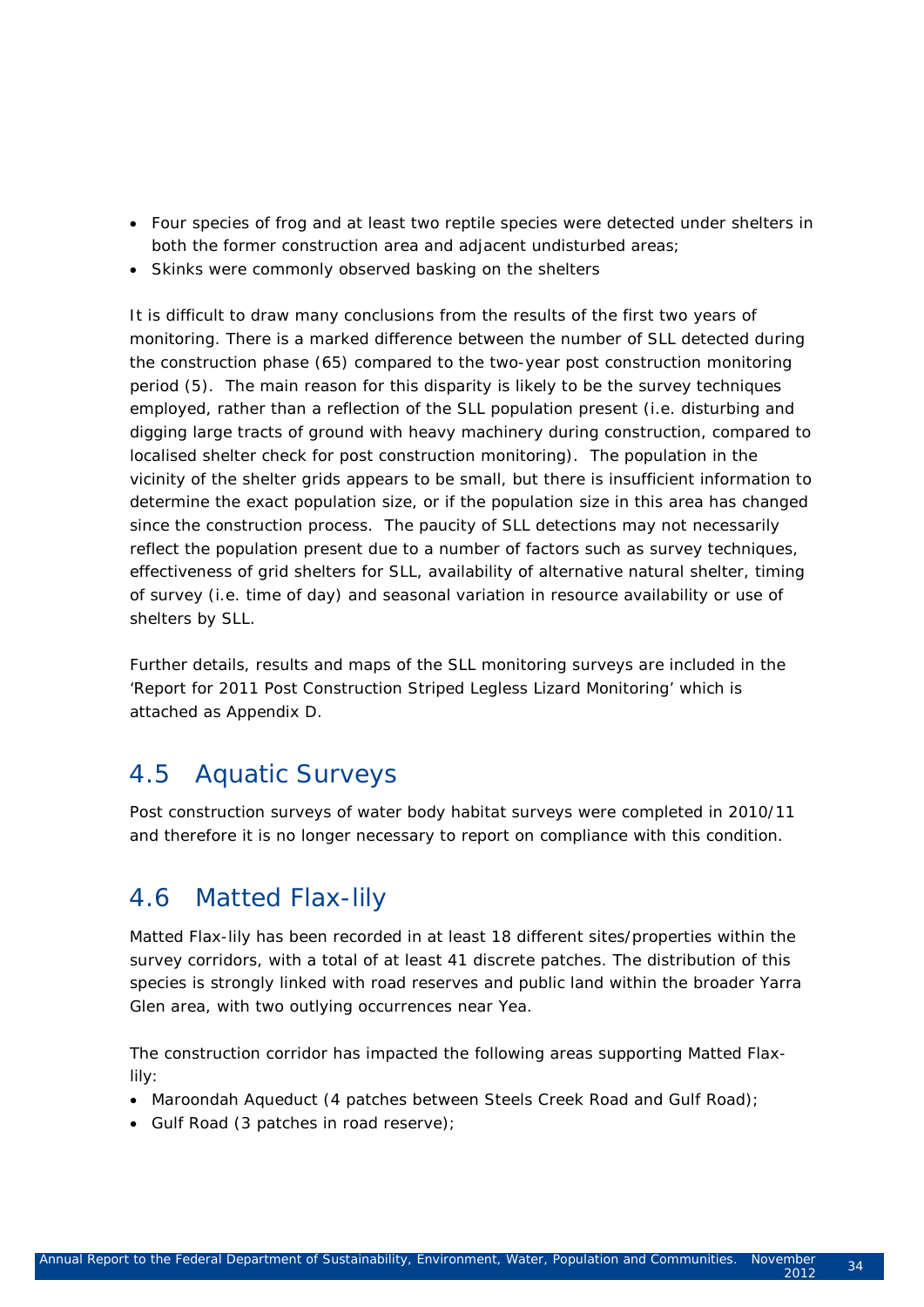- 1 patch immediately adjacent to Maroondah Aqueduct access track entrance point;
- 1 patch on northern side of road reserve, immediately east of a row of exotic trees;
- 1 patch on steep northern roadside embankment, east of aqueduct and west of Melba Highway;
- Glenview Road (1 patch on west side of road reserve, north of Yarraview Road);
- In addition the following patch has been impacted though it was not within the construction corridor and is included in this document:
- Melba Highway (1 patch on west side of road reserve, south of Hunts Lane).

Impact sites were surveyed in February 2009 with detailed results provided in the Matted Flax-lily translocation agreement.

#### 4.6.1 Translocation of Impacted Matted Flax-lily Patches

Impacted patches of Matted Flax-lily were removed in April 2009 under the supervision of an expert in the biology of Matted Flax-lily, Mr Geoff Carr. Mr Carr was recommended by DSE for his knowledge of the biology of Matted Flax-lily.

The removed Matted Flax-lily was transported to the Buxton Zoo Nursery which specialises in the growth of indigenous species. The plants were individually labelled, potted and grown on. They were transplanted into the receptor site in autumn 2010.

The receptor site for the MFL is located within the Maroondah Aqueduct close to the positions of Patches 1 to 4 (discussed above). The site covers an area of 120 x 3 m, and is situated along the southern boundary fence line of the aqueduct, between the Sugarloaf Pipeline access track and the fence line. The site was fully cleared during pipeline construction but was reinstated with stored topsoil, and then replanted with a locally indigenous species mix. This section of the aqueduct is known to support MFL as shown by the persistence of the species in this area prior to the construction of the Sugarloaf Pipeline.

A Matted Flax-lily Translocation Commitment was developed by the Alliance in consultation with DEWHA, DSE and MW and has been endorsed. This Commitment is a detailed discussion of the translocation requirements and ongoing management actions to help facilitate the ongoing survival of this species over a five year period at the receptor site.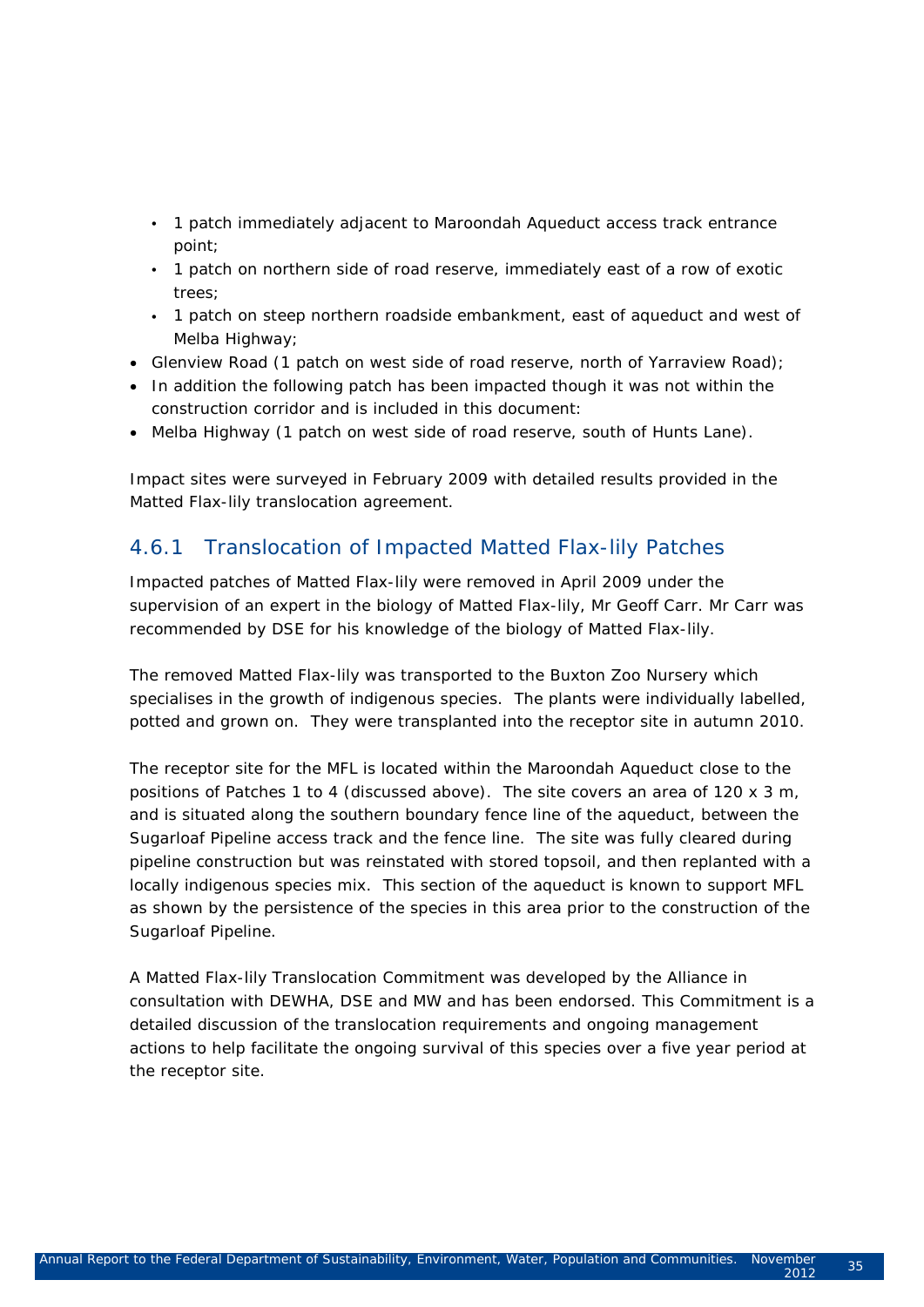### 4.6.2 Monitoring

Monitoring of the translocated MFL commenced in November 2010. The monitoring report "Matted Flax-lily (Dianella amoena) Translocation: Monitoring Spring/Summer 2011/2012" is attached in Appendix E. The next monitoring report (for Spring/Summer 2012/2013) is due in February 2013 and will be reported on in the 2013 Annual Report.

The 2011/12 monitoring program included MFL plants at the Maroondah Aqueduct receptor site as well as the populations to the north and south of Hunts Lane. Monitoring of MFL within the translocation site on the pipeline easement found that:

- There was good (acceptable) survival of the Dianella amoena plants translocated, with minimal mortality.
- The number of shoots per plant typically increased from 2-12 times that of last year. The maximum leaf length for most plants was longer than that of last year.
- Flowering and fruiting at best was excellent with more plants flowering this season compared with last season, and with more inflorences and larger inflorences than last year.
- Plants were generally highly reproductive with a protracted flowering season that extended from October to April.
- Fruit production was outstanding and this indicates that the bee pollinators are active on the site.

The monitoring report also noted an increase in the amount of weeds present at the translocation site. Weed management activities have been undertaken since the translocation in April 2009, but growing conditions in the last two years have favoured weed growth. Following receipt of the 2011/12 monitoring report, a Weed Management Plan was developed for the site win order to address the weed issues a the site thereby enhancing the performance of the MFL population. This Weed Management Plan was submitted to DSEWPC in November 2012.

The MFL Translocation Commitment document also identified several 'control' sites against which the translocated population could be evaluated. These were located on roadsides, as follows:

- Maroondah Aqueduct (east side), approximately 30 m north of Yarraview Road  $(1$  patch);
- Melba Highway (east side), adjacent to property no. 650, approximately 1 km north of Gulf Road (3 patches); and
- Patch 8 on Melba Highway (west side), approximately 150-175 m south of Hunts Lane (1 patch).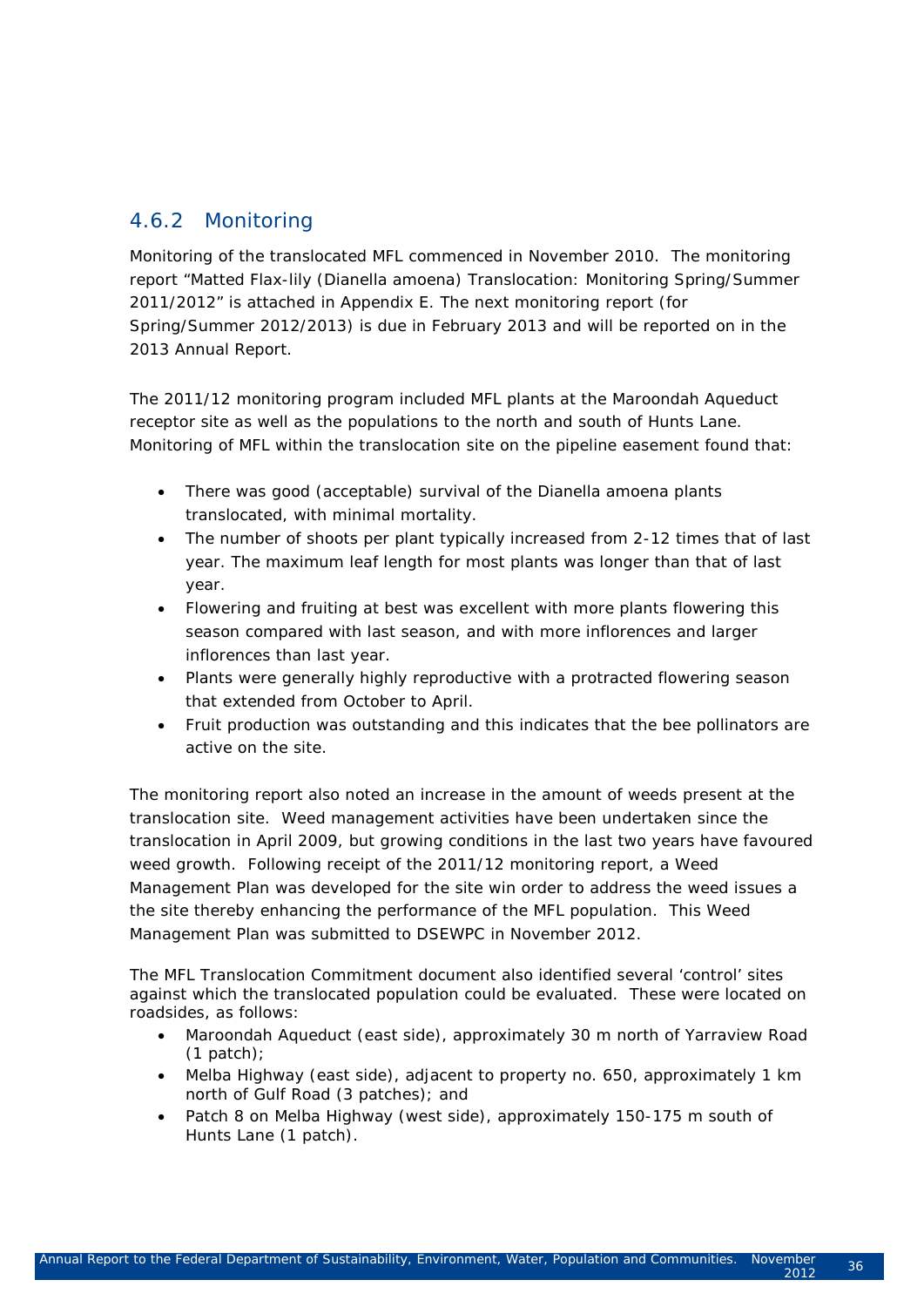During field work in both 2011 and 2012 these populations could not be found, with the exception of the Hunt's Lane patch (Patch 8 on the Melba Highway). It is assumed that plants no longer exist, that is they have become extinct because of a combination of mowing (slashing) of the road reserves by local Councils, coupled with weed invasion. The patches near Gulf Road suffered a similar fate as discussed in the 2010/2011 monitoring report provided with the DSEWPC annual report 2011. The specialist concluded that MFL could easily fall extinct on these highly vulnerable road reserve populations.

#### 4.6.3 Adaptive Management

Under section 1.5.1 of the Matted Flax-lily Translocation Commitment document monitoring was scheduled to occur during autumn and winter each year, but this did not occur in 2012. The specialist deemed monitoring at this time would not provide any meaningful results (as detailed below) and has recommended that monitoring described in section 1.5.5 of the MFL commitment document be amended to an annual inspection during Spring/Summer for a further three years until 2014.

The specialists rational behind a reduced monitoring program are that the growth and responses of the plants is highly seasonal and they go into a quiescent period in summer, usually with considerable loss of leaves (which are facultatively deciduous in response to drought). Growth recommences in autumn following the autumn break. The specialist believes that nothing will be gained by monitoring in seasons other than the spring-early summer flowering period because we are interested in (i) the maximum seasonal expression of vegetative growth, and (ii) flowering and fruiting responses as a measure of successful establishment and reproductivity. Both these aspects of performance are best and most appropriately monitored in the spring-early summer flowering period. Vegetative performance documentation at other times may be quite ambiguous as to its interpretation. In June 2012 MW wrote to DPCD (cc DSEWPC and DSE) requesting that this change to the monitoring frequency be endorsed.

Further details and results of the MFL monitoring surveys are included in the report "Matted Flax-lily (*Dianella amoena)* Translocation: Monitoring Spring/Summer 2011- 12" which is attached as Appendix E.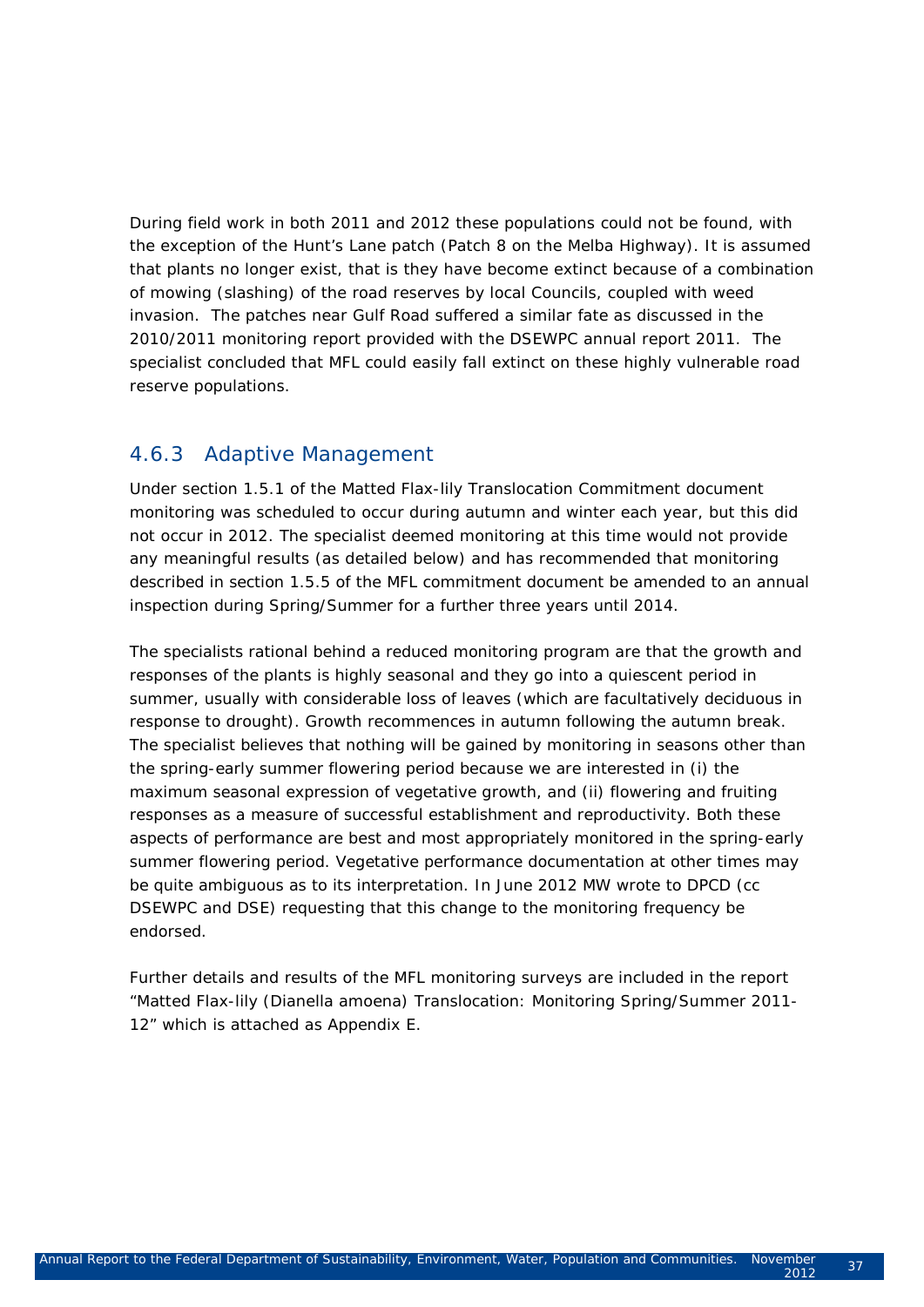## $\Gamma$   $\Omega$  surveys for the threatened fauna fauna fauna fauna fauna fauna fauna fauna fauna fauna fauna fauna fauna fauna fauna fauna fauna fauna fauna fauna fauna fauna fauna fauna fauna fauna fauna fauna fauna fauna faun 2 5 Conclusion

The Sugarloaf Pipeline Alliance and Melbourne Water have implemented actions and adhered to the conditions placed on the Project by the Federal Minister for the Environment, Heritage and the Arts.

Full compliance with pipeline operational volume conditions was achieved because no water was extracted to the Sugarloaf Pipeline between 1 July 2011 and 30 June 2012.

Three EPBC Listed species have been located in the construction ROW - Striped Legless Lizard, Golden Sun Moth and Matted Flax-lily. The management of these species and all other EPBC listed species has been in accordance with the Environmental Management Strategy which has been endorsed by State and Federal Government, except in unexpected situations where adaptive management has been necessary and subsequently approved before implementation.

A large population of SLL was detected, and appropriate measures have been implemented throughout the project. Two years of post-construction monitoring (2009, 2010), and one additional year of monitoring (2011) have been completed; with one live SLL observed in the monitoring grids to date. Monitoring will continue for a further two years (until December 2014) on the Sheoak property.

Large populations of GSM have also been detected. Monitoring of GSM has been completed for two post construction flight seasons (2009/10, 2010/11) and one additional year of monitoring (2011/12), and will continue for two further flight seasons (2012/13 and 2013/14) at the Sheoak property.

Impacted patches of Matted Flax-lily were removed from areas around Yarra Glen and were translocated to the agreed receptor site in autumn 2010. Monitoring and management measures have been undertaken each year in 2010, 2011 and 2012.

A number of the EPBC Approval conditions apply primarily to the construction phase of the project. Future annual reports will focus on monitoring and management of SLL, GSM and Matted Flax-lily; as well as compliance with the limitations of pipeline operational volumes set out in condition 11, in the event that the pipeline is used under conditions of 'critical human need.'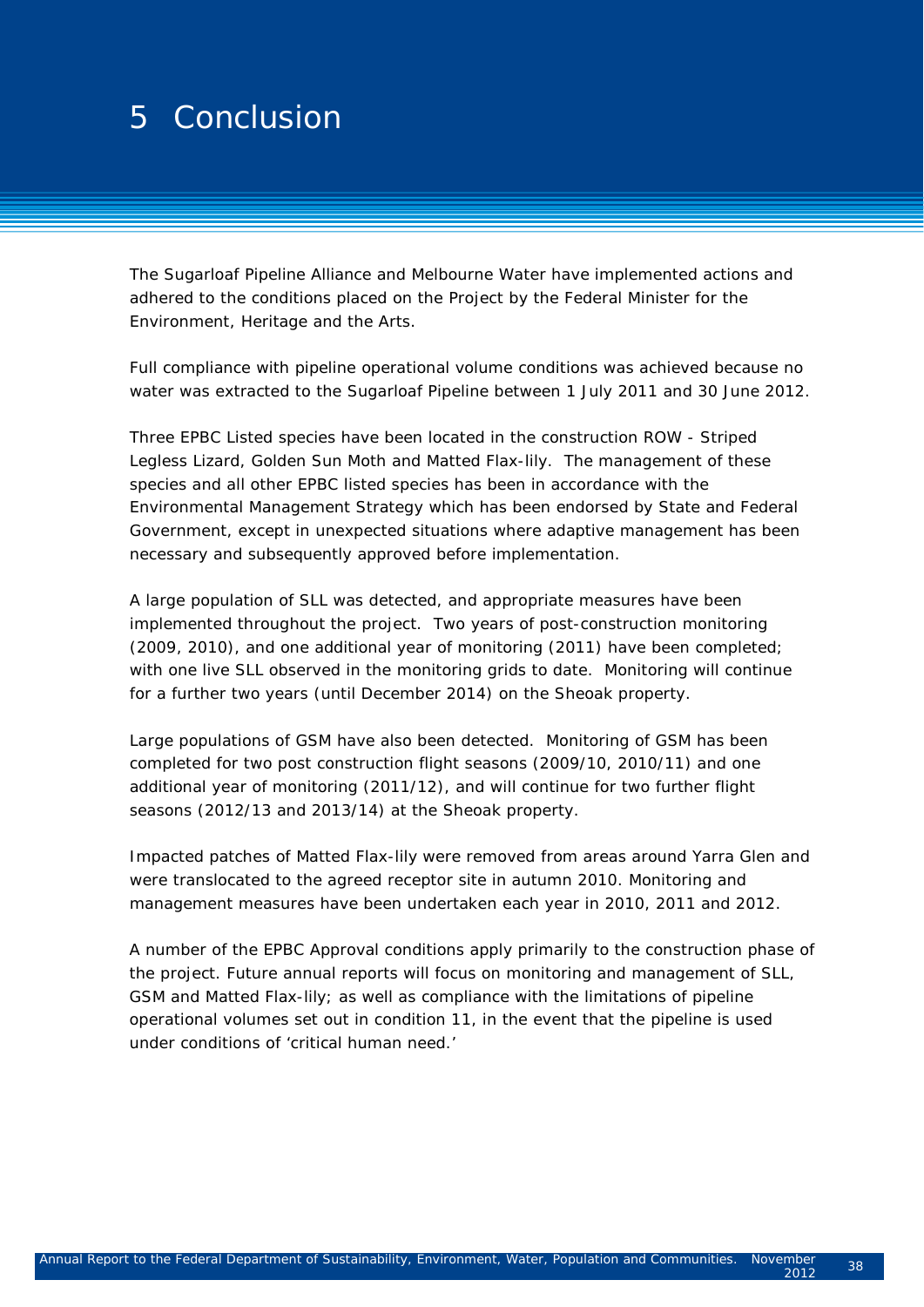Appendix A: (Attached) Post Construction Golden Sun Moth Monitoring Results 2011 – 2012 Flight Season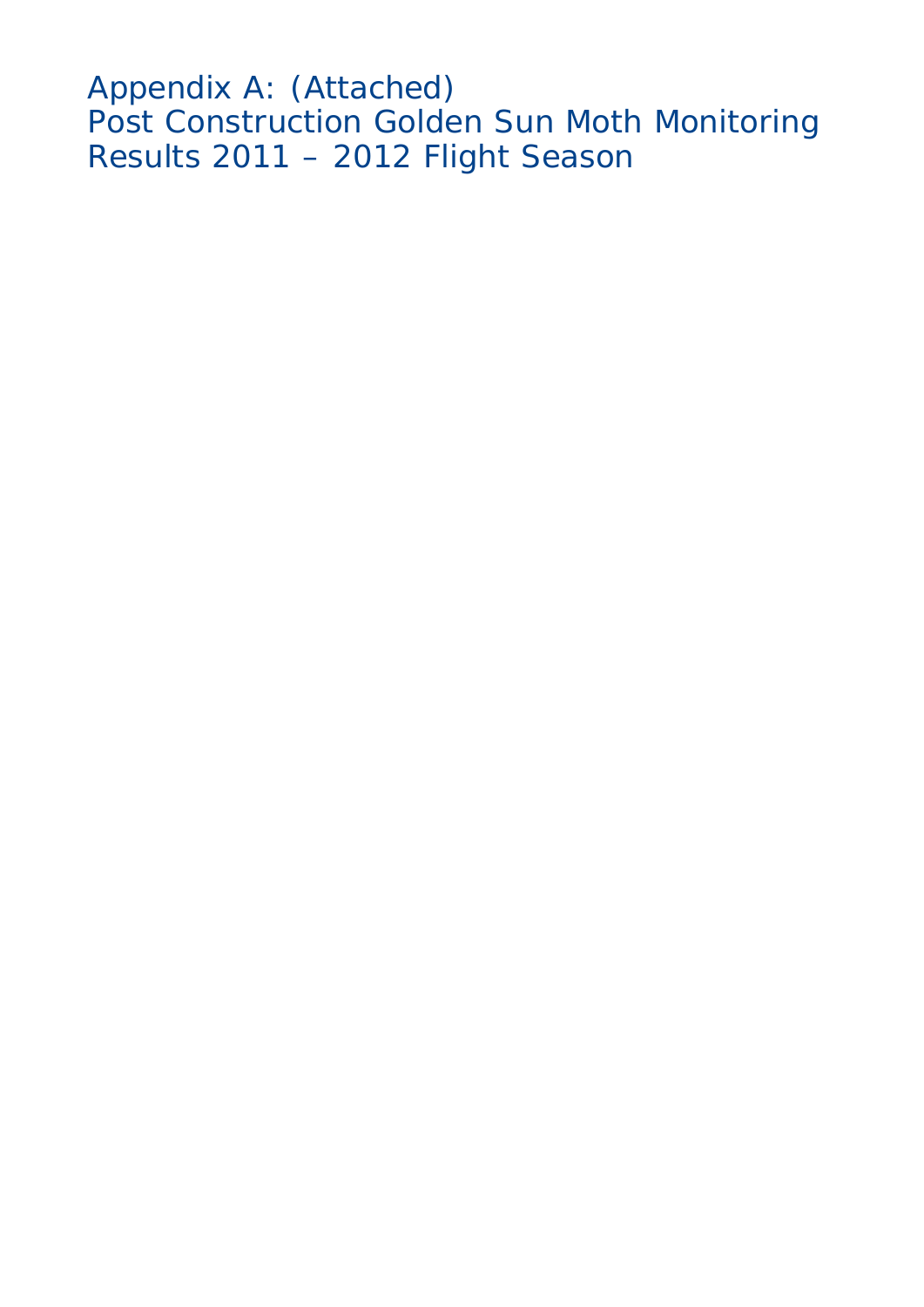```
Appendix B: (Attached)
Grassland Restoration Experiment: Final 
Report 2012
```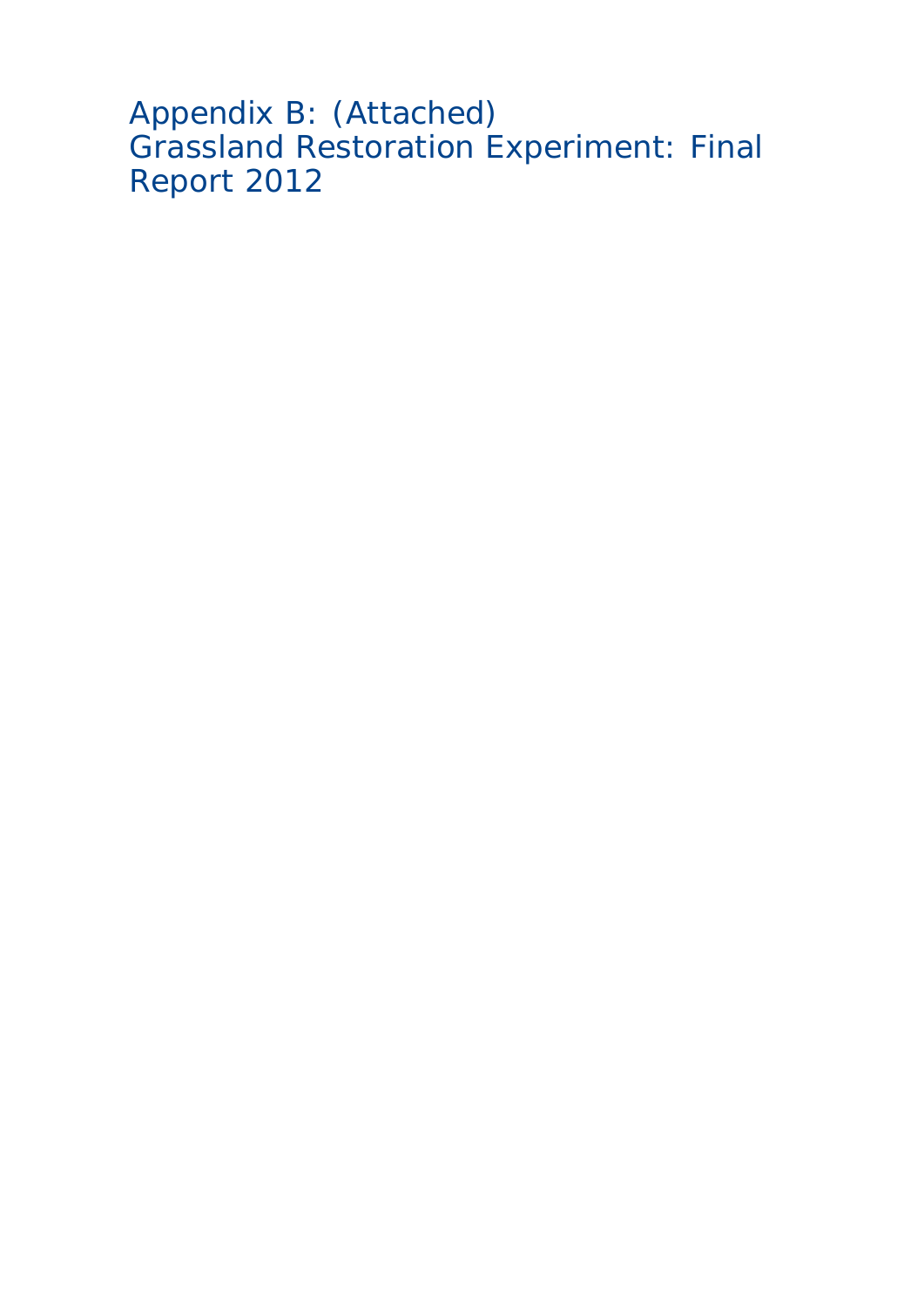Appendix C: (Attached) Post Construction Habitat Slab Experiment: Final Report 2012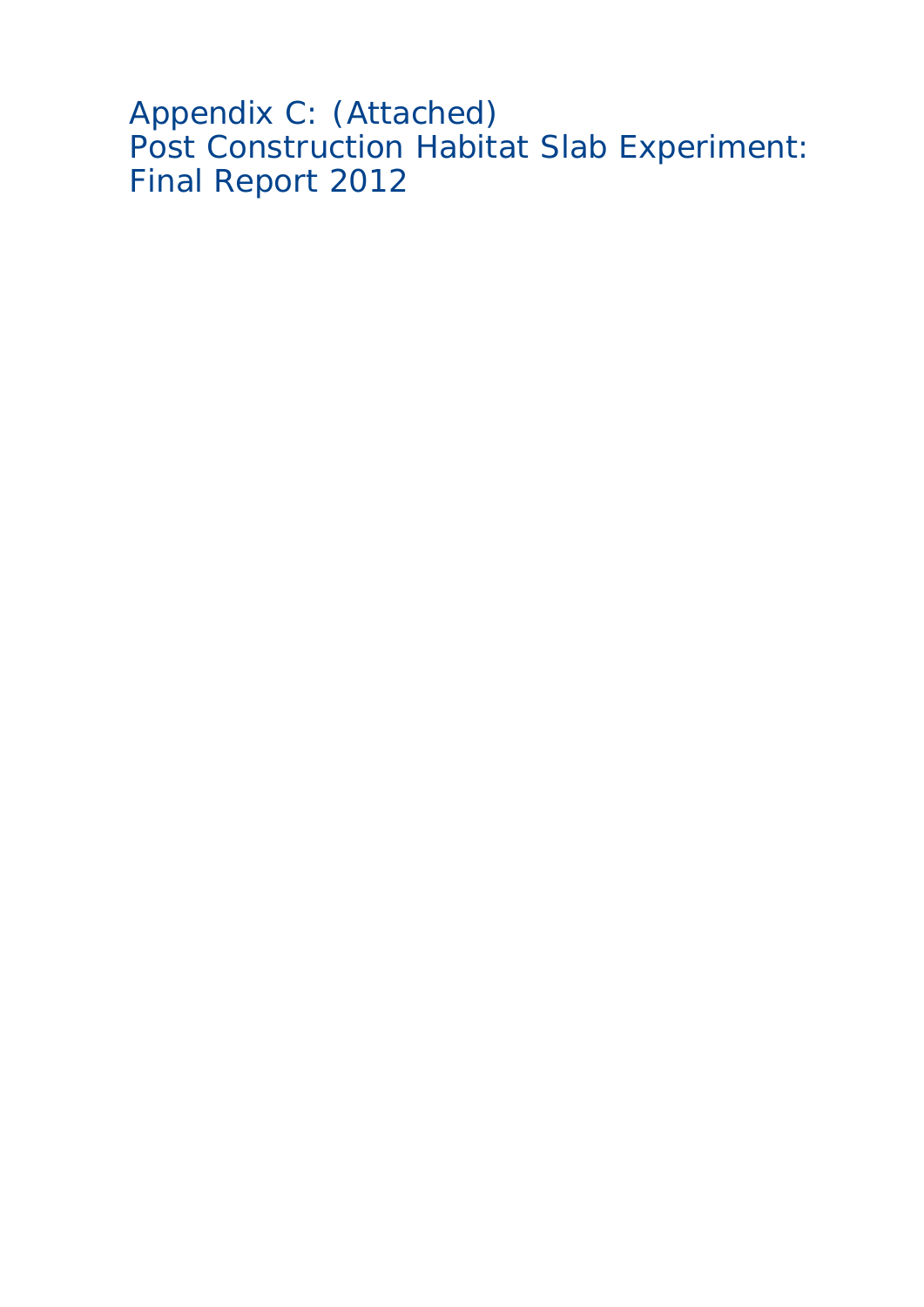Appendix D: (Attached) Report for 2011 Post Construction Striped Legless Lizard Monitoring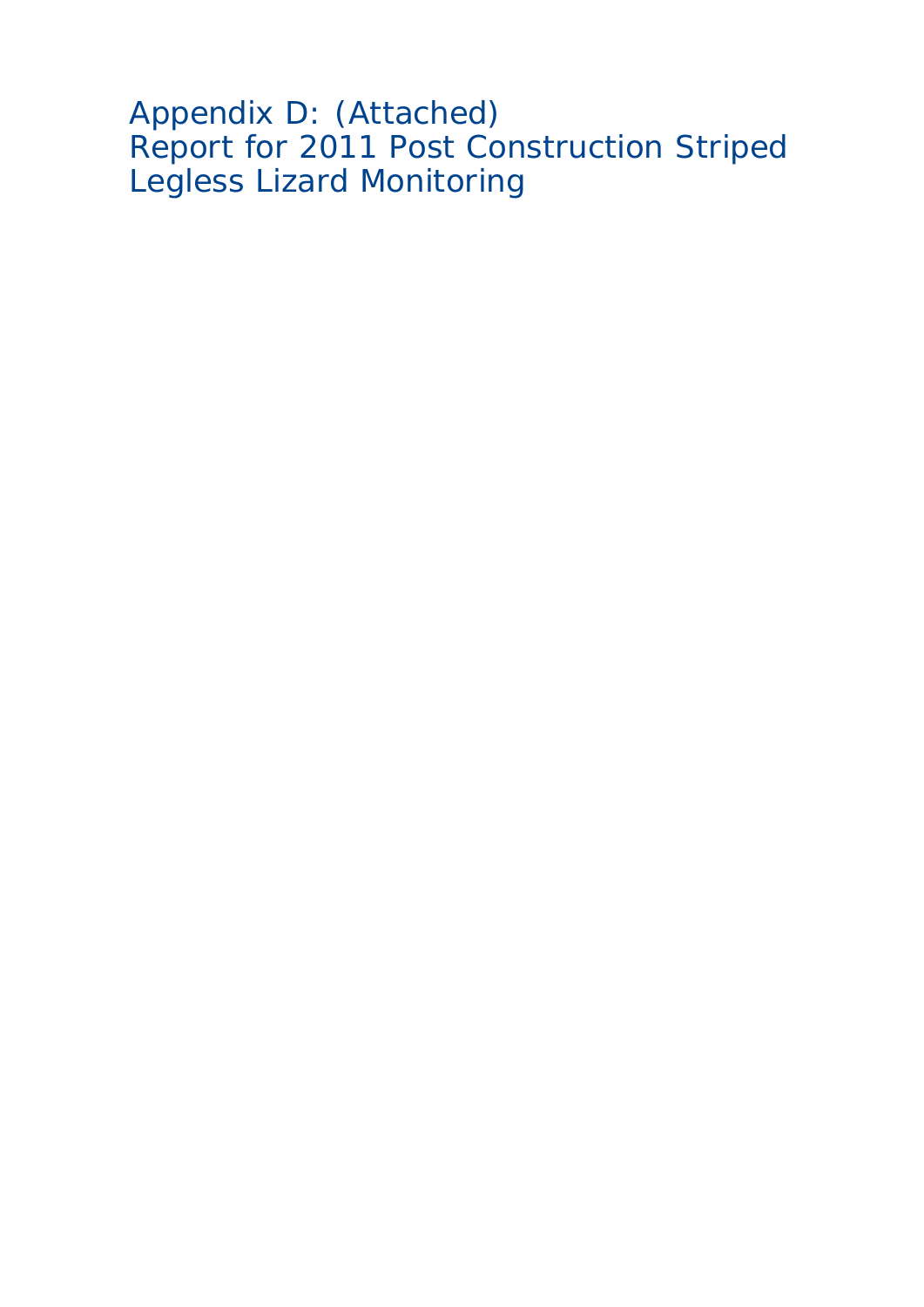```
Appendix E: (Attached)
Matted Flax-lily (Dianella amoena)
Translocation: Monitoring Spring/Summer
2011-12
```